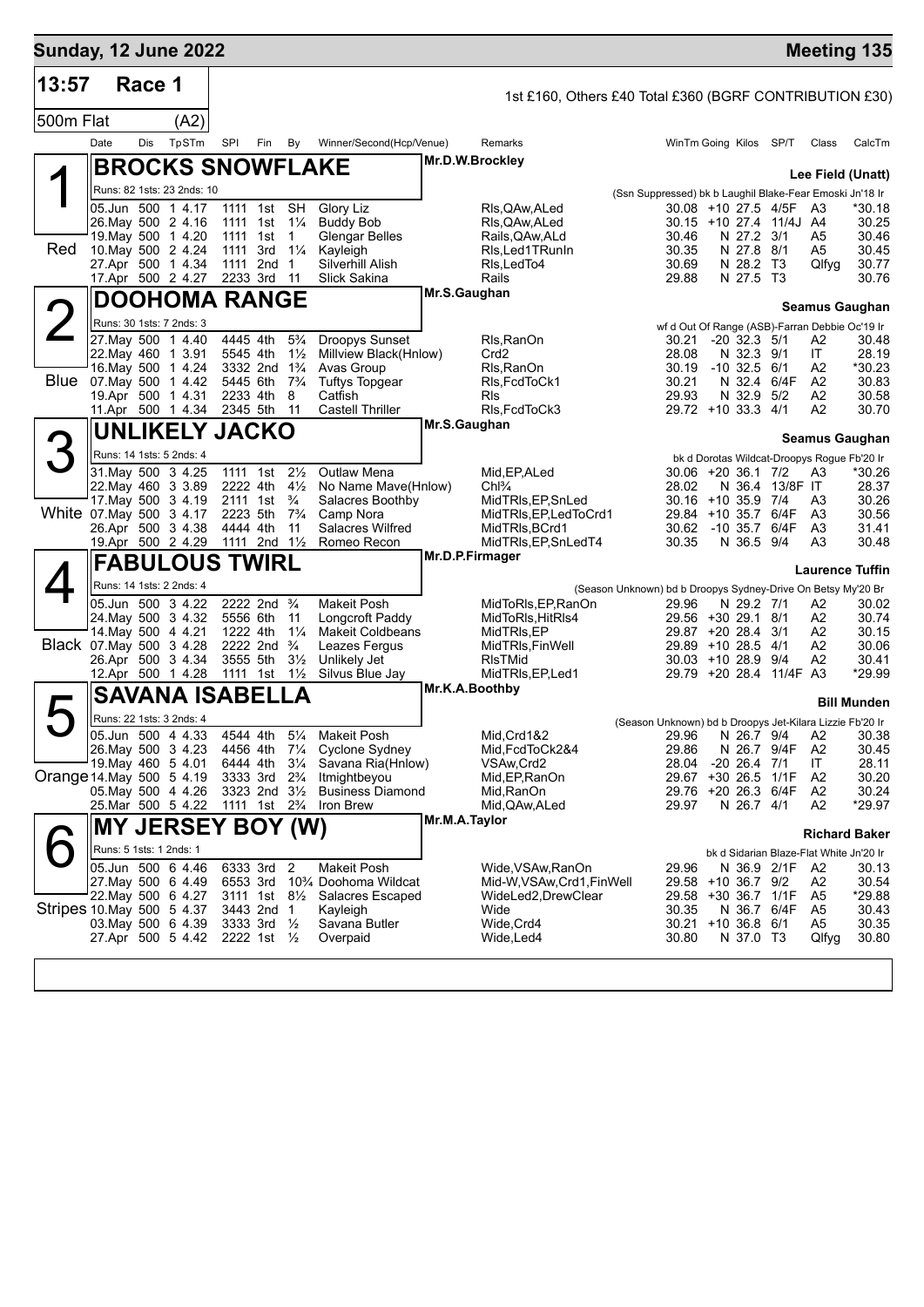| <b>Sunday, 12 June 2022</b> |      |                               |                                                              |                       |                                        |                                  |                                                                                      |               |                                                            |                                              |                  |                         | <b>Meeting 135</b>                                   |                       |
|-----------------------------|------|-------------------------------|--------------------------------------------------------------|-----------------------|----------------------------------------|----------------------------------|--------------------------------------------------------------------------------------|---------------|------------------------------------------------------------|----------------------------------------------|------------------|-------------------------|------------------------------------------------------|-----------------------|
| 14:12                       |      | Race 2                        |                                                              |                       |                                        |                                  |                                                                                      |               | <b>BGBF Truframe British Bred Champion Stakes - Heat 1</b> |                                              |                  |                         |                                                      |                       |
|                             |      |                               |                                                              |                       |                                        |                                  |                                                                                      |               |                                                            |                                              |                  |                         | 1st £250, Others £60 Total £550                      |                       |
| 500m Flat                   |      |                               | (OR2)                                                        |                       |                                        |                                  |                                                                                      |               |                                                            |                                              |                  |                         | For British bred greyhounds only                     |                       |
|                             | Date | Dis                           | TpSTm                                                        | SPI                   | Fin                                    | By                               | Winner/Second(Hcp/Venue)                                                             |               | Remarks                                                    | WinTm Going Kilos SP/T                       |                  |                         | Class                                                | CalcTm                |
|                             |      |                               | <b>BALLYBLACK SPEED</b>                                      |                       |                                        |                                  |                                                                                      | Mr.R.F.Yeates |                                                            |                                              |                  |                         |                                                      |                       |
|                             |      |                               |                                                              |                       |                                        |                                  |                                                                                      |               |                                                            |                                              |                  |                         | <b>Richard Yeates (Hove)</b>                         |                       |
|                             |      |                               | Runs: 25 1sts: 8 2nds: 8<br>02.Jun 500 1 3.72                |                       | 5332 2nd 2                             |                                  |                                                                                      |               |                                                            |                                              |                  |                         | bk d Kinloch Brae-Droopys Amici Ap'20 Br             | 29.78                 |
|                             |      |                               | 19. May 500 1 4.30                                           | 6566 4th              |                                        | 1                                | Doorus Jet(Hove)<br>Innfield Trojan                                                  |               | SAw, Chl&Mid4, CrdWideRunIn<br>RIs, SAw, Fin Well          | 29.82 -20 31.8 6/5F<br>29.91                 |                  | N 32.2 2/1F             | A1<br>OR <sub>1</sub>                                | 29.97                 |
|                             |      |                               | 08. May 500 2 4.18                                           |                       | 2221 2nd                               | <b>SH</b>                        | Savana Beau                                                                          |               | RIs, QAw, Led 3 To NrLn                                    | 29.20 +15 32.7                               |                  | 2/1F                    | 0R                                                   | *29.36                |
| <b>Red</b>                  |      |                               | 01. May 500 3 4.22<br>24.Apr 500 2 4.30                      | 4422 1st<br>2244 5th  |                                        | $3\frac{1}{2}$<br>$6\frac{1}{2}$ | <b>Drumcrow Bruce</b><br>Amaze Me Seb                                                |               | Rails, Bmp&Ld4<br>RIs, EP, FcdToCk1, Crd2&3                | 29.60<br>29.50                               | N 33.4           | N 33.3 5/4F<br>10/1     | 0R<br>0R                                             | 29.60<br>30.02        |
|                             |      |                               | 09.Apr 500 3 3.62 3443 3rd                                   |                       |                                        | $1\frac{3}{4}$                   | Global Vision(Hove)                                                                  |               | Crowded1&1/4                                               | 29.40                                        | $-10$ 33.0 $2/1$ |                         | A1                                                   | 29.44                 |
|                             |      |                               | <b>LOCKED DOWN</b>                                           |                       |                                        |                                  |                                                                                      |               | Mr.S.A.Kneafsey                                            |                                              |                  |                         |                                                      |                       |
|                             |      |                               | Runs: 31 1sts: 10 2nds: 8                                    |                       |                                        |                                  |                                                                                      |               |                                                            |                                              |                  |                         | <b>Barrie Draper (Sheff)</b>                         |                       |
|                             |      |                               | 06.Jun 500 1 4.27                                            |                       | 2222 2nd 71/2                          |                                  | Swift Woof                                                                           |               | Rls                                                        | 29.75                                        | N 34.6 T2        |                         | wbk d Droopys Sydney-Droopys Velma Sp'19 Br<br>Intro | 30.35                 |
|                             |      |                               | 31. May 500 3 4.28                                           |                       | 1111 1st SH                            |                                  | Carrowkeal Syd(Sheff)                                                                |               | QAw, ALed                                                  | 28.91 +10 35.0 15/8                          |                  |                         | OR.                                                  | 29.01                 |
| <b>Blue</b>                 |      |                               | 24. May 500 2 4.33<br>16.May 500 2 5.23                      |                       | 4432 2nd 3 <sup>3</sup> / <sub>4</sub> |                                  | Solo(Sheff)<br><b>Black Tower(Notts)</b>                                             |               | <b>RIsToMid</b>                                            | 28.83 +30 34.8<br>30.00 +40 34.7 6/4         |                  | $\top$                  | ReQul 29.13<br>OR.                                   | 30.70                 |
|                             |      |                               | 05. May 500 1 4.22                                           |                       |                                        |                                  | Solo                                                                                 |               | CrdRunUp&2&3<br>Rls                                        | 29.64 +20 34.4                               |                  | $\top$                  | Intro                                                | *29.84                |
|                             |      | 23.Apr 280 1                  |                                                              |                       |                                        |                                  | Solo(Sheff)                                                                          |               | <b>RIs</b>                                                 | 16.07                                        | $+5$ 34.4 T      |                         | xLame 16.12                                          |                       |
|                             |      |                               | <b>SHOCKWAVE IOLITE</b>                                      |                       |                                        |                                  |                                                                                      |               | Ms.K.Gooding, Mr.D.J.Wiepen                                |                                              |                  |                         | <b>Kim Gooding (Notts)</b>                           |                       |
|                             |      |                               | Runs: 17 1sts: 7 2nds: 0                                     |                       |                                        |                                  |                                                                                      |               |                                                            |                                              |                  |                         | bd d Droopys Sydney-Southoe Silver De'19 Br          |                       |
|                             |      |                               | 05.Jun 500 2 4.21                                            |                       |                                        |                                  | Solo                                                                                 |               | <b>RIsToMid</b>                                            | 29.87 +10 34.3 T                             |                  |                         | Intro                                                | *29.97                |
|                             |      |                               | 09. May 500 1 5.19                                           | 6656 6th              |                                        | $9\frac{1}{2}$                   | <b>Bellmore Rossi(Notts)</b>                                                         |               | Crd1&3                                                     | 29.94 +30 34.2 9/2                           |                  |                         | Α1                                                   | 31.00                 |
| White 04.Apr 500 1 5.17     |      |                               | 25.Apr 500 1 5.22                                            | 6666 6th              | 2222 2nd 31/4                          | $8\frac{3}{4}$                   | Midfield Chick(Notts)<br>Bluejig Jet(Notts)                                          |               | CIrRun, RIs-Mid<br>SAw, ClrRun, RIs                        | 29.85 +50 34.4 T2<br>29.66 +40 34.9          |                  | 6/4F                    | ReQul 30.61<br>0R                                    | 30.75                 |
|                             |      |                               | 28. Mar 500 3 4.87                                           | 1111 1st              |                                        | $5\frac{3}{4}$                   | Bluejig Jet(Notts)                                                                   |               | EP, ALd, RIs-Mid                                           | 29.84 +30 34.9 2/1                           |                  |                         | 0R                                                   | 30.14                 |
|                             |      |                               | 21.Mar 500 3 5.01                                            | 1111 1st              |                                        | $2\frac{3}{4}$                   | Bockos Boss(Notts)                                                                   |               | EP, SnLd, RIs-Mid<br>Mr.L.O'Rourke                         | 30.01 +10 34.4 10/3                          |                  |                         | 0R                                                   | 30.11                 |
|                             |      |                               | <b>WESTMEAD ALI</b>                                          |                       |                                        |                                  |                                                                                      |               |                                                            |                                              |                  |                         | Andrew Ioannou (Hnlow)                               |                       |
|                             |      |                               | Runs: 67 1sts: 13 2nds: 18                                   |                       |                                        |                                  |                                                                                      |               |                                                            | bk d Leamaneigh Turbo-Westmead Sula My'18 Br |                  |                         |                                                      |                       |
|                             |      | 27. May 270 1                 |                                                              | $4 - 5 -$             | 4th                                    | 4                                | Alabama Kid                                                                          |               | Rls, Crd1, RanOn                                           | 15.93                                        | +5 33.7 5/2      |                         | D <sub>2</sub>                                       | 16.30                 |
|                             |      | 15. May 270 3<br>28.Apr 270 2 |                                                              | $3-2-$<br>$2 - 3 -$   | 2nd $2\frac{1}{4}$<br>3rd              | $2\frac{3}{4}$                   | Hi Tidsy<br><b>Nutty Gem</b>                                                         |               | MidTRIs, Crd1, RanOn<br>RIsToMid, LedTo1                   | 15.98 +15 33.4<br>16.09                      | N 34.0           | 5/2<br>10/3             | D <sub>2</sub><br>D <sub>2</sub>                     | 16.31<br>16.32        |
| <b>Black 22.Apr 270 1</b>   |      |                               |                                                              | $1 - 1 -$             | 1st                                    | $4\frac{1}{4}$                   | China Guy                                                                            |               | RIsTMid, ALed                                              | 16.24                                        | N 34.2           | T2                      | ReQul 16.24                                          |                       |
|                             |      | 19. Mar 270 3                 | 15. Nov 500 2 4.35                                           | $3 - 3 -$<br>1122 3rd | 3rd                                    | $2\frac{1}{2}$<br>$2\frac{1}{4}$ | Sureiknownothing                                                                     |               | RIsTMid, QAw, ChITo1, (HT)                                 | 16.00                                        | N 33.9 8/1       | 30.17 +20 33.5 5/2C A4  | D1                                                   | 16.20<br>30.55        |
|                             |      |                               |                                                              |                       |                                        |                                  | <b>Tusken Raider</b>                                                                 |               | Led-3, RIsTMid<br>Mr.D.P.Firmager                          |                                              |                  |                         |                                                      |                       |
|                             |      |                               | <b>ROMEO DE NIRO</b>                                         |                       |                                        |                                  |                                                                                      |               |                                                            |                                              |                  |                         | <b>Patrick Janssens</b>                              |                       |
|                             |      |                               | Runs: 21 1sts: 9 2nds: 0                                     |                       |                                        |                                  |                                                                                      |               |                                                            |                                              |                  |                         | bkw d Tullymurry Act-Buckos Lass Ja'20 Br            |                       |
|                             |      |                               | 04.Jun 500 4 4.20<br>28. May 500 1 4.21                      |                       |                                        |                                  | 2223 5th 5 <sup>3</sup> / <sub>4</sub> Ballymac Fairone<br>3333 3rd 31/4 Coppice Fox |               | Mid-RIs, EP<br>RIs-Mid, EP                                 | 29.30                                        | N 32.4 7/2       |                         | 29.54 -20 32.5 5/1 OR1 29.79<br>OR1                  | *29.56                |
|                             |      |                               | 21.May 500 2 4.18                                            |                       | 1111 1st SH                            |                                  | Stefans Rocket                                                                       |               | Mid-Rls, AlwaysLed, HeldOn                                 | 29.58                                        |                  | N 32.5 13/8F OR1        |                                                      | 29.58                 |
| Orange 12. May 480 4 3.46   |      |                               |                                                              | 1111 1st              |                                        | $2\frac{1}{4}$                   | Goldies Mabbutt(PBarr)                                                               |               | EP, Mid, ALd, RanOn                                        | 28.17 +10 32.4 7/4J                          |                  |                         | OR.                                                  | 28.27                 |
|                             |      |                               | 08. May 500 1 4.16<br>28.Apr 480 4 3.47 2111 1st 91/4        |                       | 2255 5th                               | 8                                | Faughan Rebel<br>Jaguar Jacko(PBarr)                                                 |               | MidTRIs, QAw, Crd2&3<br>EP,MidRIs,SnLed,FinWell            | 29.24 +15 32.2 9/2<br>28.25 +10 32.4 11/4    |                  |                         | ΟR<br>0R                                             | 30.03<br>28.35        |
|                             |      |                               | <b>SNOOTY GEORGE (M)</b>                                     |                       |                                        |                                  |                                                                                      |               | Mr.M.A.Boddice, Mr.M.Kirk                                  |                                              |                  |                         |                                                      |                       |
|                             |      |                               |                                                              |                       |                                        |                                  |                                                                                      |               |                                                            |                                              |                  |                         | Lee Field (Unatt)                                    |                       |
|                             |      |                               | Runs: 17 1sts: 2 2nds: 6<br>01.Jun 575 4 14.05 2211 1st 21/2 |                       |                                        |                                  | Bling Bling Tim(Rom)                                                                 |               | EPace,MidToWide,Led2                                       | 36.27 -30 36.4 T2                            |                  |                         | bk d Dorotas Wildcat-Snooty Mary Ja'20 Br            | 35.97                 |
|                             |      |                               | 24. May 500 4 4.22 2444 3rd 11/2                             |                       |                                        |                                  | Trumpers Lola                                                                        |               | MidToRIs,FinWell                                           | 29.84 +20 36.8 9/4                           |                  |                         | A2                                                   | 30.16                 |
|                             |      |                               | 15. May 500 4 4.25                                           |                       | 2332 2nd 4 <sup>3</sup> / <sub>4</sub> |                                  | Westmead Mel                                                                         |               | Mid, EP, Crd1&2, RanOn                                     |                                              |                  | 29.77 +30 36.6 6/5F     | A2                                                   | 30.46                 |
| Stripes 04 May 500 2 4.39   |      |                               | 28.Apr 500 3 4.23                                            |                       |                                        |                                  | Solo<br>2112 2nd 1½ Bazooka Gun                                                      |               | RIsTMid<br>Mid, EP, Disp To 2, Crd4                        | 30.03<br>30.19                               | N 36.4 T         | N 36.4 13/8F A2         |                                                      | ReQul *30.03<br>30.31 |
|                             |      |                               | 21.Apr 500 4 4.25 2244 4th 3                                 |                       |                                        |                                  | Bazooka Gun                                                                          |               | Mid, Crd 1&2                                               |                                              |                  | 30.33 -20 36.2 11/8F A2 |                                                      | 30.35                 |
|                             |      |                               |                                                              |                       |                                        |                                  |                                                                                      |               |                                                            |                                              |                  |                         |                                                      |                       |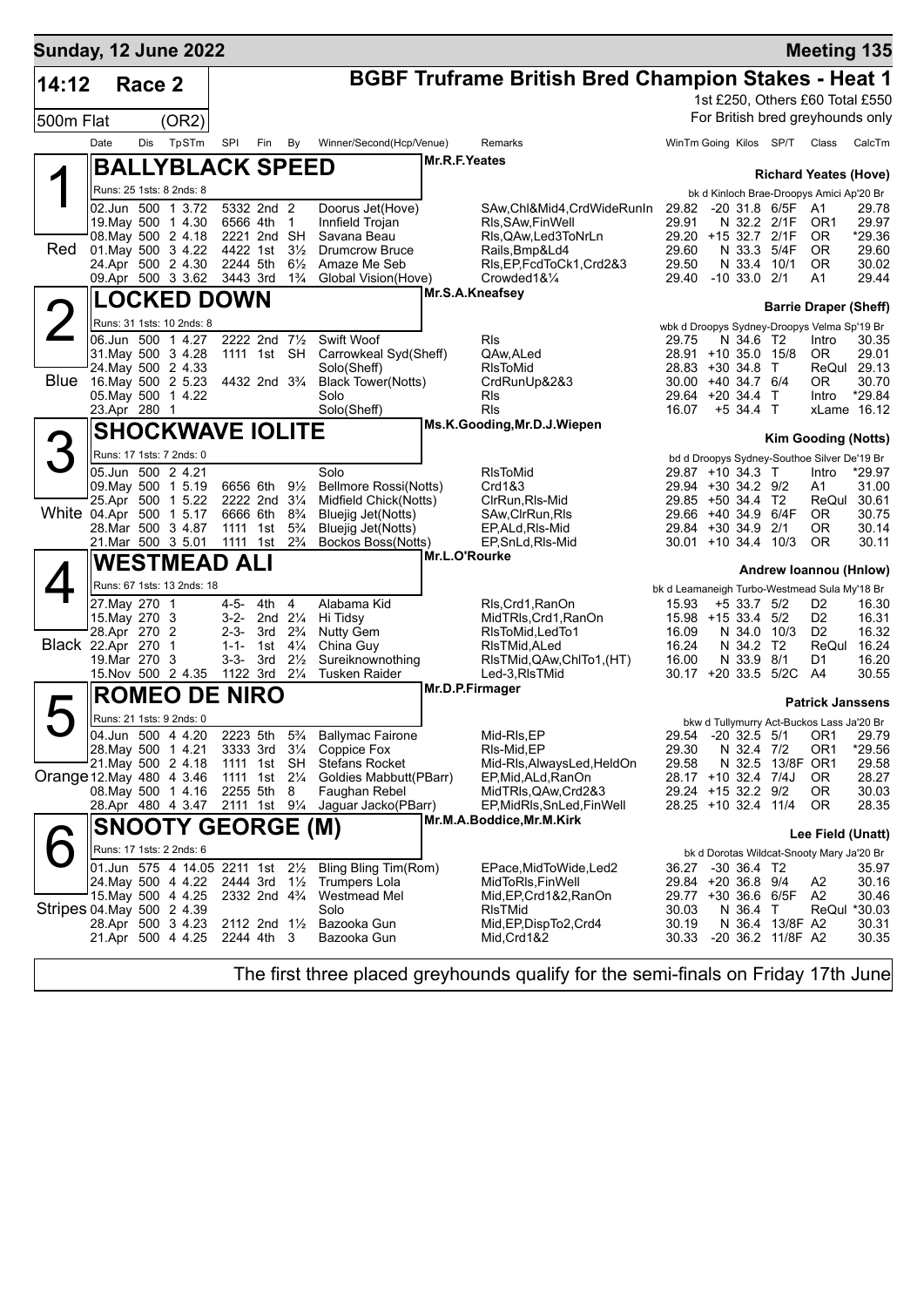| 14:32<br>Race 3<br>1st £190, Others £50 Total £440 (BGRF CONTRIBUTION £30)<br>500m Flat<br>(A1)<br>TpSTm<br>Date<br>Dis<br><b>SPI</b><br>Fin<br>Winner/Second(Hcp/Venue)<br>WinTm Going Kilos SP/T<br>CalcTm<br>By<br>Remarks<br>Class<br><b>Makeit Syndicate</b><br><b>MAKEIT POSH</b><br><b>Frank Gray</b><br>Runs: 43 1sts: 13 2nds: 9<br>(Season Unknown) bk b Coolavanny Jap-Droopys Posh De'17 Ir<br>$\frac{3}{4}$<br>05.Jun 500 1 4.19<br><b>Fabulous Twirl</b><br>1111<br>1st<br>RIs, QAw, ALed<br>29.96<br>N 28.7 11/4<br>*29.96<br>A2<br>3rd<br>$5\frac{3}{4}$<br>16.08 +15 29.7 11/8F D2<br>24. May 270 1<br>6-4-<br>Makeit A Dancer<br>RIs, SAw<br>16.70<br>2222 2nd 2 <sup>3</sup> / <sub>4</sub><br>19. May 460 2 3.85<br>Rave Force(Hnlow)<br>EP,A2nd<br>28.04<br>$-20$ 29.8 $5/2$<br>IT<br>28.07<br>Red<br>29.95 +20 29.9 7/2<br>10. May 500 1 4.21<br>1111 1st $\frac{1}{2}$<br>RIs, QAw, ALed<br>A3<br>30.15<br>Kilwest Lady<br>N 29.5<br>30.60<br>04 May 500 2 4.30<br>Solo<br>30.60<br>$\top$<br>ReQul<br>Rails<br>08.Apr 270 1<br>15.84 +10 29.7 2/1<br>3-2- 2nd $2\frac{1}{2}$<br>Disco Fever<br>Rails, RanOn<br>D <sub>2</sub><br>16.15<br>Mr.E.White, Mrs.I.White<br><b>ITMIGHTBEYOU</b><br><b>Laurence Tuffin</b><br>Runs: 15 1sts: 2 2nds: 1<br>bk d Ballymac Best-Ballymac Bonnie Ap'20 Ir<br>04.Jun 500 2 4.29<br>2344 4th<br>$5\frac{3}{4}$<br>Slippy Barack<br>$-30$ 34.8 10/1<br>RIs-Mid, Bmp1<br>30.09<br>OR.<br>30.25<br>31. May 500 2 4.40<br>6333 5th<br>$2\frac{1}{2}$<br>Dillymore Danny<br>29.86<br>N 34.1 9/2<br>30.07<br>RIsToMid, SAw, RanOn<br>A1<br>24. May 500 2 4.28<br>4446 6th<br>$4\frac{1}{2}$<br>Benandyjac<br>$30.24 + 10.34.0$ 5/2<br>30.71<br>RIsToMid, FcdToCk1<br>A1<br><b>Blue</b><br>$2\frac{1}{2}$<br>14. May 500 1 4.15<br>Roxi Girl<br>$29.67 + 30.34.1$<br>5/2<br>A2<br>*29.97<br>2111 1st<br>RIsTMid, EP, SnLed<br>3rd<br>$2\frac{1}{2}$<br>Perfecto String<br>Rails<br>$+5$ 34.0 11/4<br>D1<br>16.12<br>03.May 270 1<br>3-3-<br>15.86<br>26.Apr 270 1<br>5-3- 3rd $1\frac{3}{4}$<br>Salacres Lee<br>RIsTMid, Crd1<br>16.11<br>N 34.2 12/1<br>D1<br>16.26<br>Mr.G.Carpenter, Mr.E.J.Herbert, Mr.P.Janssens, Mr.R.S.Marling<br><b>CRESCENT ALLSTAR</b><br><b>Patrick Janssens</b><br>Runs: 1 1sts: 0 2nds: 0<br>bk d Droopys Sydney-Jaytee Ruby Sp'20 Ir<br>05.Jun 500 2 4.25<br>3222 4th<br>$2\frac{3}{4}$<br>Perfecto Svd<br>RIsToMid, EP, Crd1<br>30.03 +10 37.7 2/1F<br>A1<br>30.35<br>26. May 500 1 4.22<br>1111 1st 9<br>Zazzeras Girl<br>RIsToMid, EP, ALed<br>29.88 +10 37.2 T3<br>*29.98<br>Qlfyg<br>Solo<br>11. May 500 2 4.25<br><b>RIsTMid</b><br>29.99<br>N 37.1 T<br>29.99<br>Qlfyg<br>White 05 May 500 3 4.38<br>2222 2nd 51/4<br>Scooby Prince<br><b>RIsToMid</b><br>29.38<br>+20 37.0 T3<br>30.01<br>01. May 270 3<br>$3-3-2nd4$<br>Scooby Prince<br><b>RIsTMid</b><br>16.03<br>N 36.8<br>T3<br>16.35<br>Qlfyg<br>23.Apr 525 4 1.71<br>14<br>Doorus Swift(Thurl)<br>QAw, ALed<br>29.18<br>$-20$<br>T3<br>28.98<br>1st<br>Mr.J.D.Scofield<br><b>PERFECTO SYD</b><br><b>Sally Johnson</b><br>Runs: 31 1sts: 4 2nds: 9<br>bk d Droopys Sydney-Badminton Blonde Sp'19 Ir<br>05.Jun 500 4 4.35<br>4433 1st 2<br>Cyclone Sydney<br>Mid, Crd&FcdWide1, Led4<br>30.03 +10 35.6 9/4<br>A1<br>30.13<br>Masons Pal<br>29. May 500 4 4.28<br>2211 1st<br>Mid, Crd1, Led3<br>29.76 +10 35.4 9/4<br>A2<br>*29.86<br>$\overline{1}$<br>ReQul 30.01<br>23. May 500 4 4.31<br>Solo<br><b>MidTRIS</b><br>29.91<br>+10 35.2 T<br>Black 08. May 682 3 16.09 4233 3rd<br>Bluejig Turbo(Swndn)<br>Mid, Crd3<br>42.17<br>N 35.7<br>42.57<br>5<br>6/1<br>OR.<br>01. May 476 4 4.05<br>5555 5th<br>$9\frac{1}{4}$<br>Goldies Mabbutt(Swndn)<br>Middle, BCrd2<br>28.11<br>$+10.35.8$<br>10/1<br>0R<br>28.96<br>24.Apr 476 4 4.15<br>6333 3rd<br>$7\frac{1}{2}$<br>Droopys Mansion(Swndn)<br>Middle, Crd1<br>28.40<br>N 36.0 8/1<br>0R<br>29.00<br>Mr.M.Fathers<br><b>ADYBEAR</b><br><b>Stephen Rayner</b><br>Runs: 40 1sts: 8 2nds: 13<br>(Ssn Suppressed) bk b Quietly-One Yaya Nv'18 Ir<br>05.Jun 500 5 4.20<br>Kuwaiti King<br>MidToWide, QAw, ALed<br>A2<br>*29.87<br>1111 1st $1\frac{1}{2}$<br>29.77 +10 28.6 2/1F<br>30. May 500 6 4.41<br>A2<br>30.12<br>4222 2nd Nk<br>Spud Gun<br>Wide, EP, ChlFrom 4<br>30.29<br>$-20$ 28.5 $3/1$<br>24. May 500 6 4.20<br>$2\frac{3}{4}$<br><b>Trumpers Lola</b><br>29.84 +20 28.5 2/1F<br>A2<br>3233 4th<br>MidToWide, EP<br>30.25<br>Orange 15 May 500 5 4.21<br>1122 1st SH<br>Vinegarhill John<br>MidTWide, EP, LedNrLine<br>29.79 +30 28.6 3/1<br>A2<br>30.09<br>07 May 500 5 4.31<br>30.02 +10 28.4 7/4F<br>A3<br>1111 1st 7<br>Puckane Gift<br>MidTW,EP,Led1<br>30.12<br>29.Apr 500 5 4.29<br>2211 2nd 1/2<br><b>Footfield Ronnie</b><br>30.14 +10 28.6 2/1F<br>A3<br>30.29<br>MidTW,EP,Ld4ToNrLn<br>Mr.P.A.James<br><b>CYCLONE SYDNEY</b><br>(W)<br><b>David Jeans</b><br>Runs: 23 1sts: 7 2nds: 3<br>be d Droopys Sydney-Ballymac Natalie Sp'19 Ir<br>05.Jun 500 5 4.18<br>2111 2nd 2<br>Perfecto Syd<br>$30.03 + 10.35.4$ 5/1<br>MidToWide, EP, Led1To<br>A1<br>30.30<br>26. May 500 4 4.22<br>2111 1st 31/4<br>Kuwaiti King<br>29.86<br>A2<br>*29.86<br>Mid, EP, Led 1<br>N 35.7 5/2<br>21. May 460 6 3.87<br>4455 5th<br>Liffeyside Blake(Hnlow)<br>27.79<br>28.33<br>$6\frac{3}{4}$<br>N 35.7 8/1<br>IT<br>Bmp1<br>Stripes 15 May 500 6 4.30<br>Wide, BCrd1<br>29.79 +30 35.8 2/1F<br>A <sub>2</sub><br>31.44<br>5555 5th 17<br>Ladybear | <b>Sunday, 12 June 2022</b> |  |  |  |  |  |  | <b>Meeting 135</b> |  |
|-------------------------------------------------------------------------------------------------------------------------------------------------------------------------------------------------------------------------------------------------------------------------------------------------------------------------------------------------------------------------------------------------------------------------------------------------------------------------------------------------------------------------------------------------------------------------------------------------------------------------------------------------------------------------------------------------------------------------------------------------------------------------------------------------------------------------------------------------------------------------------------------------------------------------------------------------------------------------------------------------------------------------------------------------------------------------------------------------------------------------------------------------------------------------------------------------------------------------------------------------------------------------------------------------------------------------------------------------------------------------------------------------------------------------------------------------------------------------------------------------------------------------------------------------------------------------------------------------------------------------------------------------------------------------------------------------------------------------------------------------------------------------------------------------------------------------------------------------------------------------------------------------------------------------------------------------------------------------------------------------------------------------------------------------------------------------------------------------------------------------------------------------------------------------------------------------------------------------------------------------------------------------------------------------------------------------------------------------------------------------------------------------------------------------------------------------------------------------------------------------------------------------------------------------------------------------------------------------------------------------------------------------------------------------------------------------------------------------------------------------------------------------------------------------------------------------------------------------------------------------------------------------------------------------------------------------------------------------------------------------------------------------------------------------------------------------------------------------------------------------------------------------------------------------------------------------------------------------------------------------------------------------------------------------------------------------------------------------------------------------------------------------------------------------------------------------------------------------------------------------------------------------------------------------------------------------------------------------------------------------------------------------------------------------------------------------------------------------------------------------------------------------------------------------------------------------------------------------------------------------------------------------------------------------------------------------------------------------------------------------------------------------------------------------------------------------------------------------------------------------------------------------------------------------------------------------------------------------------------------------------------------------------------------------------------------------------------------------------------------------------------------------------------------------------------------------------------------------------------------------------------------------------------------------------------------------------------------------------------------------------------------------------------------------------------------------------------------------------------------------------------------------------------------------------------------------------------------------------------------------------------------------------------------------------------------------------------------------------------------------------------------------------------------------------------------------------------------------------------------------------------------------------------------------------------------------------------------------------------------------------------------------------------------------------------------------------------------------------------------------------------------------------------------------------------------------------|-----------------------------|--|--|--|--|--|--|--------------------|--|
|                                                                                                                                                                                                                                                                                                                                                                                                                                                                                                                                                                                                                                                                                                                                                                                                                                                                                                                                                                                                                                                                                                                                                                                                                                                                                                                                                                                                                                                                                                                                                                                                                                                                                                                                                                                                                                                                                                                                                                                                                                                                                                                                                                                                                                                                                                                                                                                                                                                                                                                                                                                                                                                                                                                                                                                                                                                                                                                                                                                                                                                                                                                                                                                                                                                                                                                                                                                                                                                                                                                                                                                                                                                                                                                                                                                                                                                                                                                                                                                                                                                                                                                                                                                                                                                                                                                                                                                                                                                                                                                                                                                                                                                                                                                                                                                                                                                                                                                                                                                                                                                                                                                                                                                                                                                                                                                                                                                                                                                       |                             |  |  |  |  |  |  |                    |  |
|                                                                                                                                                                                                                                                                                                                                                                                                                                                                                                                                                                                                                                                                                                                                                                                                                                                                                                                                                                                                                                                                                                                                                                                                                                                                                                                                                                                                                                                                                                                                                                                                                                                                                                                                                                                                                                                                                                                                                                                                                                                                                                                                                                                                                                                                                                                                                                                                                                                                                                                                                                                                                                                                                                                                                                                                                                                                                                                                                                                                                                                                                                                                                                                                                                                                                                                                                                                                                                                                                                                                                                                                                                                                                                                                                                                                                                                                                                                                                                                                                                                                                                                                                                                                                                                                                                                                                                                                                                                                                                                                                                                                                                                                                                                                                                                                                                                                                                                                                                                                                                                                                                                                                                                                                                                                                                                                                                                                                                                       |                             |  |  |  |  |  |  |                    |  |
|                                                                                                                                                                                                                                                                                                                                                                                                                                                                                                                                                                                                                                                                                                                                                                                                                                                                                                                                                                                                                                                                                                                                                                                                                                                                                                                                                                                                                                                                                                                                                                                                                                                                                                                                                                                                                                                                                                                                                                                                                                                                                                                                                                                                                                                                                                                                                                                                                                                                                                                                                                                                                                                                                                                                                                                                                                                                                                                                                                                                                                                                                                                                                                                                                                                                                                                                                                                                                                                                                                                                                                                                                                                                                                                                                                                                                                                                                                                                                                                                                                                                                                                                                                                                                                                                                                                                                                                                                                                                                                                                                                                                                                                                                                                                                                                                                                                                                                                                                                                                                                                                                                                                                                                                                                                                                                                                                                                                                                                       |                             |  |  |  |  |  |  |                    |  |
|                                                                                                                                                                                                                                                                                                                                                                                                                                                                                                                                                                                                                                                                                                                                                                                                                                                                                                                                                                                                                                                                                                                                                                                                                                                                                                                                                                                                                                                                                                                                                                                                                                                                                                                                                                                                                                                                                                                                                                                                                                                                                                                                                                                                                                                                                                                                                                                                                                                                                                                                                                                                                                                                                                                                                                                                                                                                                                                                                                                                                                                                                                                                                                                                                                                                                                                                                                                                                                                                                                                                                                                                                                                                                                                                                                                                                                                                                                                                                                                                                                                                                                                                                                                                                                                                                                                                                                                                                                                                                                                                                                                                                                                                                                                                                                                                                                                                                                                                                                                                                                                                                                                                                                                                                                                                                                                                                                                                                                                       |                             |  |  |  |  |  |  |                    |  |
|                                                                                                                                                                                                                                                                                                                                                                                                                                                                                                                                                                                                                                                                                                                                                                                                                                                                                                                                                                                                                                                                                                                                                                                                                                                                                                                                                                                                                                                                                                                                                                                                                                                                                                                                                                                                                                                                                                                                                                                                                                                                                                                                                                                                                                                                                                                                                                                                                                                                                                                                                                                                                                                                                                                                                                                                                                                                                                                                                                                                                                                                                                                                                                                                                                                                                                                                                                                                                                                                                                                                                                                                                                                                                                                                                                                                                                                                                                                                                                                                                                                                                                                                                                                                                                                                                                                                                                                                                                                                                                                                                                                                                                                                                                                                                                                                                                                                                                                                                                                                                                                                                                                                                                                                                                                                                                                                                                                                                                                       |                             |  |  |  |  |  |  |                    |  |
|                                                                                                                                                                                                                                                                                                                                                                                                                                                                                                                                                                                                                                                                                                                                                                                                                                                                                                                                                                                                                                                                                                                                                                                                                                                                                                                                                                                                                                                                                                                                                                                                                                                                                                                                                                                                                                                                                                                                                                                                                                                                                                                                                                                                                                                                                                                                                                                                                                                                                                                                                                                                                                                                                                                                                                                                                                                                                                                                                                                                                                                                                                                                                                                                                                                                                                                                                                                                                                                                                                                                                                                                                                                                                                                                                                                                                                                                                                                                                                                                                                                                                                                                                                                                                                                                                                                                                                                                                                                                                                                                                                                                                                                                                                                                                                                                                                                                                                                                                                                                                                                                                                                                                                                                                                                                                                                                                                                                                                                       |                             |  |  |  |  |  |  |                    |  |
|                                                                                                                                                                                                                                                                                                                                                                                                                                                                                                                                                                                                                                                                                                                                                                                                                                                                                                                                                                                                                                                                                                                                                                                                                                                                                                                                                                                                                                                                                                                                                                                                                                                                                                                                                                                                                                                                                                                                                                                                                                                                                                                                                                                                                                                                                                                                                                                                                                                                                                                                                                                                                                                                                                                                                                                                                                                                                                                                                                                                                                                                                                                                                                                                                                                                                                                                                                                                                                                                                                                                                                                                                                                                                                                                                                                                                                                                                                                                                                                                                                                                                                                                                                                                                                                                                                                                                                                                                                                                                                                                                                                                                                                                                                                                                                                                                                                                                                                                                                                                                                                                                                                                                                                                                                                                                                                                                                                                                                                       |                             |  |  |  |  |  |  |                    |  |
|                                                                                                                                                                                                                                                                                                                                                                                                                                                                                                                                                                                                                                                                                                                                                                                                                                                                                                                                                                                                                                                                                                                                                                                                                                                                                                                                                                                                                                                                                                                                                                                                                                                                                                                                                                                                                                                                                                                                                                                                                                                                                                                                                                                                                                                                                                                                                                                                                                                                                                                                                                                                                                                                                                                                                                                                                                                                                                                                                                                                                                                                                                                                                                                                                                                                                                                                                                                                                                                                                                                                                                                                                                                                                                                                                                                                                                                                                                                                                                                                                                                                                                                                                                                                                                                                                                                                                                                                                                                                                                                                                                                                                                                                                                                                                                                                                                                                                                                                                                                                                                                                                                                                                                                                                                                                                                                                                                                                                                                       |                             |  |  |  |  |  |  |                    |  |
|                                                                                                                                                                                                                                                                                                                                                                                                                                                                                                                                                                                                                                                                                                                                                                                                                                                                                                                                                                                                                                                                                                                                                                                                                                                                                                                                                                                                                                                                                                                                                                                                                                                                                                                                                                                                                                                                                                                                                                                                                                                                                                                                                                                                                                                                                                                                                                                                                                                                                                                                                                                                                                                                                                                                                                                                                                                                                                                                                                                                                                                                                                                                                                                                                                                                                                                                                                                                                                                                                                                                                                                                                                                                                                                                                                                                                                                                                                                                                                                                                                                                                                                                                                                                                                                                                                                                                                                                                                                                                                                                                                                                                                                                                                                                                                                                                                                                                                                                                                                                                                                                                                                                                                                                                                                                                                                                                                                                                                                       |                             |  |  |  |  |  |  |                    |  |
|                                                                                                                                                                                                                                                                                                                                                                                                                                                                                                                                                                                                                                                                                                                                                                                                                                                                                                                                                                                                                                                                                                                                                                                                                                                                                                                                                                                                                                                                                                                                                                                                                                                                                                                                                                                                                                                                                                                                                                                                                                                                                                                                                                                                                                                                                                                                                                                                                                                                                                                                                                                                                                                                                                                                                                                                                                                                                                                                                                                                                                                                                                                                                                                                                                                                                                                                                                                                                                                                                                                                                                                                                                                                                                                                                                                                                                                                                                                                                                                                                                                                                                                                                                                                                                                                                                                                                                                                                                                                                                                                                                                                                                                                                                                                                                                                                                                                                                                                                                                                                                                                                                                                                                                                                                                                                                                                                                                                                                                       |                             |  |  |  |  |  |  |                    |  |
|                                                                                                                                                                                                                                                                                                                                                                                                                                                                                                                                                                                                                                                                                                                                                                                                                                                                                                                                                                                                                                                                                                                                                                                                                                                                                                                                                                                                                                                                                                                                                                                                                                                                                                                                                                                                                                                                                                                                                                                                                                                                                                                                                                                                                                                                                                                                                                                                                                                                                                                                                                                                                                                                                                                                                                                                                                                                                                                                                                                                                                                                                                                                                                                                                                                                                                                                                                                                                                                                                                                                                                                                                                                                                                                                                                                                                                                                                                                                                                                                                                                                                                                                                                                                                                                                                                                                                                                                                                                                                                                                                                                                                                                                                                                                                                                                                                                                                                                                                                                                                                                                                                                                                                                                                                                                                                                                                                                                                                                       |                             |  |  |  |  |  |  |                    |  |
|                                                                                                                                                                                                                                                                                                                                                                                                                                                                                                                                                                                                                                                                                                                                                                                                                                                                                                                                                                                                                                                                                                                                                                                                                                                                                                                                                                                                                                                                                                                                                                                                                                                                                                                                                                                                                                                                                                                                                                                                                                                                                                                                                                                                                                                                                                                                                                                                                                                                                                                                                                                                                                                                                                                                                                                                                                                                                                                                                                                                                                                                                                                                                                                                                                                                                                                                                                                                                                                                                                                                                                                                                                                                                                                                                                                                                                                                                                                                                                                                                                                                                                                                                                                                                                                                                                                                                                                                                                                                                                                                                                                                                                                                                                                                                                                                                                                                                                                                                                                                                                                                                                                                                                                                                                                                                                                                                                                                                                                       |                             |  |  |  |  |  |  |                    |  |
|                                                                                                                                                                                                                                                                                                                                                                                                                                                                                                                                                                                                                                                                                                                                                                                                                                                                                                                                                                                                                                                                                                                                                                                                                                                                                                                                                                                                                                                                                                                                                                                                                                                                                                                                                                                                                                                                                                                                                                                                                                                                                                                                                                                                                                                                                                                                                                                                                                                                                                                                                                                                                                                                                                                                                                                                                                                                                                                                                                                                                                                                                                                                                                                                                                                                                                                                                                                                                                                                                                                                                                                                                                                                                                                                                                                                                                                                                                                                                                                                                                                                                                                                                                                                                                                                                                                                                                                                                                                                                                                                                                                                                                                                                                                                                                                                                                                                                                                                                                                                                                                                                                                                                                                                                                                                                                                                                                                                                                                       |                             |  |  |  |  |  |  |                    |  |
|                                                                                                                                                                                                                                                                                                                                                                                                                                                                                                                                                                                                                                                                                                                                                                                                                                                                                                                                                                                                                                                                                                                                                                                                                                                                                                                                                                                                                                                                                                                                                                                                                                                                                                                                                                                                                                                                                                                                                                                                                                                                                                                                                                                                                                                                                                                                                                                                                                                                                                                                                                                                                                                                                                                                                                                                                                                                                                                                                                                                                                                                                                                                                                                                                                                                                                                                                                                                                                                                                                                                                                                                                                                                                                                                                                                                                                                                                                                                                                                                                                                                                                                                                                                                                                                                                                                                                                                                                                                                                                                                                                                                                                                                                                                                                                                                                                                                                                                                                                                                                                                                                                                                                                                                                                                                                                                                                                                                                                                       |                             |  |  |  |  |  |  |                    |  |
|                                                                                                                                                                                                                                                                                                                                                                                                                                                                                                                                                                                                                                                                                                                                                                                                                                                                                                                                                                                                                                                                                                                                                                                                                                                                                                                                                                                                                                                                                                                                                                                                                                                                                                                                                                                                                                                                                                                                                                                                                                                                                                                                                                                                                                                                                                                                                                                                                                                                                                                                                                                                                                                                                                                                                                                                                                                                                                                                                                                                                                                                                                                                                                                                                                                                                                                                                                                                                                                                                                                                                                                                                                                                                                                                                                                                                                                                                                                                                                                                                                                                                                                                                                                                                                                                                                                                                                                                                                                                                                                                                                                                                                                                                                                                                                                                                                                                                                                                                                                                                                                                                                                                                                                                                                                                                                                                                                                                                                                       |                             |  |  |  |  |  |  |                    |  |
|                                                                                                                                                                                                                                                                                                                                                                                                                                                                                                                                                                                                                                                                                                                                                                                                                                                                                                                                                                                                                                                                                                                                                                                                                                                                                                                                                                                                                                                                                                                                                                                                                                                                                                                                                                                                                                                                                                                                                                                                                                                                                                                                                                                                                                                                                                                                                                                                                                                                                                                                                                                                                                                                                                                                                                                                                                                                                                                                                                                                                                                                                                                                                                                                                                                                                                                                                                                                                                                                                                                                                                                                                                                                                                                                                                                                                                                                                                                                                                                                                                                                                                                                                                                                                                                                                                                                                                                                                                                                                                                                                                                                                                                                                                                                                                                                                                                                                                                                                                                                                                                                                                                                                                                                                                                                                                                                                                                                                                                       |                             |  |  |  |  |  |  |                    |  |
|                                                                                                                                                                                                                                                                                                                                                                                                                                                                                                                                                                                                                                                                                                                                                                                                                                                                                                                                                                                                                                                                                                                                                                                                                                                                                                                                                                                                                                                                                                                                                                                                                                                                                                                                                                                                                                                                                                                                                                                                                                                                                                                                                                                                                                                                                                                                                                                                                                                                                                                                                                                                                                                                                                                                                                                                                                                                                                                                                                                                                                                                                                                                                                                                                                                                                                                                                                                                                                                                                                                                                                                                                                                                                                                                                                                                                                                                                                                                                                                                                                                                                                                                                                                                                                                                                                                                                                                                                                                                                                                                                                                                                                                                                                                                                                                                                                                                                                                                                                                                                                                                                                                                                                                                                                                                                                                                                                                                                                                       |                             |  |  |  |  |  |  |                    |  |
|                                                                                                                                                                                                                                                                                                                                                                                                                                                                                                                                                                                                                                                                                                                                                                                                                                                                                                                                                                                                                                                                                                                                                                                                                                                                                                                                                                                                                                                                                                                                                                                                                                                                                                                                                                                                                                                                                                                                                                                                                                                                                                                                                                                                                                                                                                                                                                                                                                                                                                                                                                                                                                                                                                                                                                                                                                                                                                                                                                                                                                                                                                                                                                                                                                                                                                                                                                                                                                                                                                                                                                                                                                                                                                                                                                                                                                                                                                                                                                                                                                                                                                                                                                                                                                                                                                                                                                                                                                                                                                                                                                                                                                                                                                                                                                                                                                                                                                                                                                                                                                                                                                                                                                                                                                                                                                                                                                                                                                                       |                             |  |  |  |  |  |  |                    |  |
|                                                                                                                                                                                                                                                                                                                                                                                                                                                                                                                                                                                                                                                                                                                                                                                                                                                                                                                                                                                                                                                                                                                                                                                                                                                                                                                                                                                                                                                                                                                                                                                                                                                                                                                                                                                                                                                                                                                                                                                                                                                                                                                                                                                                                                                                                                                                                                                                                                                                                                                                                                                                                                                                                                                                                                                                                                                                                                                                                                                                                                                                                                                                                                                                                                                                                                                                                                                                                                                                                                                                                                                                                                                                                                                                                                                                                                                                                                                                                                                                                                                                                                                                                                                                                                                                                                                                                                                                                                                                                                                                                                                                                                                                                                                                                                                                                                                                                                                                                                                                                                                                                                                                                                                                                                                                                                                                                                                                                                                       |                             |  |  |  |  |  |  |                    |  |
|                                                                                                                                                                                                                                                                                                                                                                                                                                                                                                                                                                                                                                                                                                                                                                                                                                                                                                                                                                                                                                                                                                                                                                                                                                                                                                                                                                                                                                                                                                                                                                                                                                                                                                                                                                                                                                                                                                                                                                                                                                                                                                                                                                                                                                                                                                                                                                                                                                                                                                                                                                                                                                                                                                                                                                                                                                                                                                                                                                                                                                                                                                                                                                                                                                                                                                                                                                                                                                                                                                                                                                                                                                                                                                                                                                                                                                                                                                                                                                                                                                                                                                                                                                                                                                                                                                                                                                                                                                                                                                                                                                                                                                                                                                                                                                                                                                                                                                                                                                                                                                                                                                                                                                                                                                                                                                                                                                                                                                                       |                             |  |  |  |  |  |  |                    |  |
|                                                                                                                                                                                                                                                                                                                                                                                                                                                                                                                                                                                                                                                                                                                                                                                                                                                                                                                                                                                                                                                                                                                                                                                                                                                                                                                                                                                                                                                                                                                                                                                                                                                                                                                                                                                                                                                                                                                                                                                                                                                                                                                                                                                                                                                                                                                                                                                                                                                                                                                                                                                                                                                                                                                                                                                                                                                                                                                                                                                                                                                                                                                                                                                                                                                                                                                                                                                                                                                                                                                                                                                                                                                                                                                                                                                                                                                                                                                                                                                                                                                                                                                                                                                                                                                                                                                                                                                                                                                                                                                                                                                                                                                                                                                                                                                                                                                                                                                                                                                                                                                                                                                                                                                                                                                                                                                                                                                                                                                       |                             |  |  |  |  |  |  |                    |  |
|                                                                                                                                                                                                                                                                                                                                                                                                                                                                                                                                                                                                                                                                                                                                                                                                                                                                                                                                                                                                                                                                                                                                                                                                                                                                                                                                                                                                                                                                                                                                                                                                                                                                                                                                                                                                                                                                                                                                                                                                                                                                                                                                                                                                                                                                                                                                                                                                                                                                                                                                                                                                                                                                                                                                                                                                                                                                                                                                                                                                                                                                                                                                                                                                                                                                                                                                                                                                                                                                                                                                                                                                                                                                                                                                                                                                                                                                                                                                                                                                                                                                                                                                                                                                                                                                                                                                                                                                                                                                                                                                                                                                                                                                                                                                                                                                                                                                                                                                                                                                                                                                                                                                                                                                                                                                                                                                                                                                                                                       |                             |  |  |  |  |  |  |                    |  |
|                                                                                                                                                                                                                                                                                                                                                                                                                                                                                                                                                                                                                                                                                                                                                                                                                                                                                                                                                                                                                                                                                                                                                                                                                                                                                                                                                                                                                                                                                                                                                                                                                                                                                                                                                                                                                                                                                                                                                                                                                                                                                                                                                                                                                                                                                                                                                                                                                                                                                                                                                                                                                                                                                                                                                                                                                                                                                                                                                                                                                                                                                                                                                                                                                                                                                                                                                                                                                                                                                                                                                                                                                                                                                                                                                                                                                                                                                                                                                                                                                                                                                                                                                                                                                                                                                                                                                                                                                                                                                                                                                                                                                                                                                                                                                                                                                                                                                                                                                                                                                                                                                                                                                                                                                                                                                                                                                                                                                                                       |                             |  |  |  |  |  |  |                    |  |
|                                                                                                                                                                                                                                                                                                                                                                                                                                                                                                                                                                                                                                                                                                                                                                                                                                                                                                                                                                                                                                                                                                                                                                                                                                                                                                                                                                                                                                                                                                                                                                                                                                                                                                                                                                                                                                                                                                                                                                                                                                                                                                                                                                                                                                                                                                                                                                                                                                                                                                                                                                                                                                                                                                                                                                                                                                                                                                                                                                                                                                                                                                                                                                                                                                                                                                                                                                                                                                                                                                                                                                                                                                                                                                                                                                                                                                                                                                                                                                                                                                                                                                                                                                                                                                                                                                                                                                                                                                                                                                                                                                                                                                                                                                                                                                                                                                                                                                                                                                                                                                                                                                                                                                                                                                                                                                                                                                                                                                                       |                             |  |  |  |  |  |  |                    |  |
|                                                                                                                                                                                                                                                                                                                                                                                                                                                                                                                                                                                                                                                                                                                                                                                                                                                                                                                                                                                                                                                                                                                                                                                                                                                                                                                                                                                                                                                                                                                                                                                                                                                                                                                                                                                                                                                                                                                                                                                                                                                                                                                                                                                                                                                                                                                                                                                                                                                                                                                                                                                                                                                                                                                                                                                                                                                                                                                                                                                                                                                                                                                                                                                                                                                                                                                                                                                                                                                                                                                                                                                                                                                                                                                                                                                                                                                                                                                                                                                                                                                                                                                                                                                                                                                                                                                                                                                                                                                                                                                                                                                                                                                                                                                                                                                                                                                                                                                                                                                                                                                                                                                                                                                                                                                                                                                                                                                                                                                       |                             |  |  |  |  |  |  |                    |  |
|                                                                                                                                                                                                                                                                                                                                                                                                                                                                                                                                                                                                                                                                                                                                                                                                                                                                                                                                                                                                                                                                                                                                                                                                                                                                                                                                                                                                                                                                                                                                                                                                                                                                                                                                                                                                                                                                                                                                                                                                                                                                                                                                                                                                                                                                                                                                                                                                                                                                                                                                                                                                                                                                                                                                                                                                                                                                                                                                                                                                                                                                                                                                                                                                                                                                                                                                                                                                                                                                                                                                                                                                                                                                                                                                                                                                                                                                                                                                                                                                                                                                                                                                                                                                                                                                                                                                                                                                                                                                                                                                                                                                                                                                                                                                                                                                                                                                                                                                                                                                                                                                                                                                                                                                                                                                                                                                                                                                                                                       |                             |  |  |  |  |  |  |                    |  |
|                                                                                                                                                                                                                                                                                                                                                                                                                                                                                                                                                                                                                                                                                                                                                                                                                                                                                                                                                                                                                                                                                                                                                                                                                                                                                                                                                                                                                                                                                                                                                                                                                                                                                                                                                                                                                                                                                                                                                                                                                                                                                                                                                                                                                                                                                                                                                                                                                                                                                                                                                                                                                                                                                                                                                                                                                                                                                                                                                                                                                                                                                                                                                                                                                                                                                                                                                                                                                                                                                                                                                                                                                                                                                                                                                                                                                                                                                                                                                                                                                                                                                                                                                                                                                                                                                                                                                                                                                                                                                                                                                                                                                                                                                                                                                                                                                                                                                                                                                                                                                                                                                                                                                                                                                                                                                                                                                                                                                                                       |                             |  |  |  |  |  |  |                    |  |
|                                                                                                                                                                                                                                                                                                                                                                                                                                                                                                                                                                                                                                                                                                                                                                                                                                                                                                                                                                                                                                                                                                                                                                                                                                                                                                                                                                                                                                                                                                                                                                                                                                                                                                                                                                                                                                                                                                                                                                                                                                                                                                                                                                                                                                                                                                                                                                                                                                                                                                                                                                                                                                                                                                                                                                                                                                                                                                                                                                                                                                                                                                                                                                                                                                                                                                                                                                                                                                                                                                                                                                                                                                                                                                                                                                                                                                                                                                                                                                                                                                                                                                                                                                                                                                                                                                                                                                                                                                                                                                                                                                                                                                                                                                                                                                                                                                                                                                                                                                                                                                                                                                                                                                                                                                                                                                                                                                                                                                                       |                             |  |  |  |  |  |  |                    |  |
|                                                                                                                                                                                                                                                                                                                                                                                                                                                                                                                                                                                                                                                                                                                                                                                                                                                                                                                                                                                                                                                                                                                                                                                                                                                                                                                                                                                                                                                                                                                                                                                                                                                                                                                                                                                                                                                                                                                                                                                                                                                                                                                                                                                                                                                                                                                                                                                                                                                                                                                                                                                                                                                                                                                                                                                                                                                                                                                                                                                                                                                                                                                                                                                                                                                                                                                                                                                                                                                                                                                                                                                                                                                                                                                                                                                                                                                                                                                                                                                                                                                                                                                                                                                                                                                                                                                                                                                                                                                                                                                                                                                                                                                                                                                                                                                                                                                                                                                                                                                                                                                                                                                                                                                                                                                                                                                                                                                                                                                       |                             |  |  |  |  |  |  |                    |  |
|                                                                                                                                                                                                                                                                                                                                                                                                                                                                                                                                                                                                                                                                                                                                                                                                                                                                                                                                                                                                                                                                                                                                                                                                                                                                                                                                                                                                                                                                                                                                                                                                                                                                                                                                                                                                                                                                                                                                                                                                                                                                                                                                                                                                                                                                                                                                                                                                                                                                                                                                                                                                                                                                                                                                                                                                                                                                                                                                                                                                                                                                                                                                                                                                                                                                                                                                                                                                                                                                                                                                                                                                                                                                                                                                                                                                                                                                                                                                                                                                                                                                                                                                                                                                                                                                                                                                                                                                                                                                                                                                                                                                                                                                                                                                                                                                                                                                                                                                                                                                                                                                                                                                                                                                                                                                                                                                                                                                                                                       |                             |  |  |  |  |  |  |                    |  |
|                                                                                                                                                                                                                                                                                                                                                                                                                                                                                                                                                                                                                                                                                                                                                                                                                                                                                                                                                                                                                                                                                                                                                                                                                                                                                                                                                                                                                                                                                                                                                                                                                                                                                                                                                                                                                                                                                                                                                                                                                                                                                                                                                                                                                                                                                                                                                                                                                                                                                                                                                                                                                                                                                                                                                                                                                                                                                                                                                                                                                                                                                                                                                                                                                                                                                                                                                                                                                                                                                                                                                                                                                                                                                                                                                                                                                                                                                                                                                                                                                                                                                                                                                                                                                                                                                                                                                                                                                                                                                                                                                                                                                                                                                                                                                                                                                                                                                                                                                                                                                                                                                                                                                                                                                                                                                                                                                                                                                                                       |                             |  |  |  |  |  |  |                    |  |
|                                                                                                                                                                                                                                                                                                                                                                                                                                                                                                                                                                                                                                                                                                                                                                                                                                                                                                                                                                                                                                                                                                                                                                                                                                                                                                                                                                                                                                                                                                                                                                                                                                                                                                                                                                                                                                                                                                                                                                                                                                                                                                                                                                                                                                                                                                                                                                                                                                                                                                                                                                                                                                                                                                                                                                                                                                                                                                                                                                                                                                                                                                                                                                                                                                                                                                                                                                                                                                                                                                                                                                                                                                                                                                                                                                                                                                                                                                                                                                                                                                                                                                                                                                                                                                                                                                                                                                                                                                                                                                                                                                                                                                                                                                                                                                                                                                                                                                                                                                                                                                                                                                                                                                                                                                                                                                                                                                                                                                                       |                             |  |  |  |  |  |  |                    |  |
|                                                                                                                                                                                                                                                                                                                                                                                                                                                                                                                                                                                                                                                                                                                                                                                                                                                                                                                                                                                                                                                                                                                                                                                                                                                                                                                                                                                                                                                                                                                                                                                                                                                                                                                                                                                                                                                                                                                                                                                                                                                                                                                                                                                                                                                                                                                                                                                                                                                                                                                                                                                                                                                                                                                                                                                                                                                                                                                                                                                                                                                                                                                                                                                                                                                                                                                                                                                                                                                                                                                                                                                                                                                                                                                                                                                                                                                                                                                                                                                                                                                                                                                                                                                                                                                                                                                                                                                                                                                                                                                                                                                                                                                                                                                                                                                                                                                                                                                                                                                                                                                                                                                                                                                                                                                                                                                                                                                                                                                       |                             |  |  |  |  |  |  |                    |  |
|                                                                                                                                                                                                                                                                                                                                                                                                                                                                                                                                                                                                                                                                                                                                                                                                                                                                                                                                                                                                                                                                                                                                                                                                                                                                                                                                                                                                                                                                                                                                                                                                                                                                                                                                                                                                                                                                                                                                                                                                                                                                                                                                                                                                                                                                                                                                                                                                                                                                                                                                                                                                                                                                                                                                                                                                                                                                                                                                                                                                                                                                                                                                                                                                                                                                                                                                                                                                                                                                                                                                                                                                                                                                                                                                                                                                                                                                                                                                                                                                                                                                                                                                                                                                                                                                                                                                                                                                                                                                                                                                                                                                                                                                                                                                                                                                                                                                                                                                                                                                                                                                                                                                                                                                                                                                                                                                                                                                                                                       |                             |  |  |  |  |  |  |                    |  |
|                                                                                                                                                                                                                                                                                                                                                                                                                                                                                                                                                                                                                                                                                                                                                                                                                                                                                                                                                                                                                                                                                                                                                                                                                                                                                                                                                                                                                                                                                                                                                                                                                                                                                                                                                                                                                                                                                                                                                                                                                                                                                                                                                                                                                                                                                                                                                                                                                                                                                                                                                                                                                                                                                                                                                                                                                                                                                                                                                                                                                                                                                                                                                                                                                                                                                                                                                                                                                                                                                                                                                                                                                                                                                                                                                                                                                                                                                                                                                                                                                                                                                                                                                                                                                                                                                                                                                                                                                                                                                                                                                                                                                                                                                                                                                                                                                                                                                                                                                                                                                                                                                                                                                                                                                                                                                                                                                                                                                                                       |                             |  |  |  |  |  |  |                    |  |
|                                                                                                                                                                                                                                                                                                                                                                                                                                                                                                                                                                                                                                                                                                                                                                                                                                                                                                                                                                                                                                                                                                                                                                                                                                                                                                                                                                                                                                                                                                                                                                                                                                                                                                                                                                                                                                                                                                                                                                                                                                                                                                                                                                                                                                                                                                                                                                                                                                                                                                                                                                                                                                                                                                                                                                                                                                                                                                                                                                                                                                                                                                                                                                                                                                                                                                                                                                                                                                                                                                                                                                                                                                                                                                                                                                                                                                                                                                                                                                                                                                                                                                                                                                                                                                                                                                                                                                                                                                                                                                                                                                                                                                                                                                                                                                                                                                                                                                                                                                                                                                                                                                                                                                                                                                                                                                                                                                                                                                                       |                             |  |  |  |  |  |  |                    |  |
|                                                                                                                                                                                                                                                                                                                                                                                                                                                                                                                                                                                                                                                                                                                                                                                                                                                                                                                                                                                                                                                                                                                                                                                                                                                                                                                                                                                                                                                                                                                                                                                                                                                                                                                                                                                                                                                                                                                                                                                                                                                                                                                                                                                                                                                                                                                                                                                                                                                                                                                                                                                                                                                                                                                                                                                                                                                                                                                                                                                                                                                                                                                                                                                                                                                                                                                                                                                                                                                                                                                                                                                                                                                                                                                                                                                                                                                                                                                                                                                                                                                                                                                                                                                                                                                                                                                                                                                                                                                                                                                                                                                                                                                                                                                                                                                                                                                                                                                                                                                                                                                                                                                                                                                                                                                                                                                                                                                                                                                       |                             |  |  |  |  |  |  |                    |  |
|                                                                                                                                                                                                                                                                                                                                                                                                                                                                                                                                                                                                                                                                                                                                                                                                                                                                                                                                                                                                                                                                                                                                                                                                                                                                                                                                                                                                                                                                                                                                                                                                                                                                                                                                                                                                                                                                                                                                                                                                                                                                                                                                                                                                                                                                                                                                                                                                                                                                                                                                                                                                                                                                                                                                                                                                                                                                                                                                                                                                                                                                                                                                                                                                                                                                                                                                                                                                                                                                                                                                                                                                                                                                                                                                                                                                                                                                                                                                                                                                                                                                                                                                                                                                                                                                                                                                                                                                                                                                                                                                                                                                                                                                                                                                                                                                                                                                                                                                                                                                                                                                                                                                                                                                                                                                                                                                                                                                                                                       |                             |  |  |  |  |  |  |                    |  |
|                                                                                                                                                                                                                                                                                                                                                                                                                                                                                                                                                                                                                                                                                                                                                                                                                                                                                                                                                                                                                                                                                                                                                                                                                                                                                                                                                                                                                                                                                                                                                                                                                                                                                                                                                                                                                                                                                                                                                                                                                                                                                                                                                                                                                                                                                                                                                                                                                                                                                                                                                                                                                                                                                                                                                                                                                                                                                                                                                                                                                                                                                                                                                                                                                                                                                                                                                                                                                                                                                                                                                                                                                                                                                                                                                                                                                                                                                                                                                                                                                                                                                                                                                                                                                                                                                                                                                                                                                                                                                                                                                                                                                                                                                                                                                                                                                                                                                                                                                                                                                                                                                                                                                                                                                                                                                                                                                                                                                                                       |                             |  |  |  |  |  |  |                    |  |
|                                                                                                                                                                                                                                                                                                                                                                                                                                                                                                                                                                                                                                                                                                                                                                                                                                                                                                                                                                                                                                                                                                                                                                                                                                                                                                                                                                                                                                                                                                                                                                                                                                                                                                                                                                                                                                                                                                                                                                                                                                                                                                                                                                                                                                                                                                                                                                                                                                                                                                                                                                                                                                                                                                                                                                                                                                                                                                                                                                                                                                                                                                                                                                                                                                                                                                                                                                                                                                                                                                                                                                                                                                                                                                                                                                                                                                                                                                                                                                                                                                                                                                                                                                                                                                                                                                                                                                                                                                                                                                                                                                                                                                                                                                                                                                                                                                                                                                                                                                                                                                                                                                                                                                                                                                                                                                                                                                                                                                                       |                             |  |  |  |  |  |  |                    |  |
|                                                                                                                                                                                                                                                                                                                                                                                                                                                                                                                                                                                                                                                                                                                                                                                                                                                                                                                                                                                                                                                                                                                                                                                                                                                                                                                                                                                                                                                                                                                                                                                                                                                                                                                                                                                                                                                                                                                                                                                                                                                                                                                                                                                                                                                                                                                                                                                                                                                                                                                                                                                                                                                                                                                                                                                                                                                                                                                                                                                                                                                                                                                                                                                                                                                                                                                                                                                                                                                                                                                                                                                                                                                                                                                                                                                                                                                                                                                                                                                                                                                                                                                                                                                                                                                                                                                                                                                                                                                                                                                                                                                                                                                                                                                                                                                                                                                                                                                                                                                                                                                                                                                                                                                                                                                                                                                                                                                                                                                       |                             |  |  |  |  |  |  |                    |  |
|                                                                                                                                                                                                                                                                                                                                                                                                                                                                                                                                                                                                                                                                                                                                                                                                                                                                                                                                                                                                                                                                                                                                                                                                                                                                                                                                                                                                                                                                                                                                                                                                                                                                                                                                                                                                                                                                                                                                                                                                                                                                                                                                                                                                                                                                                                                                                                                                                                                                                                                                                                                                                                                                                                                                                                                                                                                                                                                                                                                                                                                                                                                                                                                                                                                                                                                                                                                                                                                                                                                                                                                                                                                                                                                                                                                                                                                                                                                                                                                                                                                                                                                                                                                                                                                                                                                                                                                                                                                                                                                                                                                                                                                                                                                                                                                                                                                                                                                                                                                                                                                                                                                                                                                                                                                                                                                                                                                                                                                       |                             |  |  |  |  |  |  |                    |  |
|                                                                                                                                                                                                                                                                                                                                                                                                                                                                                                                                                                                                                                                                                                                                                                                                                                                                                                                                                                                                                                                                                                                                                                                                                                                                                                                                                                                                                                                                                                                                                                                                                                                                                                                                                                                                                                                                                                                                                                                                                                                                                                                                                                                                                                                                                                                                                                                                                                                                                                                                                                                                                                                                                                                                                                                                                                                                                                                                                                                                                                                                                                                                                                                                                                                                                                                                                                                                                                                                                                                                                                                                                                                                                                                                                                                                                                                                                                                                                                                                                                                                                                                                                                                                                                                                                                                                                                                                                                                                                                                                                                                                                                                                                                                                                                                                                                                                                                                                                                                                                                                                                                                                                                                                                                                                                                                                                                                                                                                       |                             |  |  |  |  |  |  |                    |  |

07.May 500 5 4.44 6333 3rd 3¾ Leazes Fergus MidTW,MsdBrk,EP,Crd1 29.89 +10 35.5 3/1 A2 30.30 28.Apr 500 5 4.23 2211 1st 4¼ Romeo Alert MidToWide,Led½ 30.05 +10 35.7 T3 ReQul 30.15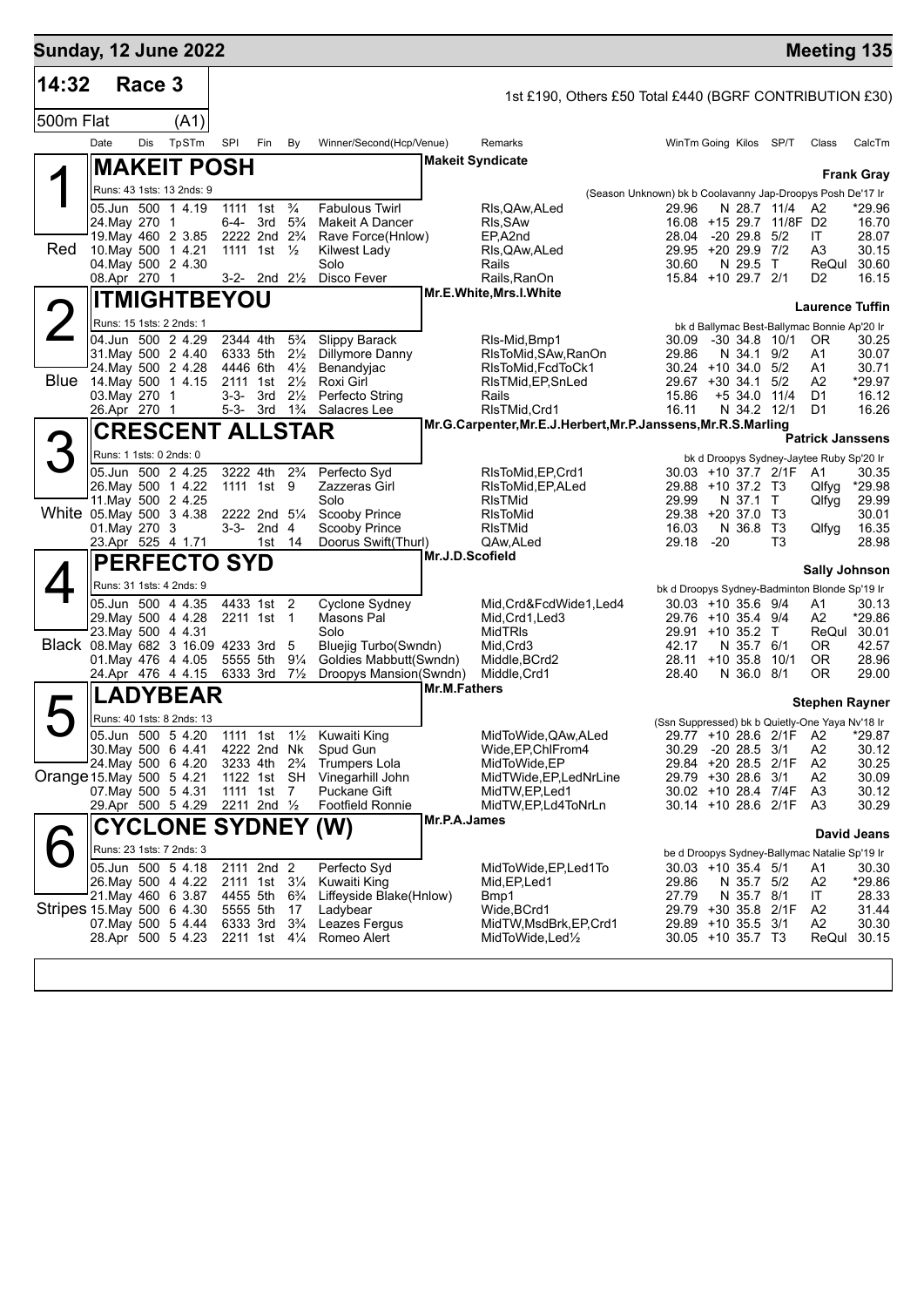|                      |              | <b>Sunday, 12 June 2022</b>                                    |                                                                  |                                                      |                      |                                                           |               |                                                              |                                                                      |                            |                              | <b>Meeting 135</b>                                                         |                         |
|----------------------|--------------|----------------------------------------------------------------|------------------------------------------------------------------|------------------------------------------------------|----------------------|-----------------------------------------------------------|---------------|--------------------------------------------------------------|----------------------------------------------------------------------|----------------------------|------------------------------|----------------------------------------------------------------------------|-------------------------|
| 14:52                |              | Race 4                                                         |                                                                  |                                                      |                      |                                                           |               | <b>BGBF Truframe British Bred Champion Stakes - Heat 2</b>   |                                                                      |                            |                              |                                                                            |                         |
| 500m Flat            |              | (OR2)                                                          |                                                                  |                                                      |                      |                                                           |               |                                                              |                                                                      |                            |                              | 1st £250, Others £60 Total £550<br>For British bred greyhounds only        |                         |
|                      | Date         | TpSTm<br>Dis                                                   | <b>SPI</b>                                                       | Fin                                                  | By                   | Winner/Second(Hcp/Venue)                                  |               | Remarks                                                      |                                                                      |                            | WinTm Going Kilos SP/T Class |                                                                            | CalcTm                  |
|                      |              | <b>ROMEO ON TILT</b>                                           |                                                                  |                                                      |                      |                                                           |               | Mr.D.P.Firmager                                              |                                                                      |                            |                              |                                                                            |                         |
|                      |              | Runs: 11 1sts: 3 2nds: 3                                       |                                                                  |                                                      |                      |                                                           |               |                                                              |                                                                      |                            |                              | <b>Patrick Janssens</b>                                                    |                         |
|                      |              | 04.Jun 500 2 4.37<br>28. May 500 3 4.29                        | 5555 4th<br>1111 1st 4 <sup>1</sup> / <sub>2</sub>               |                                                      | 5                    | <b>Ballymac Fairone</b><br><b>Bobsleigh Dream</b>         |               | RIs-Mid,CIrRun<br>RIs-Mid, ALed                              | 29.54<br>29.22                                                       | $-20$ 36.1 $5/1$<br>N 36.1 | 6/1                          | bk d Kilty Lad-Fabulous Pin Ap'20 Br<br>OR <sub>1</sub><br>OR <sub>1</sub> | 29.73<br>*29.22         |
| Red                  |              | 21. May 500 1 4.21<br>08. May 500 3 4.28<br>01. May 500 1 4.23 | 2222 2nd 1/2                                                     | 3322 2nd 2<br>3222 2nd 1 <sup>3</sup> / <sub>4</sub> |                      | Deadly Showtime<br>Mickys Barrett<br><b>Bockos Budsit</b> |               | Rls, RanOn<br>RIsTMid, EP, FcdToCk2<br>Rails,Crd1,Bmp2,RanOn | 29.32<br>29.53 +15 36.1<br>29.37                                     | N 36.1<br>N 35.8 7/2       | 13/8<br>5/2                  | OR <sub>1</sub><br>0R<br>0R                                                | 29.49<br>29.73<br>29.52 |
|                      |              | 24.Apr 500 3 4.21                                              | 2111 1st 21/ <sub>2</sub>                                        |                                                      |                      | Deadly Tornado                                            |               | RIsTMid, EP, Led1                                            | 29.47                                                                | N 35.4 3/1                 |                              | 0R                                                                         | 29.47                   |
|                      |              | <b>WESTMEAD MEL</b>                                            |                                                                  |                                                      |                      |                                                           | Mr.L.O'Rourke |                                                              |                                                                      |                            |                              | Andrew Ioannou (Hnlow)                                                     |                         |
|                      |              | Runs: 62 1sts: 15 2nds: 11                                     |                                                                  |                                                      |                      |                                                           |               | (Season 09.De'21) bk b Westmead Hawk-Westmead Ella Jy'18 Br  |                                                                      |                            |                              |                                                                            |                         |
|                      |              | 27. May 500 1 4.32<br>21. May 460 2 3.82                       | 3445 5th<br>1111 1st                                             |                                                      | $5\frac{1}{2}$       | 121/4 Doohoma Wildcat<br>Makeit An Alien(Hnlow)           |               | RIs-Mid, Crd1&4<br>EPace,SoonLed,WonWell                     | 29.58 +10 30.0 11/2<br>27.79                                         |                            | N 29.8 10/3                  | A2<br>IT.                                                                  | 30.67<br>27.79          |
|                      |              | 15. May 500 1 4.27                                             | 1111 1st                                                         |                                                      | $4\frac{3}{4}$       | <b>Snooty George</b>                                      |               | RIsTMid, EP, Led1                                            | 29.77 +30 30.3 9/2                                                   |                            |                              | A2                                                                         | *30.07                  |
| Blue                 |              | 28.Apr 500 1 4.36<br>22.Apr 500 1 4.40                         | 6665 4th<br>4445 5th                                             |                                                      | 4<br>$7\frac{3}{4}$  | Bazooka Gun<br>Vinegarhill John                           |               | RIs, Crd2<br>RIs, SAw                                        | 30.19<br>29.91                                                       | N 30.8 8/1                 | N 30.4 11/4C A2              | A2                                                                         | 30.49<br>30.53          |
|                      |              | 08.Apr 500 1 4.31                                              | 2222 2nd 21/2                                                    |                                                      |                      | Salacres Sadie                                            |               | Rails, FinWell                                               | 29.85 +20 30.7 5/2                                                   |                            |                              | A2                                                                         | 30.25                   |
|                      |              | <b>SONIC VEGAS</b>                                             |                                                                  |                                                      |                      |                                                           |               | Mr.M.A.Bates, Mrs.K.A.Macari                                 |                                                                      |                            |                              |                                                                            | <b>John Mullins</b>     |
|                      |              | Runs: 30 1sts: 4 2nds: 7                                       |                                                                  |                                                      |                      |                                                           |               |                                                              | (Season Unknown) bkw b King Elvis-Mill Patricia Sp'19 Br             |                            |                              |                                                                            |                         |
|                      |              | 03.Jun 400 3 3.88                                              | 5666 6th                                                         |                                                      | 9                    | Bonville Jack(Rom)                                        |               | Rails, Crowded RunUp                                         | 24.06                                                                |                            | N 29.6 25/1                  | OR <sub>3</sub>                                                            | 24.78                   |
|                      |              | 13 May 400 3 3 97<br>06. May 400 2 3.87                        | 5446 6th<br>5444 4th                                             |                                                      | 11<br>$8\frac{1}{4}$ | Mallogs Stormzy(Rom)<br>Antigua Socks(Rom)                |               | Rails, Baulked Run Up<br>Rails, Bumped Run Up                | 24.15 +10 29.7 8/1<br>24.00                                          | N 29.7                     | 25/1                         | 0R<br>OR.                                                                  | 25.13<br>24.66          |
|                      |              | White 29.Apr 400 4 3.90                                        | 5433 3rd                                                         |                                                      | $3\frac{3}{4}$       | Teejays Slipaway(Rom)                                     |               | SlowAway, Rails                                              | 24.15 +10 30.1 12/1                                                  |                            |                              | OR <sub>3</sub>                                                            | 24.55                   |
|                      |              | 22.Apr 400 1 3.92<br>15.Apr 400 4 3.86                         | 4555 6th                                                         | 2222 2nd 5 <sup>1</sup> / <sub>4</sub>               | $7\frac{3}{4}$       | Greenside Sydney(Rom)<br>Sonic Emjay(Rom)                 |               | Rails, ClearRun<br>MidToRIs, BumpedRnUp                      | 24.24 +10 30.3 4/1<br>24.51                                          | N 30.6 T3                  |                              | OR.                                                                        | 24.96<br>24.93          |
|                      |              | <b>WESTWELL</b>                                                |                                                                  | <b>EMER</b>                                          |                      |                                                           |               | <b>Westwell Racing Club</b>                                  |                                                                      |                            |                              |                                                                            |                         |
|                      |              | Runs: 7 1sts: 1 2nds: 1                                        |                                                                  |                                                      |                      |                                                           |               |                                                              |                                                                      |                            |                              | <b>Kevin Hutton</b>                                                        |                         |
|                      |              | 07.Jun 500 3 4.22                                              | 2222 2nd 11/4                                                    |                                                      |                      | Apache Breeze                                             |               | MidToRIs                                                     | (Season 29.Ja'22) bd b Magical Bale-Forest Natalee Ja'20 Br<br>29.91 | N 27.6 T2                  |                              | Qlfyg                                                                      | 30.01                   |
|                      |              | 29. May 476 1 4.18                                             |                                                                  | 2222 2nd $3\frac{1}{2}$                              |                      | Magical Firebird(Swndn)                                   |               | RIsMid, ClearRun                                             | 28.52 +10 28.3 T2                                                    |                            |                              | Intro                                                                      | 28.90                   |
| Black 10. May 270 1  |              | 17. May 500 2 4.11                                             |                                                                  |                                                      |                      | Solo<br>Solo                                              |               | RIsTMid, QAw<br>RIsTMid                                      | 29.66 +30 28.2 T<br>15.87                                            | N 27.8 T                   |                              | ReQul *29.96<br>ReQul 15.87                                                |                         |
|                      | 04.Apr 270 1 |                                                                |                                                                  | 2-2- 2nd $1\frac{1}{2}$                              |                      | Coppice Believer                                          |               | RIs                                                          | 16.13                                                                | $-10$ 28.2 T3              |                              | ReQul                                                                      | 16.16                   |
|                      |              | 17.Jan 500 1 4.27                                              | 2333 3rd 41/4                                                    |                                                      |                      | Coppice Fox                                               |               | RIs, EP, FcdTCk2<br>Mr.J.M.Dickie, Miss.S.McNellie           | 29.82                                                                | N 26.6 3/1                 |                              | A1                                                                         | 30.16                   |
|                      |              | <b>SLEEK BY</b>                                                | <b>DESIGN</b>                                                    |                                                      |                      |                                                           |               |                                                              |                                                                      |                            |                              | Kevin Hutton                                                               |                         |
|                      |              | Runs: 16 1sts: 3 2nds: 4<br>31. May 500 1 4.29                 |                                                                  |                                                      |                      | 1111 1st 61/4 Fair Ria                                    |               | RIsToMid, ALed                                               | (Season Unknown) bk b Magical Bale-Forest Natalee Ja'20 Br<br>29.58  | N 29.5 T2                  |                              |                                                                            |                         |
|                      |              | 22. May 476 2 4.10                                             |                                                                  |                                                      |                      | Solo(Swndn)                                               |               | Rails                                                        | 28.16                                                                | N 29.8 T                   |                              | ReQul<br>Intro                                                             | *29.58<br>28.16         |
|                      |              | 08. May 262 3                                                  | $1 - 1 -$                                                        | 1st 2                                                |                      | Anniversary Girl(Swndn)                                   |               | Mid, ALed                                                    | 15.93                                                                | N 29.8 T2                  |                              | Intro                                                                      | 15.93                   |
| Orange 01. May 262 2 | 24.Apr 262 3 |                                                                | 2-2-                                                             | 2nd $\frac{1}{2}$<br>2-2- 2nd $4\frac{3}{4}$         |                      | Anniversary Girl(Swndn)<br>Magical Silas (Swndn)          |               | RIsMid, ClearRun<br>Mid,ClearRun                             | 15.91<br>15.91                                                       | +5 29.7 T2<br>N 29.8 T2    |                              | Intro<br>Intro                                                             | 16.01<br>16.30          |
|                      |              | 30.Jan 500 4 4.34 6444 4th 1 <sup>3</sup> / <sub>4</sub>       |                                                                  |                                                      |                      | Ivy Hill Skyhigh                                          |               | SAw,Distracted2,FinWell                                      | 29.91                                                                | N 29.2 10/1                |                              | 0R                                                                         | 30.05                   |
|                      |              | <b>SAVANA BUTLER (M)</b>                                       |                                                                  |                                                      |                      |                                                           |               | Mr.K.A.Boothby, Mr.F.J.Gray                                  |                                                                      |                            |                              |                                                                            | <b>Frank Gray</b>       |
|                      |              | Runs: 12 1sts: 5 2nds: 2                                       |                                                                  |                                                      |                      |                                                           |               |                                                              |                                                                      |                            |                              | wbk d Eden The Kid-Droopys Basket Sp'20 Br                                 |                         |
|                      |              | 31. May 500 4 4.11                                             |                                                                  | 1111 1st 21/ <sub>4</sub>                            |                      | <b>Fabulous Legacy</b>                                    |               | Mid, VQAw, ALed                                              | 30.04                                                                |                            | N 33.4 9/4F                  | A3                                                                         | 30.04                   |
|                      |              | 24. May 500 4 4.17<br>14 May 500 3 4.13                        | 2111 2nd 1 <sup>3</sup> / <sub>4</sub><br>1111 1st $\frac{3}{4}$ |                                                      |                      | Towstar Luna<br>Savana Rum                                |               | Mid, EP, SnLed To 4<br>Mid, ALed                             | 29.87 +10 33.2 3/1<br>29.83 +20 33.3 6/4                             |                            |                              | A3<br>A4                                                                   | 30.12<br>*30.03         |
|                      |              | Stripes 03 May 500 3 4.34                                      | 2221 1st SH                                                      |                                                      |                      | Borna Buck                                                |               | MidTRIs,Led3                                                 | 30.21 +10 33.7 11/4                                                  |                            |                              | A5                                                                         | 30.31                   |
|                      | 27.Apr 270 3 | 12.Apr 500 3 4.35                                              | $1 - 1 -$<br>4333 3rd 2 <sup>3</sup> / <sub>4</sub>              | 1st                                                  | $4\frac{3}{4}$       | Savana Master<br>Limekiln Warrior                         |               | MidToRIs,ALed<br>MidTRIs,Crd1                                | 16.11<br>30.47 +10 33.4 10/3                                         | N 33.6 T3                  |                              | ReQul<br>A5                                                                | 16.11<br>30.79          |
|                      |              |                                                                |                                                                  |                                                      |                      |                                                           |               |                                                              |                                                                      |                            |                              |                                                                            |                         |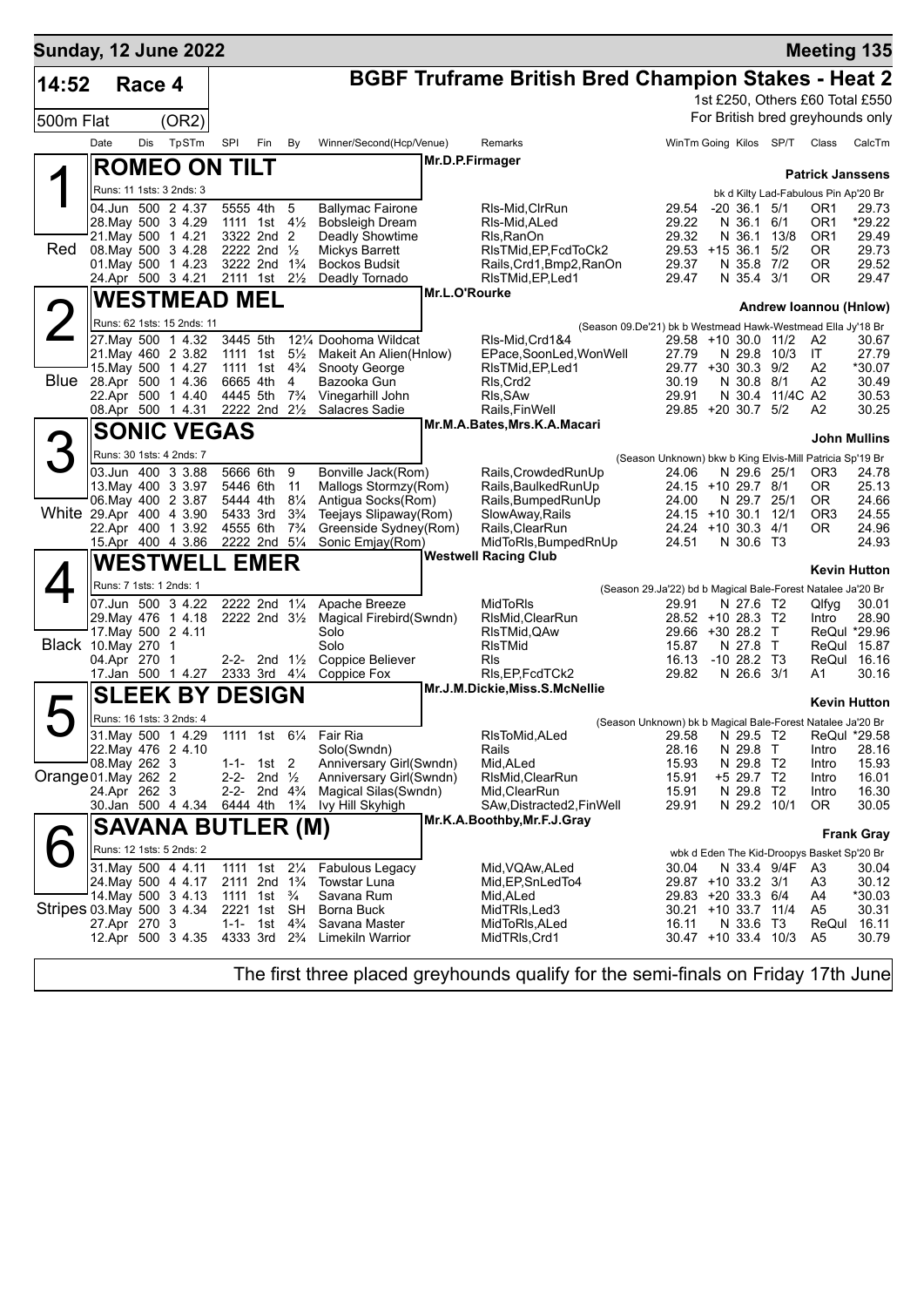| 15:11<br>270m Flat    |                                                                                              | Race 5       |     |                               |                                                                       |                                             |                                                                                                        |                                                                                                                                  |                  |                                                                                                                                                                                             |                                                                                            |                                            |                                                                 |                                                                                           |                                                                                                                |                                                                                |
|-----------------------|----------------------------------------------------------------------------------------------|--------------|-----|-------------------------------|-----------------------------------------------------------------------|---------------------------------------------|--------------------------------------------------------------------------------------------------------|----------------------------------------------------------------------------------------------------------------------------------|------------------|---------------------------------------------------------------------------------------------------------------------------------------------------------------------------------------------|--------------------------------------------------------------------------------------------|--------------------------------------------|-----------------------------------------------------------------|-------------------------------------------------------------------------------------------|----------------------------------------------------------------------------------------------------------------|--------------------------------------------------------------------------------|
|                       |                                                                                              |              |     |                               |                                                                       |                                             |                                                                                                        |                                                                                                                                  |                  | 1st £110, Others £40 Total £310 (BGRF CONTRIBUTION £30)                                                                                                                                     |                                                                                            |                                            |                                                                 |                                                                                           |                                                                                                                |                                                                                |
|                       |                                                                                              |              |     | (D3)                          |                                                                       |                                             |                                                                                                        |                                                                                                                                  |                  |                                                                                                                                                                                             |                                                                                            |                                            |                                                                 |                                                                                           |                                                                                                                |                                                                                |
|                       | Date                                                                                         |              | Dis | TpSTm                         | SPI                                                                   | Fin                                         | By                                                                                                     | Winner/Second(Hcp/Venue)                                                                                                         |                  | Remarks                                                                                                                                                                                     | WinTm Going Kilos SP/T                                                                     |                                            |                                                                 |                                                                                           | Class                                                                                                          | CalcTm                                                                         |
|                       |                                                                                              |              |     | <b>LOCKDOWN JULIE</b>         |                                                                       |                                             |                                                                                                        |                                                                                                                                  | Mr.R.D.Gough     |                                                                                                                                                                                             |                                                                                            |                                            |                                                                 |                                                                                           |                                                                                                                |                                                                                |
|                       |                                                                                              |              |     | Runs: 27 1sts: 9 2nds: 7      |                                                                       |                                             |                                                                                                        |                                                                                                                                  |                  |                                                                                                                                                                                             | (Ssn Suppressed) bk b Laughil Blake-Silver Charm Ja'19 Ir                                  |                                            |                                                                 |                                                                                           |                                                                                                                | <b>Stephen Rayner</b>                                                          |
| Red                   | 26. May 270 2<br>16. May 270 2<br>12.May 270 1<br>28.Apr 270 1<br>21.Apr 270 1               | 02.Jun 270 2 |     |                               | $3 - 1 -$<br>$3 - 3 -$<br>$3 - 3 -$<br>$1 - 1 -$<br>$2 - 1 -$<br>4-1- | 3rd<br>2nd                                  | 1st Hd<br>2nd $\frac{3}{4}$<br>$1\frac{3}{4}$<br>2nd SH<br>$\frac{1}{2}$<br>2nd SH                     | Knockbann Elvis<br><b>Lilys Pearl</b><br>Lilys Twirl<br>Findo Gask<br>Da Hurricane<br>Footfield Pippen                           |                  | RIsToMid, EP, Led 1<br>Rls, RanOn<br>RIsTMid, FinWell<br>RIsToMid, QAw, LedToNrLn<br>RIs, Led <sup>1</sup> / <sub>2</sub> To Run In<br>RIs, Led <sup>1</sup> / <sub>2</sub> To <sub>2</sub> | 16.21<br>16.44<br>16.32<br>16.52                                                           |                                            | $+5$ 30.8 7/2<br>$+5,30.6$                                      | 16.41 +10 30.7 11/10FD3<br>-5 30.7 11/10FD3<br>16.27 +10 30.6 2/1F<br>5/6F<br>N 31.0 9/4F | D3<br>D3<br>D <sub>3</sub><br>D <sub>3</sub>                                                                   | 16.51<br>*16.32<br>16.53<br>16.38<br>16.42<br>16.53                            |
|                       |                                                                                              |              |     | OH EL NIDO                    |                                                                       |                                             |                                                                                                        |                                                                                                                                  | Mr.J.J.Cranfield |                                                                                                                                                                                             |                                                                                            |                                            |                                                                 |                                                                                           |                                                                                                                |                                                                                |
|                       |                                                                                              |              |     | Runs: 3 1sts: 0 2nds: 1       |                                                                       |                                             |                                                                                                        |                                                                                                                                  |                  |                                                                                                                                                                                             |                                                                                            |                                            |                                                                 |                                                                                           |                                                                                                                | <b>John Mullins</b>                                                            |
| <b>Blue</b>           | 07.Jun 270 2<br>29. May 270 2<br>19. May 270 3<br>11. May 270<br>04. May 270<br>19.Apr 270 3 |              |     | $\overline{1}$<br>-3          | $3 - 3 -$<br>$2 - 2 -$<br>$5 - 4 -$<br>$3 - 3 -$<br>$3 - 3 -$         | 3rd<br>4th<br>3rd                           | $2\frac{1}{4}$<br>2nd $\frac{3}{4}$<br>3<br>2<br>2nd $2\frac{3}{4}$                                    | <b>Winetavern Curly</b><br>Lilys Candy<br>Makeit A Dancer<br>Resurrected<br>Stefans Jet<br>Solo                                  |                  | RIsToMid, EP<br>RIsToMid, EP<br>Mid-RIs, FcdTCk1, RanOn<br><b>RIsToMid</b><br>Mid<br>Mid                                                                                                    | 16.37<br>16.26<br>16.33<br>16.04<br>16.48                                                  |                                            | N 32.7 T3<br>N 33.0 T3<br>N 32.0 T                              | 16.00 +10 32.6 2/1F<br>+5 32.7 15/8F D3<br>N 33.0 11/4                                    | bebd d Ballymac Best-Ballykett Beauty Oc'20 Ir<br>D3<br>D <sub>3</sub><br>Qlfyq<br>Qlfyg<br>Qlfyg              | 16.27<br>16.48<br>16.50<br>16.50<br>$*16.26$<br>16.48                          |
|                       |                                                                                              |              |     | <b>MAKEIT FOR ELLA</b>        |                                                                       |                                             |                                                                                                        |                                                                                                                                  |                  | <b>Makeit Syndicate</b>                                                                                                                                                                     |                                                                                            |                                            |                                                                 |                                                                                           |                                                                                                                |                                                                                |
| 3                     |                                                                                              |              |     | Runs: 37 1sts: 8 2nds: 2      |                                                                       |                                             |                                                                                                        |                                                                                                                                  |                  |                                                                                                                                                                                             | (Season 31.Mr'22) bd b Ballymac Vic-Tally Ho Dawn Ja'19 Ir                                 |                                            |                                                                 |                                                                                           |                                                                                                                | <b>Frank Gray</b>                                                              |
| White 27.Apr 270      | 05.Jun 270 3<br>30. May 270 3<br>15. May 270 3<br>26.Mar 270 5<br>14.Mar 270 5               |              |     | - 4                           | $1 - 2 -$<br>$2 - 2 -$<br>6-6-<br>$2 - 2 -$<br>6-6-<br>$2 - 2 -$      | 4th<br>6th<br>2 <sub>nd</sub><br>5th<br>2nd | 2nd <sub>1</sub><br>$4\frac{1}{2}$<br>$7\frac{3}{4}$<br>$1\frac{1}{2}$<br>$8\frac{1}{2}$<br>1          | Fayes Boy<br>Do It Sheena<br>Salacres Tingle<br>Roman Trooper<br>Ballycassidy<br>Ballycassidy                                    |                  | MidToRIs, EP, RanOn<br>MidToRIs, EP<br>MidTRIs, SAw<br>Middle<br>Mid, SAw, FcdToCk1<br>Middle                                                                                               | 16.20<br>16.33<br>16.13 +15 27.6 7/1<br>16.31<br>16.01<br>16.09                            |                                            | +5 27.0 15/8<br>N 28.0 T2<br>N 27.4 7/1<br>N 28.1 T3            | -5 27.2 2/1F                                                                              | D3<br>D <sub>3</sub><br>D2<br>D2                                                                               | *16.34<br>16.64<br>16.91<br>ReQul 16.44<br>16.68<br>ReQul 16.18                |
|                       |                                                                                              |              |     | <b>KNOCKBANN ELVIS</b>        |                                                                       |                                             |                                                                                                        |                                                                                                                                  |                  | Mr.P.A.Braithwaite, Miss.D.K.Pruhs                                                                                                                                                          |                                                                                            |                                            |                                                                 |                                                                                           |                                                                                                                |                                                                                |
| Black 28.Apr 270      | 26. May 270 4<br>09. May 270 3<br>22.Apr 270 4<br>08.Apr 270 2                               | 02.Jun 270 3 |     | Runs: 11 1sts: 3 2nds: 1<br>2 | 4-2-<br>$1 - 2 -$<br>$1 - 1 -$<br>4-3-<br>2-1-<br>$1 - 1 -$           | 3rd<br>1st<br>3rd<br>1st<br>1st             | 2nd Hd<br>$1\frac{1}{4}$<br>$\frac{1}{2}$<br>$4\frac{1}{4}$<br>$\frac{1}{2}$<br>$\frac{1}{2}$          | Lockdown Julie<br><b>Lilys Pearl</b><br>Hang On Wombat<br><b>Tuftys Savana</b><br><b>Tuftys Scarlett</b><br><b>Tuftys Donald</b> |                  | MidToRIs, RanOn<br>Mid, QAw, ChITo2<br>MidTRIs, QAw, ALed<br>MidToRIs, ChIToBmp1<br>Mid,Crd&Led1<br>MidTRIs, QAw, ALed                                                                      | 16.21<br>16.40<br>16.25<br>16.56                                                           | 16.41 +10 31.4 10/3<br>16.37 +10 31.2 11/4 | $+5$ 32.0 6/1<br>$+5$ 31.5 6/1<br>$+5$ 31.4 7/1<br>N 31.0 4/1   |                                                                                           | bdw d Candlelight King-Knockbann Uno Sp'19 Ir<br>D3<br>D <sub>3</sub><br>D3<br>D3<br>D3<br>D4                  | <b>Paul Braithwaite</b><br>16.53<br>*16.37<br>16.45<br>16.64<br>16.56<br>16.47 |
|                       |                                                                                              |              |     | LYNNWAY                       | <b>LENSON</b>                                                         |                                             |                                                                                                        |                                                                                                                                  |                  | <b>Seville Syndicate</b>                                                                                                                                                                    |                                                                                            |                                            |                                                                 |                                                                                           |                                                                                                                | <b>Frank Gray</b>                                                              |
| Orange 11 May 270 6   | 02.Jun 270 5<br>28. May 270 5<br>16. May 270 4<br>04. May 270 6<br>27.Apr 270 5              |              |     | Runs: 23 1sts: 7 2nds: 4      | $6 - 6 -$<br>3-3-<br>4-4-<br>$3-2-$<br>2-1-                           | 6th<br>3rd<br>5th                           | 7<br>$1\frac{3}{4}$<br>$2\frac{3}{4}$<br>2nd $4\frac{3}{4}$<br>1st 1½                                  | <b>Tuftys Baloo</b><br>Unlikely Kojak<br>Fayes Boy<br>Oh Delhi<br>Roman Empress<br>Solo                                          |                  | MidToWide, BStbStt<br>Mid, EP<br>MidTWide, SAw<br>MidTRIs, BCrd1<br>Mid,SnLed<br>MidToWide                                                                                                  | 16.22<br>16.45<br>16.45<br>16.36<br>16.39                                                  |                                            | N 29.1 11/4<br>N 30.1 9/2<br>N 30.9 T3<br>N 30.2 T3<br>N 30.8 T | 16.20 +10 28.1 11/4 D3                                                                    | wbk d Lenson Panda-Touch Of Luck Oc'18 Ir<br>D <sub>3</sub><br>D3<br>Qlfyg<br>Qlfyg                            | 16.86<br>*16.36<br>16.68<br>16.83<br>ReQul 16.36<br>16.39                      |
|                       |                                                                                              |              |     | UNLIKELY KOJAK (W)            |                                                                       |                                             |                                                                                                        |                                                                                                                                  | Mr.S.J.Rayner    |                                                                                                                                                                                             |                                                                                            |                                            |                                                                 |                                                                                           |                                                                                                                | <b>Stephen Rayner</b>                                                          |
| Stripes 22. May 270 6 | 06.Jun 270 6<br>02.Jun 270 6<br>28.May 270 6<br>12. May 270 6<br>28.Apr 270 6                |              |     | Runs: 37 1sts: 4 2nds: 8      | $3 - 3 -$<br>4-5-<br>$2 - 2 -$<br>$5 - 5 -$<br>$6 - 5 -$<br>3-4-      | 3rd<br>5th<br>1st<br>3rd<br>5th<br>2nd      | $3\frac{1}{4}$<br>$5\frac{1}{2}$<br>$\mathbf{1}$<br>$2\frac{1}{2}$<br>$3\frac{1}{2}$<br>$\overline{1}$ | <b>Fabulous Roxy</b><br>Perfecto Al<br>Tuftys Donald<br><b>Bobcat</b><br>Findo Gask<br>Salacres Mia                              |                  | Wide, EP<br>Wide, Crd1<br>Wide,LedRunIn<br>Wide, Crd2<br>Wide<br>Wide, Fin Well                                                                                                             | 16.05<br>15.97 +10 36.0 12/1<br>16.22<br>16.20 +10 35.6 7/1<br>16.27 +10 36.1 7/1<br>16.33 |                                            | $+5$ 36.0 7/1<br>N 36.1 4/1<br>N 36.5 9/2                       |                                                                                           | bk d Jaytee Jet-Droopys Rogue Fb'19 Ir<br>D <sub>2</sub><br>D <sub>2</sub><br>D3<br>D3<br>D3<br>D <sub>3</sub> | 16.36<br>16.52<br>$*16.22$<br>16.51<br>16.64<br>16.42                          |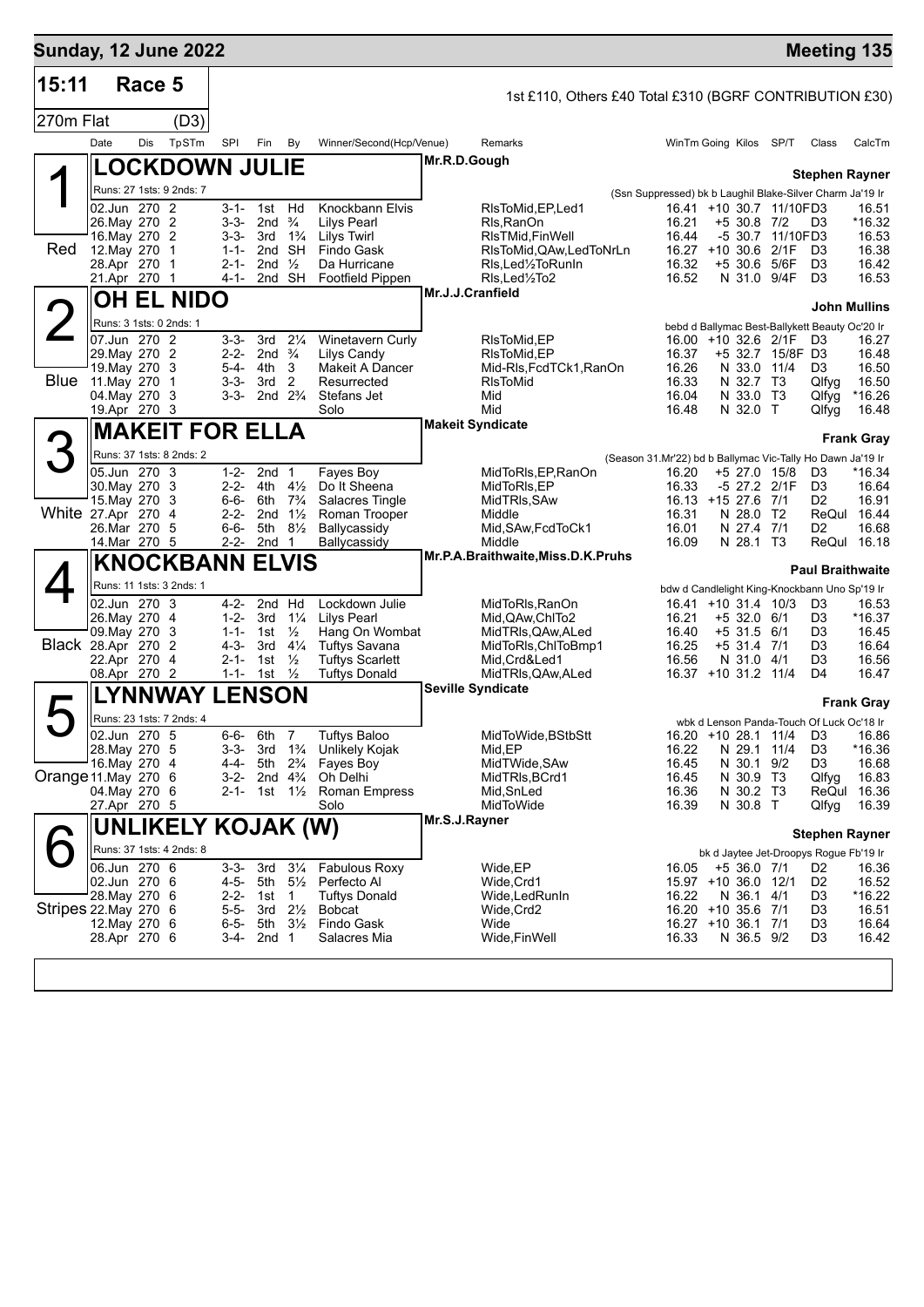| <b>Sunday, 12 June 2022</b> |               |        |                                                                 |                                          |     |                      |                                                                 |                                                                          |                                                            |                                                         |                |                        | <b>Meeting 135</b>               |
|-----------------------------|---------------|--------|-----------------------------------------------------------------|------------------------------------------|-----|----------------------|-----------------------------------------------------------------|--------------------------------------------------------------------------|------------------------------------------------------------|---------------------------------------------------------|----------------|------------------------|----------------------------------|
| 15:28                       |               | Race 6 |                                                                 |                                          |     |                      |                                                                 | <b>BGBF Truframe British Bred Champion Stakes - Heat 3</b>               |                                                            |                                                         |                |                        |                                  |
|                             |               |        |                                                                 |                                          |     |                      |                                                                 |                                                                          |                                                            |                                                         |                |                        | 1st £250, Others £60 Total £550  |
| 500m Flat                   |               |        | (OR2)                                                           |                                          |     |                      |                                                                 |                                                                          |                                                            |                                                         |                |                        | For British bred greyhounds only |
|                             | Date          | Dis    | TpSTm                                                           | SPI                                      | Fin | By                   | Winner/Second(Hcp/Venue)                                        | Remarks                                                                  |                                                            | WinTm Going Kilos SP/T                                  |                | Class                  | CalcTm                           |
|                             |               |        |                                                                 |                                          |     |                      |                                                                 | <b>Westwell Racing Club</b>                                              |                                                            |                                                         |                |                        |                                  |
|                             |               |        | <b>MOMENTS OF MAGIC</b>                                         |                                          |     |                      |                                                                 |                                                                          |                                                            |                                                         |                |                        | <b>Kevin Hutton</b>              |
|                             |               |        | Runs: 16 1sts: 3 2nds: 6                                        |                                          |     |                      |                                                                 |                                                                          | (Season Unknown) bd b Magical Bale-Forest Natalee Ja'20 Br |                                                         |                |                        |                                  |
|                             | 31. May 500 2 |        |                                                                 |                                          |     |                      | Solo                                                            | RailsToMiddle, (HandTime)                                                | 29.68                                                      | N 30.1 T                                                |                | Qlfyg                  | *29.68                           |
|                             |               |        | 14. May 630 1 12.55 1111 1st Nk<br>07. May 630 4 12.57 1111 1st |                                          |     | 1                    | Droopys Sputnik(Monm)<br>Droopys Sputnik(Monm)                  | QAw, RIsToMid, Crd3, ALed<br>QAw,RIsToMid,ALed                           | 38.39<br>38.54                                             | $-40,30.0,6/5$<br>-40 29.8 1/1F                         |                | OR3<br>OR <sub>3</sub> | 37.99<br>38.14                   |
| Red                         |               |        | 23.Apr 630 1 12.72 2211 1st                                     |                                          |     | <b>Nk</b>            | Magical Richie(Monm)                                            | RailsToMiddle,Led3                                                       | 38.58                                                      | $-2529.6$                                               | T2             | Intro                  | 38.33                            |
|                             |               |        | 16.Apr 630 1 12.75 1111                                         |                                          | 2nd | $\frac{1}{2}$        | Magical Richie (Monm)                                           | QAw, Rails, EvCh                                                         | 38.68                                                      | $-25$ 29.6 T2                                           |                | Qlfyg                  | 38.47                            |
|                             |               |        | 16.Jan 500 2 4.36                                               | 5556 6th                                 |     | $9\frac{1}{2}$       | <b>Bull Run Norris</b>                                          | Rls,CrdRnUp,Bmp4<br>Mr.G.M.Burton, Mr.M.A.Burton                         | 29.57                                                      | N 29.0 33/1                                             |                | 0R                     | 30.33                            |
|                             |               |        | <b>LIGHTS OUT</b>                                               |                                          |     |                      |                                                                 |                                                                          |                                                            |                                                         |                |                        | <b>Kevin Hutton</b>              |
|                             |               |        | Runs: 37 1sts: 8 2nds: 15                                       |                                          |     |                      |                                                                 |                                                                          | (Season 03.Ja'21) wbk b Taylors Sky-Terminator Sp'18 Br    |                                                         |                |                        |                                  |
|                             | 05.Jun 262 2  |        |                                                                 | 2-2-                                     |     | 2nd $3\frac{1}{2}$   | Droopys Samantha(Swndn) Rails, ClrRun                           |                                                                          | 15.76                                                      | N 28.2 T2                                               |                | Intro                  | 16.05                            |
|                             |               |        | 08. May 500 1 4.28<br>30.Apr 480 1 4.53                         | 1121 1st 51/4<br>3222 2nd $2\frac{1}{2}$ |     |                      | Signet Otis<br>Antigua Cuddles(Monm)                            | RIs, Crd1, Ld-1/2& Fr3, Crd4<br>EP, RIs, Crd1/4, RanOn                   | 29.94<br>28.68                                             | N 28.1 T2<br>$-30$ 28.2 $7/1$                           |                | Qlfyg<br>IV.           | *29.94<br>28.58                  |
| Blue                        |               |        | 24.Apr 476 1 4.08                                               | 1222 1st Hd                              |     |                      | Annual Sydney(Swndn)                                            | RIs, Led-1, CmAq4                                                        | 28.89                                                      | N 28.5 T2                                               |                | Intro                  | 28.89                            |
|                             |               |        | 03.Apr 476 1 4.06                                               |                                          |     |                      | Solo(Swndn)                                                     | <b>RIs</b>                                                               | 28.45                                                      | -20 28.8 T                                              |                | Intro                  | 28.25                            |
|                             |               |        | 09.Jan 500 4 4.26                                               |                                          |     |                      | 4556 6th DIS Kantoher Jack                                      | MidToRIs, Stb&BCrd3                                                      | 29.89                                                      | $-10$ 27.5 6/4                                          |                | OR.                    | 0.00                             |
|                             |               |        | <b>GLATTON GIANNI</b>                                           |                                          |     |                      |                                                                 | Mr.R.Devenish, Mrs.D.I.Steels                                            |                                                            |                                                         |                |                        | <b>Richard Devenish (Hnlow)</b>  |
|                             |               |        | Runs: 19 1sts: 6 2nds: 2                                        |                                          |     |                      |                                                                 |                                                                          |                                                            | bk d Droopys Sydney-Southoe Silver De'19 Br             |                |                        |                                  |
|                             |               |        | 06.Jun 500 1 4.25                                               |                                          |     |                      | Solo                                                            | Rls                                                                      | 30.25                                                      | N 34.0 T                                                |                | Intro                  | 30.25                            |
|                             | 30. May 270 1 |        |                                                                 |                                          |     |                      | Solo                                                            | Rails                                                                    | 16.19                                                      | $-20, 34.1$ T                                           |                | Intro                  | 15.99                            |
| White 03.Apr 500 2 4.14     |               |        | 17.Apr 500 2 4.26                                               | 3666 6th<br>1111 1st                     |     | 15<br>$1\frac{1}{2}$ | <b>Bockos Belly</b><br>Antigua Bigun                            | Rails, Baulked1<br>RIs, QAw, ALed                                        | 29.34<br>29.40                                             | N 34.5 9/2<br>N 33.5 9/2                                |                | 0R<br>0R               | 30.54<br>$*29.40$                |
|                             |               |        | 27. Mar 500 1 4.22                                              | 1111 2nd SH                              |     |                      | <b>Balterio</b>                                                 | RIs, SnLed TNrLn                                                         | 29.76                                                      | N 33.0 11/4                                             |                | 0R                     | 29.77                            |
|                             |               |        | 14. Mar 500 1 5.08                                              | 4435 4th                                 |     | 6                    | Only You(Notts)                                                 | MvdOff&Crd1&3                                                            |                                                            | 30.11 +30 33.2 10/3                                     |                | 0R                     | 30.89                            |
|                             |               |        | <b>DREAMERS UNITED</b>                                          |                                          |     |                      |                                                                 | <b>Dogs For Dreamers Syndicate</b>                                       |                                                            |                                                         |                |                        |                                  |
|                             |               |        | Runs: 22 1sts: 6 2nds: 3                                        |                                          |     |                      |                                                                 |                                                                          |                                                            |                                                         |                |                        | <b>Richard Yeates (Hove)</b>     |
|                             |               |        | 04.Jun 500 1 4.49                                               | 2222 1st                                 |     | $3\frac{1}{4}$       | Ranchers Tigger                                                 | $Rls$ , Led $\frac{1}{2}$                                                | 30.63                                                      | bk d Kinloch Brae-Droopys Amici Ap'20 Br<br>$-60336$ T3 |                | Intro                  | 30.03                            |
|                             |               |        | 20. May 500 2 4.26                                              | 4443 3rd                                 |     | $4\frac{1}{4}$       | Mickys Barrett                                                  | RIs-Mid, Crd2&4                                                          | 29.72                                                      | N 33.4 16/1                                             |                | OR <sub>1</sub>        | 30.06                            |
|                             |               |        | 08. May 500 3 4.22                                              | 1111 1st                                 |     | $1\frac{1}{2}$       | Derrinasafa Boss                                                | RIsTMid, QAw, ALed                                                       |                                                            | 29.18 +15 33.2                                          | 12/1           | 0R                     | *29.33                           |
|                             | 24.Apr 500 3  |        | Black 01. May 500 2 4.43                                        | 6334 4th<br>6544 4th                     |     | 8                    | 191⁄4 Balterio<br>Dapper Rodney                                 | RIsTMid, VBBIk3, Crd <sup>3</sup> / <sub>4</sub><br>RIsTMid, SAw, Crd1&2 | 29.39<br>29.42                                             | N 33.3<br>N 33.9 9/1                                    | 10/1           | 0R<br><b>OR</b>        | 30.94<br>30.07                   |
|                             |               |        | 09.Apr 515 1 4.43                                               | 4334 4th                                 |     | $5\frac{1}{2}$       | Derrinasafa Boss(Hove)                                          | Railed, ClearRun                                                         |                                                            | 30.22 -10 33.3 2/1J                                     |                | <b>OR</b>              | 30.56                            |
|                             |               |        | <b>SNOOTY BELLA (M)</b>                                         |                                          |     |                      |                                                                 | Mr.M.A.Boddice, Mr.M.Kirk                                                |                                                            |                                                         |                |                        |                                  |
|                             |               |        |                                                                 |                                          |     |                      |                                                                 |                                                                          |                                                            |                                                         |                |                        | Lee Field (Unatt)                |
|                             |               |        | Runs: 33 1sts: 7 2nds: 3                                        |                                          |     |                      |                                                                 |                                                                          | (Season Unknown) bk b Dorotas Wildcat-Snooty Mary Ja'20 Br |                                                         |                |                        |                                  |
|                             |               |        | 01.Jun 400 2 3.95<br>24. May 500 4 4.15                         | 1111 1st 61/ <sub>4</sub>                |     |                      | 1111 1st 51/ <sub>2</sub> Snooty Kelsey(Rom)<br>Drumdoit Fields | QAway,RailsToMiddle,ALed 24.76 N 27.7 T2<br>Mid, QAw, ALed               | 29.95                                                      |                                                         | N 27.3 6/5F A3 |                        | 24.76<br>*29.95                  |
|                             |               |        | 17. May 500 4 4.22                                              | 2223 3rd $4\frac{1}{4}$                  |     |                      | Tempus Vinum                                                    | Mid, EP                                                                  |                                                            | 29.84 +10 27.4                                          | 13/8F A3       |                        | 30.28                            |
| Orange 10. May 500 3 4.26   |               |        |                                                                 | 3211 3rd                                 |     | $2\frac{1}{2}$       | Romeo Jet Pilot                                                 | Mid, Bmp1/ <sub>4</sub> , Led <sup>1</sup> / <sub>2</sub> T4             | 30.13                                                      | N 27.6                                                  | 10/11FA3       |                        | 30.33                            |
|                             |               |        | 03. May 500 3 4.15                                              | 1435 4th                                 |     | 7<br>Hd              | Miss Big Pants                                                  | Mid, QAw, LdTo 1, FcdTo Ck2                                              |                                                            | 29.61 +10 27.9                                          | 5/2            | A2                     | 30.28                            |
|                             |               |        | 26.Apr 500 5 4.28                                               | 1111 3rd                                 |     |                      | Unlikely Jet                                                    | Mid, EP, SnLed ToNrLn<br>Mr.C.C.Purdy, Mr.J.Purdy                        |                                                            | 30.03 +10 27.6 6/4F A2                                  |                |                        | 30.15                            |
|                             |               |        | <b>NO RUSH (M)</b>                                              |                                          |     |                      |                                                                 |                                                                          |                                                            |                                                         |                |                        | <b>Carol Weatherall (Monm)</b>   |
|                             |               |        | Runs: 3 1sts: 2 2nds: 0                                         |                                          |     |                      |                                                                 |                                                                          | (Season Unknown) be b King Elvis-Vahsel Bay Jn'20 Br       |                                                         |                |                        |                                  |
|                             |               |        | 06.Jun 500 5 4.31                                               | 2211 1st                                 |     | $1\frac{1}{2}$       | Lemming Extra                                                   | Wide, Led <sup>1</sup> / <sub>2</sub>                                    | 30.06                                                      | N 31.7 T3                                               |                | Intro                  | *30.06                           |
|                             |               |        | 31. May 480 6 4.60<br>24. May 480 6 4.62                        | 4444 4th<br>4332 1st Hd                  |     | 2                    | Witton Razl(Newcl)<br>Scotch Rabie(Newcl)                       | SlowAw, Wide<br>LedNearLine                                              | 28.90<br>28.89                                             | $-20$ 31.6 $5/2$<br>N 31.5 7/4F                         |                | OR2<br>OR <sub>2</sub> | 28.85<br>28.89                   |
| Stripes 17 May 480 5 4.66   |               |        |                                                                 | 2322 1st 11/4                            |     |                      | Witton Bishop (Newcl)                                           | Wide,Led <sup>3</sup> /4                                                 | 29.15                                                      | N 31.4 2/9F                                             |                | OR.                    | 29.15                            |
|                             |               |        | 10. May 480 6 4.64                                              |                                          |     |                      | Solo(Newcl)                                                     | QAw                                                                      | 29.06                                                      | $-10$ 31.3 T                                            |                | Intro                  | 28.96                            |
|                             |               |        | 22.Apr 480 6 4.62                                               |                                          |     |                      | Solo(Newcl)                                                     | QAw,Wide                                                                 | 28.93                                                      | -10 31.6 T                                              |                | Intro                  | 28.83                            |
|                             |               |        |                                                                 |                                          |     |                      |                                                                 |                                                                          |                                                            |                                                         |                |                        |                                  |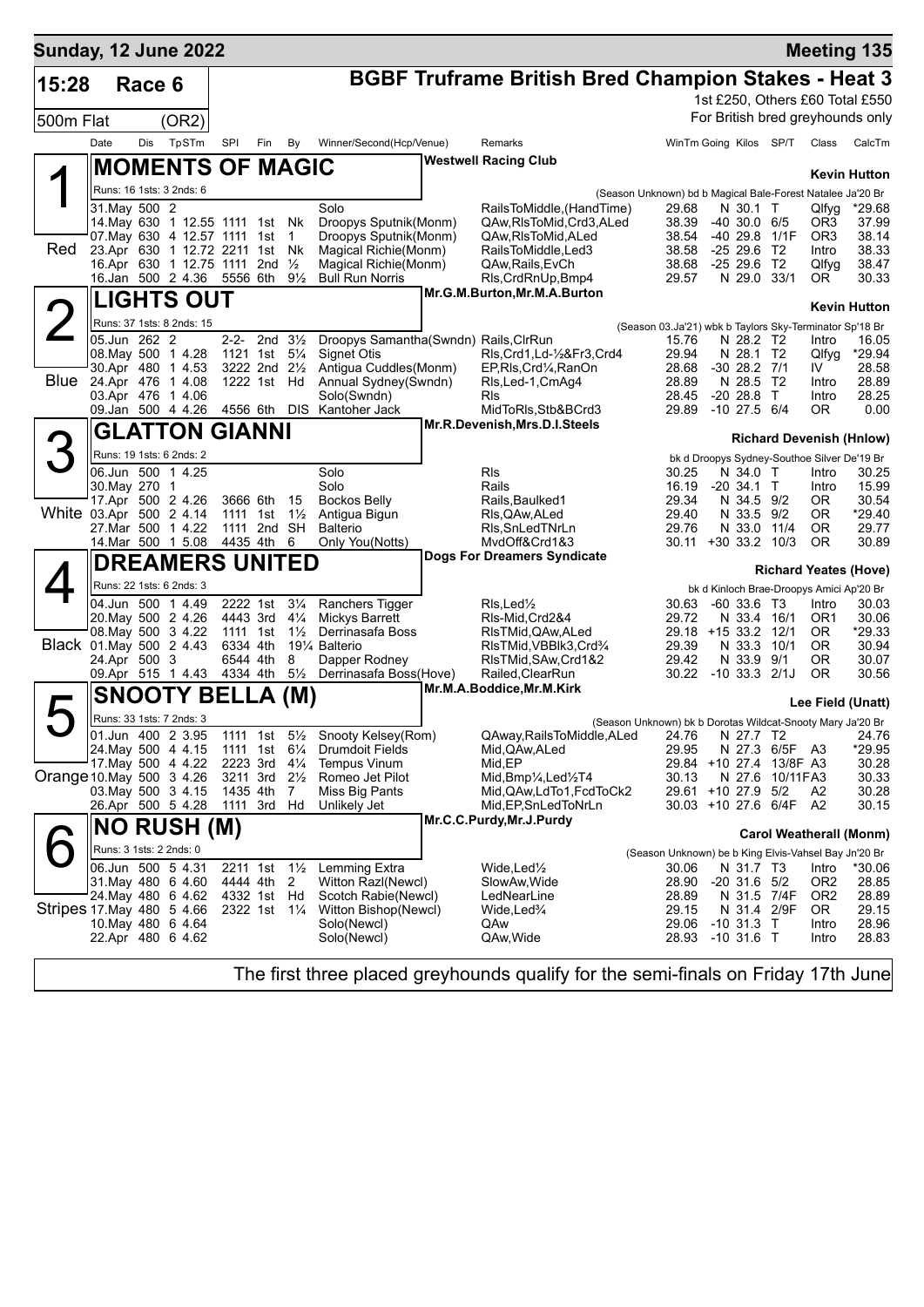| 500m Flat<br>Date<br>27.Apr 270 2<br>24. May 500 2 4.27<br>10. May 500 2 4.26 | Race 7<br><b>Dis</b> | (A2)<br>TpSTm<br><b>MAKEIT COLDBEANS</b><br>Runs: 29 1sts: 5 2nds: 5<br>30. May 500 2 4.30<br>19. May 460 2 3.94<br>14. May 500 1 4.22<br>03. May 500 1 4.20<br>20.Mar 500 2 4.44<br><b>ICAAL DANNY</b><br>Runs: 25 1sts: 5 2nds: 7 | SPI<br>2111 3rd<br>5333 3rd<br>2111 1st<br>2122 3rd<br>6655 5th                                                                                                                                                                                                                                                                                                                                                                                                                                                                                                                                                               | Fin                 | By<br>$\mathbf{1}$<br>3<br>SH<br>6<br>$8\frac{1}{2}$                                                                                                                                                                                             | Winner/Second(Hcp/Venue)<br>Spud Gun<br>Savana Ria(Hnlow)<br>Bazooka Gun<br>Iron Brew                                                                                                                                                                                                                                                                                                                                                                       |                                                                                                                           | 1st £160, Others £40 Total £360 (BGRF CONTRIBUTION £30)<br>Remarks<br><b>Makeit Syndicate</b><br>RIsToMid, SnLedToRnIn<br>SAw, Crd1, RanOn | WinTm Going Kilos SP/T<br>(Season Unknown) bk b Spoofer-Forest Karen Ja'20 Ir<br>30.29<br>28.04                                                                                                                                                                                                                                             |                                                    | $-20$ 26.3 $7/1$        |                           | Class                                                                                                                                                                                                                                                                                                                                                                         | CalcTm<br><b>Frank Gray</b>                                                                                                                                                                                                                                                                                                                                                                                                                                       |
|-------------------------------------------------------------------------------|----------------------|-------------------------------------------------------------------------------------------------------------------------------------------------------------------------------------------------------------------------------------|-------------------------------------------------------------------------------------------------------------------------------------------------------------------------------------------------------------------------------------------------------------------------------------------------------------------------------------------------------------------------------------------------------------------------------------------------------------------------------------------------------------------------------------------------------------------------------------------------------------------------------|---------------------|--------------------------------------------------------------------------------------------------------------------------------------------------------------------------------------------------------------------------------------------------|-------------------------------------------------------------------------------------------------------------------------------------------------------------------------------------------------------------------------------------------------------------------------------------------------------------------------------------------------------------------------------------------------------------------------------------------------------------|---------------------------------------------------------------------------------------------------------------------------|--------------------------------------------------------------------------------------------------------------------------------------------|---------------------------------------------------------------------------------------------------------------------------------------------------------------------------------------------------------------------------------------------------------------------------------------------------------------------------------------------|----------------------------------------------------|-------------------------|---------------------------|-------------------------------------------------------------------------------------------------------------------------------------------------------------------------------------------------------------------------------------------------------------------------------------------------------------------------------------------------------------------------------|-------------------------------------------------------------------------------------------------------------------------------------------------------------------------------------------------------------------------------------------------------------------------------------------------------------------------------------------------------------------------------------------------------------------------------------------------------------------|
|                                                                               |                      |                                                                                                                                                                                                                                     |                                                                                                                                                                                                                                                                                                                                                                                                                                                                                                                                                                                                                               |                     |                                                                                                                                                                                                                                                  |                                                                                                                                                                                                                                                                                                                                                                                                                                                             |                                                                                                                           |                                                                                                                                            |                                                                                                                                                                                                                                                                                                                                             |                                                    |                         |                           |                                                                                                                                                                                                                                                                                                                                                                               |                                                                                                                                                                                                                                                                                                                                                                                                                                                                   |
|                                                                               |                      |                                                                                                                                                                                                                                     |                                                                                                                                                                                                                                                                                                                                                                                                                                                                                                                                                                                                                               |                     |                                                                                                                                                                                                                                                  |                                                                                                                                                                                                                                                                                                                                                                                                                                                             |                                                                                                                           |                                                                                                                                            |                                                                                                                                                                                                                                                                                                                                             |                                                    |                         |                           |                                                                                                                                                                                                                                                                                                                                                                               |                                                                                                                                                                                                                                                                                                                                                                                                                                                                   |
|                                                                               |                      |                                                                                                                                                                                                                                     |                                                                                                                                                                                                                                                                                                                                                                                                                                                                                                                                                                                                                               |                     |                                                                                                                                                                                                                                                  |                                                                                                                                                                                                                                                                                                                                                                                                                                                             |                                                                                                                           |                                                                                                                                            |                                                                                                                                                                                                                                                                                                                                             |                                                    |                         |                           |                                                                                                                                                                                                                                                                                                                                                                               |                                                                                                                                                                                                                                                                                                                                                                                                                                                                   |
|                                                                               |                      |                                                                                                                                                                                                                                     |                                                                                                                                                                                                                                                                                                                                                                                                                                                                                                                                                                                                                               |                     |                                                                                                                                                                                                                                                  |                                                                                                                                                                                                                                                                                                                                                                                                                                                             |                                                                                                                           |                                                                                                                                            |                                                                                                                                                                                                                                                                                                                                             |                                                    |                         |                           |                                                                                                                                                                                                                                                                                                                                                                               |                                                                                                                                                                                                                                                                                                                                                                                                                                                                   |
|                                                                               |                      |                                                                                                                                                                                                                                     |                                                                                                                                                                                                                                                                                                                                                                                                                                                                                                                                                                                                                               |                     |                                                                                                                                                                                                                                                  |                                                                                                                                                                                                                                                                                                                                                                                                                                                             |                                                                                                                           |                                                                                                                                            |                                                                                                                                                                                                                                                                                                                                             |                                                    |                         |                           |                                                                                                                                                                                                                                                                                                                                                                               |                                                                                                                                                                                                                                                                                                                                                                                                                                                                   |
|                                                                               |                      |                                                                                                                                                                                                                                     |                                                                                                                                                                                                                                                                                                                                                                                                                                                                                                                                                                                                                               |                     |                                                                                                                                                                                                                                                  |                                                                                                                                                                                                                                                                                                                                                                                                                                                             |                                                                                                                           |                                                                                                                                            |                                                                                                                                                                                                                                                                                                                                             |                                                    |                         |                           |                                                                                                                                                                                                                                                                                                                                                                               |                                                                                                                                                                                                                                                                                                                                                                                                                                                                   |
|                                                                               |                      |                                                                                                                                                                                                                                     |                                                                                                                                                                                                                                                                                                                                                                                                                                                                                                                                                                                                                               |                     |                                                                                                                                                                                                                                                  |                                                                                                                                                                                                                                                                                                                                                                                                                                                             |                                                                                                                           |                                                                                                                                            |                                                                                                                                                                                                                                                                                                                                             |                                                    | $-20$ 26.3 $8/1$        |                           | A2<br>ΙT                                                                                                                                                                                                                                                                                                                                                                      | 30.16<br>28.09                                                                                                                                                                                                                                                                                                                                                                                                                                                    |
|                                                                               |                      |                                                                                                                                                                                                                                     |                                                                                                                                                                                                                                                                                                                                                                                                                                                                                                                                                                                                                               |                     |                                                                                                                                                                                                                                                  |                                                                                                                                                                                                                                                                                                                                                                                                                                                             |                                                                                                                           | RIsTMid, EP, Led 1, HeldOn                                                                                                                 | 29.87 +20 26.5 3/1                                                                                                                                                                                                                                                                                                                          |                                                    |                         |                           | A2                                                                                                                                                                                                                                                                                                                                                                            | *30.07                                                                                                                                                                                                                                                                                                                                                                                                                                                            |
|                                                                               |                      |                                                                                                                                                                                                                                     |                                                                                                                                                                                                                                                                                                                                                                                                                                                                                                                                                                                                                               |                     |                                                                                                                                                                                                                                                  |                                                                                                                                                                                                                                                                                                                                                                                                                                                             |                                                                                                                           | Rls.Led2To3                                                                                                                                | 29.53 +10 26.2 8/1                                                                                                                                                                                                                                                                                                                          |                                                    |                         |                           | A2                                                                                                                                                                                                                                                                                                                                                                            | 30.12                                                                                                                                                                                                                                                                                                                                                                                                                                                             |
|                                                                               |                      |                                                                                                                                                                                                                                     |                                                                                                                                                                                                                                                                                                                                                                                                                                                                                                                                                                                                                               |                     |                                                                                                                                                                                                                                                  | Solo<br>Droopys Artisan                                                                                                                                                                                                                                                                                                                                                                                                                                     |                                                                                                                           | <b>RIsToMid</b><br>Rails, SAw                                                                                                              | 16.24<br>29.74                                                                                                                                                                                                                                                                                                                              |                                                    | N 26.4 T<br>N 26.5 20/1 |                           | ReQul<br>OR.                                                                                                                                                                                                                                                                                                                                                                  | 16.24<br>30.43                                                                                                                                                                                                                                                                                                                                                                                                                                                    |
|                                                                               |                      |                                                                                                                                                                                                                                     |                                                                                                                                                                                                                                                                                                                                                                                                                                                                                                                                                                                                                               |                     |                                                                                                                                                                                                                                                  |                                                                                                                                                                                                                                                                                                                                                                                                                                                             |                                                                                                                           | <b>ICAAL Syndicate</b>                                                                                                                     |                                                                                                                                                                                                                                                                                                                                             |                                                    |                         |                           |                                                                                                                                                                                                                                                                                                                                                                               |                                                                                                                                                                                                                                                                                                                                                                                                                                                                   |
|                                                                               |                      |                                                                                                                                                                                                                                     |                                                                                                                                                                                                                                                                                                                                                                                                                                                                                                                                                                                                                               |                     |                                                                                                                                                                                                                                                  |                                                                                                                                                                                                                                                                                                                                                                                                                                                             |                                                                                                                           |                                                                                                                                            |                                                                                                                                                                                                                                                                                                                                             |                                                    |                         |                           |                                                                                                                                                                                                                                                                                                                                                                               | <b>John Mullins</b>                                                                                                                                                                                                                                                                                                                                                                                                                                               |
|                                                                               |                      |                                                                                                                                                                                                                                     |                                                                                                                                                                                                                                                                                                                                                                                                                                                                                                                                                                                                                               |                     |                                                                                                                                                                                                                                                  |                                                                                                                                                                                                                                                                                                                                                                                                                                                             |                                                                                                                           |                                                                                                                                            |                                                                                                                                                                                                                                                                                                                                             |                                                    |                         |                           | bk d Droopys Sydney-Landscape Jy'19 Ir                                                                                                                                                                                                                                                                                                                                        |                                                                                                                                                                                                                                                                                                                                                                                                                                                                   |
|                                                                               |                      | 31.May 500 1 4.24                                                                                                                                                                                                                   | 1222 2nd Nk                                                                                                                                                                                                                                                                                                                                                                                                                                                                                                                                                                                                                   |                     |                                                                                                                                                                                                                                                  | Avion Soraya<br><b>Trumpers Lola</b>                                                                                                                                                                                                                                                                                                                                                                                                                        |                                                                                                                           | RIsToMid, QAw, Led4ToNrLn                                                                                                                  | 29.90 +10 32.8 5/2                                                                                                                                                                                                                                                                                                                          |                                                    |                         |                           | A2                                                                                                                                                                                                                                                                                                                                                                            | *30.03                                                                                                                                                                                                                                                                                                                                                                                                                                                            |
|                                                                               |                      |                                                                                                                                                                                                                                     | 4322 2nd 11/4<br>1122 2nd $\frac{3}{4}$                                                                                                                                                                                                                                                                                                                                                                                                                                                                                                                                                                                       |                     |                                                                                                                                                                                                                                                  | Oh Darknstormv                                                                                                                                                                                                                                                                                                                                                                                                                                              |                                                                                                                           | RIsToMid, EP, Sn2nd<br>RIsTMid, QAw, LedT3                                                                                                 | 29.84 +20 32.7 8/1<br>$30.01 + 10.32.8$ 5/1                                                                                                                                                                                                                                                                                                 |                                                    |                         |                           | A2<br>A2                                                                                                                                                                                                                                                                                                                                                                      | 30.15<br>30.17                                                                                                                                                                                                                                                                                                                                                                                                                                                    |
|                                                                               | 03. May 500 1        |                                                                                                                                                                                                                                     |                                                                                                                                                                                                                                                                                                                                                                                                                                                                                                                                                                                                                               |                     |                                                                                                                                                                                                                                                  |                                                                                                                                                                                                                                                                                                                                                                                                                                                             |                                                                                                                           | (NoRace)                                                                                                                                   |                                                                                                                                                                                                                                                                                                                                             | $+10.33.1$                                         |                         |                           | A2                                                                                                                                                                                                                                                                                                                                                                            |                                                                                                                                                                                                                                                                                                                                                                                                                                                                   |
|                                                                               |                      | 24.Apr 500 1 4.42                                                                                                                                                                                                                   | 5333 1st                                                                                                                                                                                                                                                                                                                                                                                                                                                                                                                                                                                                                      |                     | Hd                                                                                                                                                                                                                                               | <b>Outlaw Mena</b>                                                                                                                                                                                                                                                                                                                                                                                                                                          |                                                                                                                           | RIsTMid.LdNrLn                                                                                                                             | 30.29                                                                                                                                                                                                                                                                                                                                       |                                                    | N 33.4 11/2             |                           | OR.                                                                                                                                                                                                                                                                                                                                                                           | 30.29                                                                                                                                                                                                                                                                                                                                                                                                                                                             |
|                                                                               |                      | 19.Apr 500 1 4.37                                                                                                                                                                                                                   | 5444 4th                                                                                                                                                                                                                                                                                                                                                                                                                                                                                                                                                                                                                      |                     | $4\frac{1}{4}$                                                                                                                                                                                                                                   | Manyana                                                                                                                                                                                                                                                                                                                                                                                                                                                     |                                                                                                                           | RIsTMid, Crd4<br>Mr.D.R.Henley, Mr.L.G.Tuffin                                                                                              | 29.94                                                                                                                                                                                                                                                                                                                                       |                                                    | N 32.8 8/1              |                           | A2                                                                                                                                                                                                                                                                                                                                                                            | 30.27                                                                                                                                                                                                                                                                                                                                                                                                                                                             |
|                                                                               |                      |                                                                                                                                                                                                                                     |                                                                                                                                                                                                                                                                                                                                                                                                                                                                                                                                                                                                                               |                     |                                                                                                                                                                                                                                                  |                                                                                                                                                                                                                                                                                                                                                                                                                                                             |                                                                                                                           |                                                                                                                                            |                                                                                                                                                                                                                                                                                                                                             |                                                    |                         |                           |                                                                                                                                                                                                                                                                                                                                                                               |                                                                                                                                                                                                                                                                                                                                                                                                                                                                   |
|                                                                               |                      |                                                                                                                                                                                                                                     |                                                                                                                                                                                                                                                                                                                                                                                                                                                                                                                                                                                                                               |                     |                                                                                                                                                                                                                                                  |                                                                                                                                                                                                                                                                                                                                                                                                                                                             |                                                                                                                           |                                                                                                                                            |                                                                                                                                                                                                                                                                                                                                             |                                                    |                         |                           |                                                                                                                                                                                                                                                                                                                                                                               |                                                                                                                                                                                                                                                                                                                                                                                                                                                                   |
|                                                                               |                      |                                                                                                                                                                                                                                     |                                                                                                                                                                                                                                                                                                                                                                                                                                                                                                                                                                                                                               |                     |                                                                                                                                                                                                                                                  | Mr Jones                                                                                                                                                                                                                                                                                                                                                                                                                                                    |                                                                                                                           | RIsToMid, EP, ALed                                                                                                                         |                                                                                                                                                                                                                                                                                                                                             |                                                    |                         |                           | A3                                                                                                                                                                                                                                                                                                                                                                            | *30.04                                                                                                                                                                                                                                                                                                                                                                                                                                                            |
|                                                                               |                      |                                                                                                                                                                                                                                     |                                                                                                                                                                                                                                                                                                                                                                                                                                                                                                                                                                                                                               |                     |                                                                                                                                                                                                                                                  |                                                                                                                                                                                                                                                                                                                                                                                                                                                             |                                                                                                                           |                                                                                                                                            |                                                                                                                                                                                                                                                                                                                                             |                                                    |                         |                           |                                                                                                                                                                                                                                                                                                                                                                               | 30.73<br>28.57                                                                                                                                                                                                                                                                                                                                                                                                                                                    |
|                                                                               |                      |                                                                                                                                                                                                                                     |                                                                                                                                                                                                                                                                                                                                                                                                                                                                                                                                                                                                                               |                     |                                                                                                                                                                                                                                                  | <b>Pointless Priti</b>                                                                                                                                                                                                                                                                                                                                                                                                                                      |                                                                                                                           |                                                                                                                                            |                                                                                                                                                                                                                                                                                                                                             |                                                    |                         | 3/1                       | A2                                                                                                                                                                                                                                                                                                                                                                            | 30.24                                                                                                                                                                                                                                                                                                                                                                                                                                                             |
|                                                                               |                      |                                                                                                                                                                                                                                     |                                                                                                                                                                                                                                                                                                                                                                                                                                                                                                                                                                                                                               |                     |                                                                                                                                                                                                                                                  | Benandyjac                                                                                                                                                                                                                                                                                                                                                                                                                                                  |                                                                                                                           | RIsTMid, EP                                                                                                                                |                                                                                                                                                                                                                                                                                                                                             |                                                    |                         |                           | A3                                                                                                                                                                                                                                                                                                                                                                            | 30.25                                                                                                                                                                                                                                                                                                                                                                                                                                                             |
|                                                                               |                      |                                                                                                                                                                                                                                     |                                                                                                                                                                                                                                                                                                                                                                                                                                                                                                                                                                                                                               |                     |                                                                                                                                                                                                                                                  |                                                                                                                                                                                                                                                                                                                                                                                                                                                             |                                                                                                                           |                                                                                                                                            |                                                                                                                                                                                                                                                                                                                                             |                                                    |                         |                           |                                                                                                                                                                                                                                                                                                                                                                               | 30.72                                                                                                                                                                                                                                                                                                                                                                                                                                                             |
|                                                                               |                      |                                                                                                                                                                                                                                     |                                                                                                                                                                                                                                                                                                                                                                                                                                                                                                                                                                                                                               |                     |                                                                                                                                                                                                                                                  |                                                                                                                                                                                                                                                                                                                                                                                                                                                             |                                                                                                                           |                                                                                                                                            |                                                                                                                                                                                                                                                                                                                                             |                                                    |                         |                           |                                                                                                                                                                                                                                                                                                                                                                               |                                                                                                                                                                                                                                                                                                                                                                                                                                                                   |
|                                                                               |                      |                                                                                                                                                                                                                                     |                                                                                                                                                                                                                                                                                                                                                                                                                                                                                                                                                                                                                               |                     |                                                                                                                                                                                                                                                  |                                                                                                                                                                                                                                                                                                                                                                                                                                                             |                                                                                                                           |                                                                                                                                            |                                                                                                                                                                                                                                                                                                                                             |                                                    |                         |                           |                                                                                                                                                                                                                                                                                                                                                                               |                                                                                                                                                                                                                                                                                                                                                                                                                                                                   |
|                                                                               |                      |                                                                                                                                                                                                                                     |                                                                                                                                                                                                                                                                                                                                                                                                                                                                                                                                                                                                                               |                     |                                                                                                                                                                                                                                                  | Tromora Rain                                                                                                                                                                                                                                                                                                                                                                                                                                                |                                                                                                                           | Mid, VSAw                                                                                                                                  |                                                                                                                                                                                                                                                                                                                                             |                                                    |                         |                           | A2                                                                                                                                                                                                                                                                                                                                                                            | 30.46                                                                                                                                                                                                                                                                                                                                                                                                                                                             |
|                                                                               |                      |                                                                                                                                                                                                                                     |                                                                                                                                                                                                                                                                                                                                                                                                                                                                                                                                                                                                                               |                     |                                                                                                                                                                                                                                                  |                                                                                                                                                                                                                                                                                                                                                                                                                                                             |                                                                                                                           |                                                                                                                                            | 27.81                                                                                                                                                                                                                                                                                                                                       |                                                    |                         |                           |                                                                                                                                                                                                                                                                                                                                                                               | 28.24                                                                                                                                                                                                                                                                                                                                                                                                                                                             |
|                                                                               |                      |                                                                                                                                                                                                                                     |                                                                                                                                                                                                                                                                                                                                                                                                                                                                                                                                                                                                                               |                     |                                                                                                                                                                                                                                                  |                                                                                                                                                                                                                                                                                                                                                                                                                                                             |                                                                                                                           |                                                                                                                                            |                                                                                                                                                                                                                                                                                                                                             |                                                    |                         |                           |                                                                                                                                                                                                                                                                                                                                                                               | 30.31                                                                                                                                                                                                                                                                                                                                                                                                                                                             |
|                                                                               |                      |                                                                                                                                                                                                                                     |                                                                                                                                                                                                                                                                                                                                                                                                                                                                                                                                                                                                                               |                     |                                                                                                                                                                                                                                                  | <b>Tuftys Topgear</b>                                                                                                                                                                                                                                                                                                                                                                                                                                       |                                                                                                                           | Mid, SAw, Fin Wll, LdNrLn                                                                                                                  |                                                                                                                                                                                                                                                                                                                                             |                                                    |                         |                           | A2                                                                                                                                                                                                                                                                                                                                                                            | $*30.13$                                                                                                                                                                                                                                                                                                                                                                                                                                                          |
|                                                                               |                      |                                                                                                                                                                                                                                     |                                                                                                                                                                                                                                                                                                                                                                                                                                                                                                                                                                                                                               |                     |                                                                                                                                                                                                                                                  |                                                                                                                                                                                                                                                                                                                                                                                                                                                             |                                                                                                                           |                                                                                                                                            |                                                                                                                                                                                                                                                                                                                                             |                                                    |                         |                           |                                                                                                                                                                                                                                                                                                                                                                               | 30.47                                                                                                                                                                                                                                                                                                                                                                                                                                                             |
|                                                                               |                      |                                                                                                                                                                                                                                     |                                                                                                                                                                                                                                                                                                                                                                                                                                                                                                                                                                                                                               |                     |                                                                                                                                                                                                                                                  |                                                                                                                                                                                                                                                                                                                                                                                                                                                             |                                                                                                                           |                                                                                                                                            |                                                                                                                                                                                                                                                                                                                                             |                                                    |                         |                           |                                                                                                                                                                                                                                                                                                                                                                               |                                                                                                                                                                                                                                                                                                                                                                                                                                                                   |
|                                                                               |                      |                                                                                                                                                                                                                                     |                                                                                                                                                                                                                                                                                                                                                                                                                                                                                                                                                                                                                               |                     |                                                                                                                                                                                                                                                  |                                                                                                                                                                                                                                                                                                                                                                                                                                                             |                                                                                                                           |                                                                                                                                            |                                                                                                                                                                                                                                                                                                                                             |                                                    |                         |                           |                                                                                                                                                                                                                                                                                                                                                                               |                                                                                                                                                                                                                                                                                                                                                                                                                                                                   |
|                                                                               |                      |                                                                                                                                                                                                                                     |                                                                                                                                                                                                                                                                                                                                                                                                                                                                                                                                                                                                                               |                     |                                                                                                                                                                                                                                                  | Tromora Rain                                                                                                                                                                                                                                                                                                                                                                                                                                                |                                                                                                                           | Mid, RanOn                                                                                                                                 |                                                                                                                                                                                                                                                                                                                                             |                                                    |                         |                           | A2                                                                                                                                                                                                                                                                                                                                                                            | *30.01                                                                                                                                                                                                                                                                                                                                                                                                                                                            |
|                                                                               |                      |                                                                                                                                                                                                                                     |                                                                                                                                                                                                                                                                                                                                                                                                                                                                                                                                                                                                                               |                     |                                                                                                                                                                                                                                                  |                                                                                                                                                                                                                                                                                                                                                                                                                                                             |                                                                                                                           |                                                                                                                                            | 30.11                                                                                                                                                                                                                                                                                                                                       |                                                    |                         |                           |                                                                                                                                                                                                                                                                                                                                                                               | 30.11                                                                                                                                                                                                                                                                                                                                                                                                                                                             |
|                                                                               |                      |                                                                                                                                                                                                                                     |                                                                                                                                                                                                                                                                                                                                                                                                                                                                                                                                                                                                                               |                     |                                                                                                                                                                                                                                                  |                                                                                                                                                                                                                                                                                                                                                                                                                                                             |                                                                                                                           |                                                                                                                                            |                                                                                                                                                                                                                                                                                                                                             |                                                    |                         |                           |                                                                                                                                                                                                                                                                                                                                                                               | 30.28<br>30.14                                                                                                                                                                                                                                                                                                                                                                                                                                                    |
|                                                                               |                      |                                                                                                                                                                                                                                     |                                                                                                                                                                                                                                                                                                                                                                                                                                                                                                                                                                                                                               |                     |                                                                                                                                                                                                                                                  | Tromora Rain                                                                                                                                                                                                                                                                                                                                                                                                                                                |                                                                                                                           | Mid, VSAw, Crd1                                                                                                                            | 30.07                                                                                                                                                                                                                                                                                                                                       |                                                    |                         |                           | A3                                                                                                                                                                                                                                                                                                                                                                            | 30.45                                                                                                                                                                                                                                                                                                                                                                                                                                                             |
|                                                                               |                      |                                                                                                                                                                                                                                     |                                                                                                                                                                                                                                                                                                                                                                                                                                                                                                                                                                                                                               |                     |                                                                                                                                                                                                                                                  | Luminous Invader                                                                                                                                                                                                                                                                                                                                                                                                                                            |                                                                                                                           | MidToWide                                                                                                                                  | 30.43                                                                                                                                                                                                                                                                                                                                       |                                                    |                         |                           |                                                                                                                                                                                                                                                                                                                                                                               | 30.47                                                                                                                                                                                                                                                                                                                                                                                                                                                             |
|                                                                               |                      |                                                                                                                                                                                                                                     |                                                                                                                                                                                                                                                                                                                                                                                                                                                                                                                                                                                                                               |                     |                                                                                                                                                                                                                                                  |                                                                                                                                                                                                                                                                                                                                                                                                                                                             |                                                                                                                           |                                                                                                                                            |                                                                                                                                                                                                                                                                                                                                             |                                                    |                         |                           |                                                                                                                                                                                                                                                                                                                                                                               |                                                                                                                                                                                                                                                                                                                                                                                                                                                                   |
|                                                                               |                      |                                                                                                                                                                                                                                     |                                                                                                                                                                                                                                                                                                                                                                                                                                                                                                                                                                                                                               |                     |                                                                                                                                                                                                                                                  |                                                                                                                                                                                                                                                                                                                                                                                                                                                             |                                                                                                                           |                                                                                                                                            |                                                                                                                                                                                                                                                                                                                                             |                                                    |                         |                           |                                                                                                                                                                                                                                                                                                                                                                               |                                                                                                                                                                                                                                                                                                                                                                                                                                                                   |
|                                                                               |                      |                                                                                                                                                                                                                                     |                                                                                                                                                                                                                                                                                                                                                                                                                                                                                                                                                                                                                               |                     |                                                                                                                                                                                                                                                  | Ladybear                                                                                                                                                                                                                                                                                                                                                                                                                                                    |                                                                                                                           | Wide,EP,RanOn                                                                                                                              |                                                                                                                                                                                                                                                                                                                                             |                                                    |                         |                           | A2                                                                                                                                                                                                                                                                                                                                                                            | 30.00                                                                                                                                                                                                                                                                                                                                                                                                                                                             |
|                                                                               |                      |                                                                                                                                                                                                                                     |                                                                                                                                                                                                                                                                                                                                                                                                                                                                                                                                                                                                                               |                     |                                                                                                                                                                                                                                                  | Cyclone Sydney                                                                                                                                                                                                                                                                                                                                                                                                                                              |                                                                                                                           | Wide, SAw, RanOn                                                                                                                           | 29.86                                                                                                                                                                                                                                                                                                                                       |                                                    |                         |                           | A2                                                                                                                                                                                                                                                                                                                                                                            | 30.12                                                                                                                                                                                                                                                                                                                                                                                                                                                             |
|                                                                               |                      |                                                                                                                                                                                                                                     |                                                                                                                                                                                                                                                                                                                                                                                                                                                                                                                                                                                                                               |                     |                                                                                                                                                                                                                                                  |                                                                                                                                                                                                                                                                                                                                                                                                                                                             |                                                                                                                           |                                                                                                                                            |                                                                                                                                                                                                                                                                                                                                             |                                                    |                         |                           |                                                                                                                                                                                                                                                                                                                                                                               | 36.19<br>14.03                                                                                                                                                                                                                                                                                                                                                                                                                                                    |
|                                                                               |                      |                                                                                                                                                                                                                                     |                                                                                                                                                                                                                                                                                                                                                                                                                                                                                                                                                                                                                               |                     |                                                                                                                                                                                                                                                  | Miss Big Pants                                                                                                                                                                                                                                                                                                                                                                                                                                              |                                                                                                                           | Wide                                                                                                                                       |                                                                                                                                                                                                                                                                                                                                             |                                                    |                         |                           |                                                                                                                                                                                                                                                                                                                                                                               | 30.02                                                                                                                                                                                                                                                                                                                                                                                                                                                             |
|                                                                               |                      |                                                                                                                                                                                                                                     |                                                                                                                                                                                                                                                                                                                                                                                                                                                                                                                                                                                                                               |                     |                                                                                                                                                                                                                                                  |                                                                                                                                                                                                                                                                                                                                                                                                                                                             |                                                                                                                           |                                                                                                                                            | 30.05                                                                                                                                                                                                                                                                                                                                       | $-10$ 35.3 $9/4$                                   |                         |                           |                                                                                                                                                                                                                                                                                                                                                                               |                                                                                                                                                                                                                                                                                                                                                                                                                                                                   |
|                                                                               |                      | Black 03.May 500                                                                                                                                                                                                                    | Runs: 46 1sts: 11 2nds: 7<br>31. May 500 2 4.26<br>24. May 500 3 4.30<br>19. May 460 2 3.90<br>White 14. May 500 2 4.27<br>07. May 500 2 4.33<br>22.Apr 500 3 4.38<br>Runs: 39 1sts: 9 2nds: 10<br>31.May 500 3 4.52<br>22. May 460 4 4.07<br>10. May 500 4 4.35<br>-3<br>26.Apr 500 4 4.48<br>19.Apr 500 3 4.47<br>Runs: 31 1sts: 7 2nds: 2<br>31 May 500 5 4.32<br>16. May 500 5 4.35<br>10. May 500 3 4.28<br>Orange 02 May 500 4 4.36<br>26.Apr 500 5 4.45<br>31.Mar 500 4 4.45<br>Runs: 9 1sts: 1 2nds: 5<br>05.Jun 500 6 4.28<br>26. May 500 5 4.39<br>Stripes 13. May 225 6<br>03. May 500 6 4.30<br>15.Apr 500 6 4.41 | <b>UNLIKELY JET</b> | TUFTYS DORA<br>1111 1st<br>2223 4th<br>5444 6th<br>3222 4th<br>4444 5th<br>6566 6th<br>6666 6th<br>5555 4th<br>6433 1st<br>5444 5th<br><b>SNOOTY ROSE</b><br>3333 3rd<br>3211 1st<br>5666 5th<br>3443 3rd<br>5555 5th<br>2333 3rd<br>4211 2nd Hd | $3\frac{1}{2}$<br>$9\frac{3}{4}$<br>$9\frac{3}{4}$<br>3333 2nd $1\frac{1}{2}$<br>3<br>$9\frac{1}{2}$<br>$8\frac{1}{4}$<br>$5\frac{1}{2}$<br>$2\frac{1}{2}$<br><b>SH</b><br>$7\frac{3}{4}$<br>$2\frac{3}{4}$<br>$1\frac{3}{4}$<br>$5\frac{1}{4}$<br>1<br>$4\frac{3}{4}$<br>-3<br>KUWAITI KING (W)<br>3333 2nd 11/2<br>5532 2nd 31/4<br>20. May 575 6 13.98 5566 6th 91/4<br>2-2- 2nd 6 <sup>3</sup> / <sub>4</sub><br>4652 2nd 3 <sup>3</sup> / <sub>4</sub> | Snooty Bella<br>Oh Darknstormy<br><b>Rackethall Oscar</b><br>Sometime Soon<br>Avion Soraya<br>Jumeirah Lola<br>Peads Merc | Savana Rum(Hnlow)<br><b>Business Diamond</b><br>Salthill Orbit(Hnlow)<br>Young Burke(Rom)<br>Shrewd Call(Rom)                              | MidTRIs, EP, Crd3<br>SAw,Crd1<br>RIsTMid, RanOn<br>RIsTMid, Crd1<br>Mrs.A.Gaughan<br><b>VSAw, RIsTMid</b><br>Mid, Crd&Bmp1<br>(NoRace)<br>MidTRIs, SAw, Crd2<br>Mr.M.A.Boddice, Mr.M.Kirk<br>Mid, Led <sub>3</sub><br>Mid, Bmp1<br>Mid,FinWell<br>Mr.K.J.Johnson, Mr.D.J. Ritchie<br>Wide,ClearRun<br>SlowAway, Wide<br>Wide,SAw,Led3ToNrLn | 29.95<br>27.88<br>29.95<br>30.07<br>35.44<br>13.49 |                         | $-10, 30.1$<br>$+10.38.6$ | 29.94 +10 30.2 5/1<br>N 30.3 9/2<br>9/1<br>$29.92 + 20.30.0$<br>29.92 +10 30.2 4/1<br>N 30.5 5/2F<br>29.60 +20 38.5 6/1<br>N 38.3 6/1<br>$30.01 + 10.38.0$ 7/1<br>$30.03 + 10.38.0$ 6/1<br>$29.75 + 10.38.3$<br>11/2<br>29.60 +20 26.0 6/1<br>29.78 +10 25.9 9/2<br>N 25.3 9/4<br>N 25.0 14/1<br>$-20$ 25.3 T3<br>29.77 +10 36.4 3/1<br>N 36.5 3/1<br>N 36.2 8/1<br>N 35.8 T2 | <b>Laurence Tuffin</b><br>(Season 11.Jy'21) bd b Droopys Jet-Heroic Miss De'19 Br<br>A3<br>IT<br>A <sub>3</sub><br><b>Seamus Gaughan</b><br>bk d Jaytee Jet-Droopys Rogue Fb'19 Ir<br>IT<br>A2<br>A2<br>A <sub>2</sub><br>Lee Field (Unatt)<br>(Season Unknown) bk b Dorotas Wildcat-Snooty Mary Ja'20 Br<br>N 26.0 15/8F A3<br>A3<br>A3<br>ReQul<br><b>Heather Dimmock</b><br>bk d Droopys Sydney-Limini Au'19 Ir<br>OR3<br>29.61 +10 36.2 5/1<br>A <sub>2</sub> |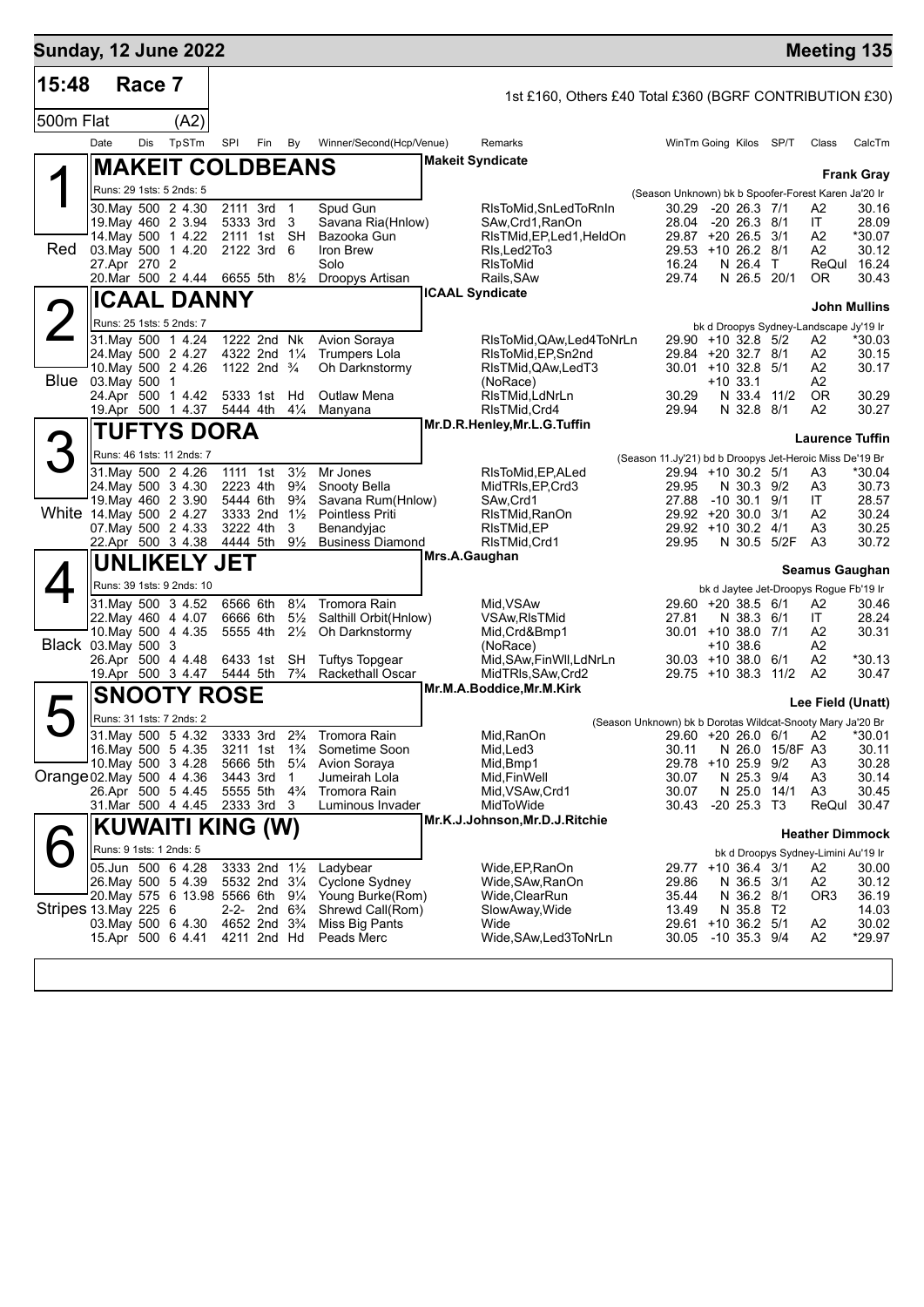| <b>Sunday, 12 June 2022</b> |      |               |                                                       |                            |                                      |                     |                                                                |                 |                                                            |                                                                |                                             |                           |                        |                                              | <b>Meeting 135</b>               |
|-----------------------------|------|---------------|-------------------------------------------------------|----------------------------|--------------------------------------|---------------------|----------------------------------------------------------------|-----------------|------------------------------------------------------------|----------------------------------------------------------------|---------------------------------------------|---------------------------|------------------------|----------------------------------------------|----------------------------------|
| 16:08                       |      | Race 8        |                                                       |                            |                                      |                     |                                                                |                 | <b>BGBF Truframe British Bred Champion Stakes - Heat 4</b> |                                                                |                                             |                           |                        |                                              |                                  |
|                             |      |               |                                                       |                            |                                      |                     |                                                                |                 |                                                            |                                                                |                                             |                           |                        |                                              | 1st £250, Others £60 Total £550  |
| 500m Flat                   |      |               | (OR2)                                                 |                            |                                      |                     |                                                                |                 |                                                            |                                                                |                                             |                           |                        |                                              | For British bred greyhounds only |
|                             | Date | Dis           | TpSTm                                                 | SPI                        | Fin                                  | By                  | Winner/Second(Hcp/Venue)                                       |                 | Remarks                                                    |                                                                |                                             |                           | WinTm Going Kilos SP/T | Class                                        | CalcTm                           |
|                             |      |               | <b>ROMEO RECON</b>                                    |                            |                                      |                     |                                                                | Mr.D.P.Firmager |                                                            |                                                                |                                             |                           |                        |                                              |                                  |
|                             |      |               |                                                       |                            |                                      |                     |                                                                |                 |                                                            |                                                                |                                             |                           |                        |                                              | <b>Laurence Tuffin</b>           |
|                             |      |               | Runs: 18 1sts: 5 2nds: 2                              |                            |                                      |                     |                                                                |                 |                                                            |                                                                |                                             |                           |                        | bd d Droopys Sydney-Drive On Betsy My'20 Br  |                                  |
|                             |      |               | 05.Jun 500 4 4.31<br>28. May 500 4 4.32               | 2222 3rd                   | 2222 2nd <sup>3</sup> / <sub>4</sub> | $2\frac{3}{4}$      | Ladybear<br>Leazes Fergus                                      |                 | Mid, EP, 2nd To RnIn<br>Mid.EP                             |                                                                | 29.77 +10 35.6 10/3<br>30.07                | N 35.0 7/4F               |                        | A2<br>A2                                     | 30.10<br>30.13                   |
|                             |      |               | 21. May 500 4 4.16                                    |                            | 2221 1st $\frac{3}{4}$               |                     | Leazes Fergus                                                  |                 | Mid, Led4                                                  |                                                                | 29.86 +10 34.8 3/1                          |                           |                        | A2                                           | *29.96                           |
| Red                         |      |               | 12. May 500 4 4.28                                    |                            | 1122 1st SH                          |                     | Savana Patrick                                                 |                 | Mid, QAw, Led To 2, CmAq                                   |                                                                | 29.92 +10 34.3 9/4                          |                           |                        | A3                                           | 30.02                            |
|                             |      |               | 07. May 500 4 4.24<br>26.Apr 500 4 4.32               | 4566 5th 61/4              | 3332 2nd <sup>3</sup> / <sub>4</sub> |                     | Camp Nora<br>Savana Tailor                                     |                 | Mid, Crd1, FinWell<br>Mid, Crd1                            |                                                                | 29.84 +10 34.1 4/1<br>$30.03 + 10.34.6$ 6/1 |                           |                        | A3<br>A2                                     | 30.01<br>30.63                   |
|                             |      |               |                                                       |                            |                                      |                     |                                                                |                 | Ms.K.Gooding, Mr.D.J.Wiepen                                |                                                                |                                             |                           |                        |                                              |                                  |
|                             |      |               | <b>SHOCKWAVE AMBER</b>                                |                            |                                      |                     |                                                                |                 |                                                            |                                                                |                                             |                           |                        |                                              | <b>Kim Gooding (Notts)</b>       |
|                             |      |               | Runs: 24 1sts: 4 2nds: 4                              |                            |                                      |                     |                                                                |                 |                                                            | (Ssn Suppressed) bebd b Droopys Sydney-Southoe Silver De'19 Br |                                             |                           |                        |                                              |                                  |
|                             |      | 23. May 305 1 | 13 May 500 1 5.06                                     | $3 - 2 -$                  | 2nd <sub>3</sub><br>3111 2nd         | 1                   | Liffeyside Patsy(Notts)<br>Churchill Bruno(Notts)              |                 | Crd1<br>Ld-NrLn, RIs                                       |                                                                | 17.78 +20 31.1 5/1<br>30.32 +30 30.8 7/2    |                           |                        | 0R<br>A2                                     | 18.22<br>30.70                   |
|                             |      |               | 02. May 500 1 5.20                                    | 5545 5th                   |                                      |                     | 101/ <sub>2</sub> Twice Lucky(Notts)                           |                 | Crd3                                                       |                                                                | 30.26 +10 31.0 7/2                          |                           |                        | A2                                           | 31.20                            |
| Blue                        |      |               | 18.Apr 500 2 5.17                                     | 3333 5th                   |                                      | $3\frac{1}{2}$      | Opelka(Notts)                                                  |                 | CrdRunIn                                                   |                                                                | 30.64                                       | N 31.0 7/2                |                        | A2                                           | 30.92                            |
|                             |      |               | 08.Apr 500 2 5.06<br>28. Mar 500 2 5.01               | 4444 6th<br>3444 5th       |                                      | 11<br>3             | Sandyhill Molly(Notts)<br>Myahs Magic(Notts)                   |                 | Crd1<br>Crd1                                               |                                                                | 30.04 +30 30.9 9/2<br>$30.52 + 20.30.7$     |                           | 13/2                   | A1<br>0R                                     | 31.22<br>30.95                   |
|                             |      |               |                                                       |                            |                                      |                     |                                                                | Mr.A.Drew       |                                                            |                                                                |                                             |                           |                        |                                              |                                  |
|                             |      |               | <b>SHELBYS MEMORY</b>                                 |                            |                                      |                     |                                                                |                 |                                                            |                                                                |                                             |                           |                        |                                              | Arran Dunn (Monm)                |
|                             |      |               | Runs: 62 1sts: 25 2nds: 6                             |                            |                                      |                     |                                                                |                 |                                                            |                                                                |                                             |                           |                        | bd d Pat C Sabbath-Glenbowen Record Sp'18 Br |                                  |
|                             |      |               | 04.Jun 480 2 4.43<br>28. May 480 3 4.41               |                            | 2222 1st SH                          |                     | Antigua Woofwoof(Monm)<br>1222 2nd 21/4 Winterfield Duke(Monm) |                 | EP, RIsToMid, LedNrLine<br>QAw, Mid, EvCh                  |                                                                | 28.38<br>28.27                              | $-10$ 32.9 8/1            | N 33.1 5/6F            | OR <sub>3</sub><br>OR <sub>3</sub>           | 28.28<br>28.45                   |
|                             |      |               | 21. May 500 3 4.08                                    | 2555 5th                   |                                      |                     | 111/2 All About Ted                                            |                 | RIs-Mid, Crd1                                              |                                                                | 29.17                                       | N 33.1 9/2                |                        | OR <sub>1</sub>                              | *30.09                           |
|                             |      |               | White 14 May 480 4 4.50                               | 4555 5th                   |                                      |                     | 13½ Jaguar Macie(Monm)                                         |                 | MsdBrk, Blk1                                               |                                                                | 28.33                                       | $-30$ 33.2 $9/4$          |                        | OR <sub>3</sub>                              | 29.12                            |
|                             |      |               | 07 May 480 1 4.42<br>16.Apr 540 2 12.93 1111 1st 43/4 | 1111 1st                   |                                      | $5\frac{3}{4}$      | Ballymac Honest(Monm)<br>Doghouse Dazzler(Cryfd)               |                 | QAw, RIs, CrdStt, RanOn<br>EP, SnLd, MidToRIs              |                                                                | 28.55<br>33.87                              | N 33.2 2/1F               | -30 33.1 8/11F OR3     | OR.                                          | 28.25<br>33.87                   |
|                             |      |               |                                                       |                            |                                      |                     |                                                                | Mr.R.J.Turney   |                                                            |                                                                |                                             |                           |                        |                                              |                                  |
|                             |      |               | <b>THE GRAFTER</b>                                    |                            |                                      |                     |                                                                |                 |                                                            |                                                                |                                             |                           |                        |                                              | <b>Ray Turney (Hnlow)</b>        |
|                             |      |               | Runs: 29 1sts: 10 2nds: 2                             |                            |                                      |                     |                                                                |                 |                                                            |                                                                |                                             |                           |                        | be d Toolatetosell-Westmead Rena Nv'19 Br    |                                  |
|                             |      | 06.Jun 270 2  | 21. May 460 4 3.81                                    | $1 - 1 - 1$ st<br>1366 6th |                                      | $7\frac{1}{4}$<br>7 | <b>Myrtle Grove</b><br>Savana Splish(Hnlow)                    |                 | RIsToMid, ALed<br>EP,LedToBmp1,Crd2                        |                                                                | 16.01<br>27.72                              | N 32.0 T2<br>N 31.6 1/1F  |                        | Intro<br>A1                                  | 16.01<br>28.29                   |
|                             |      | 14. May 460 4 |                                                       | 1111 1st                   |                                      | $2\frac{3}{4}$      | Savana Lilypop(Hnlow)                                          |                 | VQAw,ALed,(HT)                                             |                                                                | 27.40                                       | $-20$ 31.6 $2/1$          |                        | A1                                           | 27.20                            |
|                             |      |               | Black 08. May 476 4 4.05                              | 5444 4th                   |                                      | 5                   | Only You(Swndn)                                                |                 | Mid, SAw, Crd3                                             |                                                                | 28.36                                       | N 31.7 9/1                |                        | 0R                                           | 28.76                            |
|                             |      |               | 01. May 476 3 4.04<br>23.Apr 460 6 3.88               |                            | 3444 3rd<br>6444 4th                 | $5\frac{3}{4}$<br>5 | Ballymac Ino(Swndn)<br>Baby Bullet(Hnlow)                      |                 | MidRails, Bmp2<br>Bmp1                                     |                                                                | 28.07 +10 30.7 14/1<br>28.04                | $-30$ 30.8 11/2           |                        | <b>OR</b><br>A1                              | 28.64<br>28.15                   |
|                             |      |               |                                                       |                            |                                      |                     |                                                                |                 | <b>Magnificent Five (UK)</b>                               |                                                                |                                             |                           |                        |                                              |                                  |
|                             |      |               | <b>POCKET LOLA (M)</b>                                |                            |                                      |                     |                                                                |                 |                                                            |                                                                |                                             |                           |                        |                                              | <b>Seamus Cahill (Hove)</b>      |
|                             |      |               | Runs: 42 1sts: 24 2nds: 4                             |                            |                                      |                     |                                                                |                 |                                                            | (Season 20.Ja'22) bk b Droopys Sydney-Banabane Jn'19 Br        |                                             |                           |                        |                                              |                                  |
|                             |      | 02.Jun 285 4  |                                                       |                            |                                      |                     | Solo(Hove)                                                     |                 | Middle                                                     |                                                                | 16.61                                       | $-528.1$                  | $\mathbf{I}$           |                                              | 16.56                            |
|                             |      | 29. May 265 4 | 21. May 500 5 4.15                                    | 5666 6th                   |                                      | 10                  | Solo(CPark)<br><b>Bockos Vieira</b>                            |                 | Middle<br>Mid, FcdTCk2                                     |                                                                | 16.50<br>29.08                              | $-528.6$ T<br>N 28.6 5/2F |                        | Intro<br>OR <sub>1</sub>                     | 16.45<br>29.88                   |
| Orange 08. May 500 5 4.27   |      |               |                                                       | 4666 6th                   |                                      | 10                  | Faughan Rebel                                                  |                 | MidTWide,Crd2                                              |                                                                | 29.24                                       | +15 29.1                  | 10/3                   | 0R                                           | 30.20                            |
|                             |      |               | 01. May 500 4 4.09                                    | 1111 1st                   | 2-2- 2nd 21/4                        | $2\frac{1}{4}$      | Old Fort Chicago<br>Sureiknownothing                           |                 | Mid, VQAw, ALd                                             |                                                                | 29.56                                       | N 29.5 5/2                |                        | 0R                                           | *29.56                           |
|                             |      | 24.Apr 270 5  |                                                       |                            |                                      |                     |                                                                |                 | Mid,EPace,CrdRnIn<br>Mr.G.M.Burton, Mr.M.A.Burton          |                                                                | 15.86                                       | N 29.6 4/5F               |                        | 0R                                           | 16.05                            |
|                             |      |               | <b>BOCA JUNIOR (M)</b>                                |                            |                                      |                     |                                                                |                 |                                                            |                                                                |                                             |                           |                        |                                              | <b>Kevin Hutton</b>              |
|                             |      |               | Runs: 40 1sts: 10 2nds: 11                            |                            |                                      |                     |                                                                |                 |                                                            |                                                                |                                             |                           |                        | wbk d Taylors Sky-Terminator Sp'18 Br        |                                  |
|                             |      |               | 05.Jun 476 3 4.04                                     |                            | 2222 2nd Nk                          |                     | Seomra Harbour(Swndn)                                          |                 | Middle, EP, EvCh                                           |                                                                | 28.50                                       | $-10$ 35.3 $9/2$          |                        | ΟR                                           | 28.43                            |
|                             |      |               | 29. May 476 4 4.05<br>08. May 476 4 4.07              | 4444 3rd                   | 3666 5th 31/4                        | 6                   | Magical Ezra(Swndn)<br>Ballymac Ino(Swndn)                     |                 | Mid, Crd1<br>Mid, Bmp1, RanOn                              |                                                                | 28.66 +10 35.5 5/1<br>28.23                 | N 35.4 6/1                |                        | 0R<br>0R                                     | 29.03<br>28.71                   |
| Stripes 01 May 476 5 4.09   |      |               |                                                       | 6666 6th                   |                                      | 11                  | Goldies Mabbutt(Swndn)                                         |                 | Middle, BCrd2                                              |                                                                | 28.11 +10 34.9                              |                           | 3/1                    | OR.                                          | 29.09                            |
|                             |      | 26.Apr 270 6  |                                                       | $1 - 1 -$                  | 1st                                  | 6                   | <b>Magical Firebird</b>                                        |                 | Mid,QAw,ALed                                               |                                                                | 15.83                                       | N 34.9 T3                 |                        | Qlfyg                                        | 15.83                            |
|                             |      |               | 16.Jan 500 5 4.32                                     |                            | 6555 5th                             |                     | 191/ <sub>2</sub> Candy Man                                    |                 | Middle, SAw, Bmp1&2                                        |                                                                | 29.45                                       | N 34.7 50/1               |                        | 0R                                           | 31.01                            |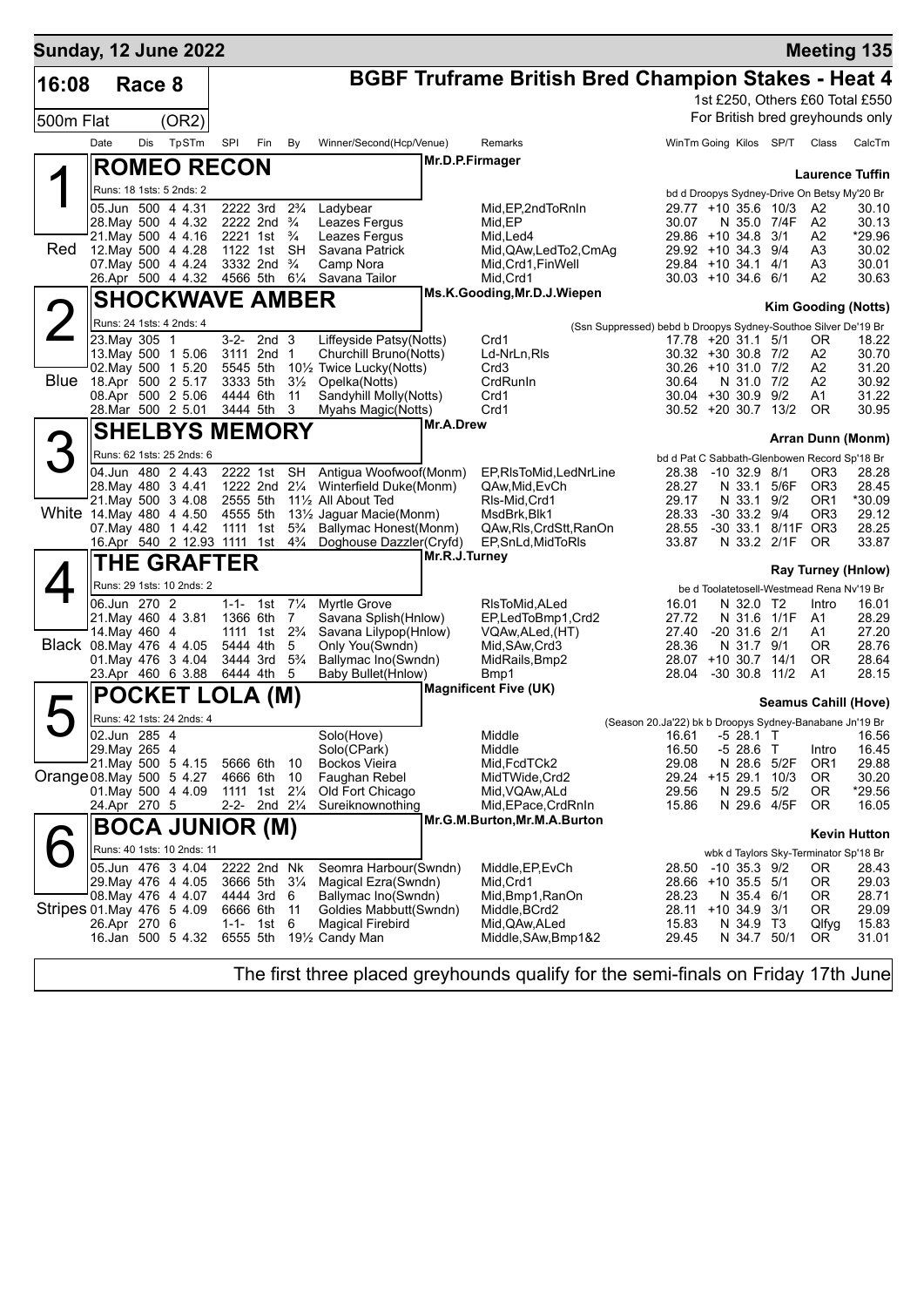| 16:28<br>Race 9<br>1st £150, Others £40 Total £350 (BGRF CONTRIBUTION £30)<br>270m Flat<br>(D1)                                                                                                                                                                     |                         |
|---------------------------------------------------------------------------------------------------------------------------------------------------------------------------------------------------------------------------------------------------------------------|-------------------------|
|                                                                                                                                                                                                                                                                     |                         |
|                                                                                                                                                                                                                                                                     |                         |
| TpSTm<br>Date<br>Dis<br>SPI<br>Fin<br>Winner/Second(Hcp/Venue)<br>SP/T<br>By<br>Remarks<br>WinTm Going Kilos                                                                                                                                                        | CalcTm<br>Class         |
| <b>The Jabber Crew</b><br><b>ORIONS BELT</b>                                                                                                                                                                                                                        | <b>Heather Dimmock</b>  |
| Runs: 22 1sts: 6 2nds: 4<br>bk d Pat C Sabbath-Donation Nv'19 Ir                                                                                                                                                                                                    |                         |
| 02.Jun 270 2<br>3-4-<br>5th 4<br>Makeit An Alien<br>RIsToMid, EP, Crd2<br>15.87<br>$+10$ 31.8 5/1<br>D1<br>Hd<br>26. May 270 2<br>$1 - 1 -$<br><b>Killduff Galley</b><br>15.85<br>+5 32.2 11/2<br>D1<br>1st<br>RIs, QAw, ALed                                       | 16.28<br>*15.90         |
| 17. May 270 3<br>16.01<br>$+5$ 31.5 4/1<br>$1 - 3 -$<br>6th<br>$7\frac{1}{2}$<br><b>Nutty Gem</b><br>QAw,LedT1,HitRIs2<br>D1                                                                                                                                        | 16.65                   |
| <b>Red</b><br>09. May 270 3<br>16.04 +10 31.3 2/1F<br>$1 - 1 -$<br>2nd Nk<br>Bennslittlelady<br>MidTRIs, QAw, LedToNrLn<br>D1<br>$2 - 2 -$<br>+5 31.5 5/2J<br>03. May 270 3<br>3rd<br>$1\frac{3}{4}$<br><b>Russian Blaze</b><br>MidTRIs, QAw, LedTo1<br>16.03<br>D1 | 16.17<br>16.21          |
| $1-2-2nd$ 1<br>15.97<br>$+5$ 31.3 7/1<br>26.Apr 270 3<br>Drumdoit Jewel<br>MidTRIs, QAw, LedTo2<br>D1                                                                                                                                                               | 16.11                   |
| <b>Makeit Syndicate</b><br><b>MAKEIT AN ALIEN</b>                                                                                                                                                                                                                   | <b>Frank Gray</b>       |
| Runs: 28 1sts: 6 2nds: 4<br>(Season Unknown) bk b Droopys Sydney-Alien Nipper Fb'20 Ir                                                                                                                                                                              |                         |
| 02.Jun 270 1<br>1-1- 1st $\frac{1}{2}$<br>Savana Tom<br>RIsToMid, QAw, ALed<br>15.87 +10 27.1 7/2<br>D1<br>29. May 270 1<br>1-1- 1st $1\frac{1}{2}$<br>Ay Up Buster<br>15.83<br>$+5$ 27.5 5/2<br>RIsToMid, QAw, ALed<br>D1                                          | 15.97<br>*15.88         |
| 21. May 460 1 3.89<br>4332 2nd 51/2<br>Westmead Mel(Hnlow)<br>27.79<br>N 27.8 2/1J<br>IT<br>Crd <sup>3</sup> / <sub>4</sub> , Styd                                                                                                                                  | 28.23                   |
| <b>Blue</b><br>17. May 270 2<br>2-1- 1st 1<br>Alabama Kid<br>16.02<br>$+5$ 28.0 9/4<br>D <sub>2</sub><br>RIsTMid, EP, Led 1<br>11. May 270 1<br>Solo<br><b>RIsToMid</b><br>16.08<br>N 28.0 T                                                                        | 16.07<br>Qlfyg<br>16.08 |
| 07.Apr 270 3<br>4-3- 3rd 21/4<br>Bennslittleladv<br>RIsToMid, Crd1<br>15.95 +10 28.3 5/2<br>D <sub>2</sub>                                                                                                                                                          | 16.22                   |
| Mrs.W.M.Richards<br><b>KILLDUFF GALLEY</b>                                                                                                                                                                                                                          | <b>Mattie Richards</b>  |
| Runs: 34 1sts: 7 2nds: 11<br>bkw d Laughil Duke-Killduff Kerry Au'19 Ir                                                                                                                                                                                             |                         |
| 02.Jun 270 4<br>$4 - 3 -$<br>3rd<br>$1\frac{1}{4}$<br>Makeit An Alien<br>15.87 +10 33.2 5/1<br>D1<br>Mid.EP.RanOn<br>26. May 270 4<br>$2 - 2 -$<br>2nd Hd<br><b>Orions Belt</b><br>Mid, EP, RanOn<br>15.85<br>$+5$ 32.8 10/3<br>D1                                  | 16.07<br>*15.92         |
| 16. May 270 4<br>$2 - 2 -$<br>1st $\frac{1}{2}$<br>Russian Blaze<br>Mid, Led Run In<br>16.03<br>$-5$ 32.4 10/3<br>D1                                                                                                                                                | 15.98                   |
| White 12. May 270 5<br>$3 - 3 -$<br>2nd $1\frac{1}{2}$<br><b>Nutty Gem</b><br>Middle<br>15.75 +10 33.0 7/2<br>D1<br>$4 - 2 -$<br>Lagile Sky<br>05. May 270 4<br>1st<br>Hd<br>Mid, LedNrLn<br>15.94<br>$+10$ 33.2 5/1<br>D1                                          | 15.98<br>16.04          |
| $2 - 2 -$<br>Disco Fever<br>28.Apr 270 4<br>1st<br>Hd<br>Mid, Crd1, LedNrLn<br>16.07<br>$+5$ 32.9 7/1<br>D1                                                                                                                                                         | 16.12                   |
| Mr.K.A.Boothby<br><b>SAVANA TOM</b>                                                                                                                                                                                                                                 | <b>Frank Gray</b>       |
| Runs: 62 1sts: 16 2nds: 18<br>bk d Ballymac Vic-Borna Queenie Ja'19 Ir                                                                                                                                                                                              |                         |
| 02.Jun 270 3<br>$6 - 2 -$<br>2nd $\frac{1}{2}$<br>Makeit An Alien<br>15.87 +10 34.9 15/8F D1<br>Mid, EP, RanOn<br>$4 - 3 -$<br>$1\frac{1}{2}$                                                                                                                       | 16.01                   |
| 26. May 270 3<br>3rd<br><b>Orions Belt</b><br>Mid, SAw, RanOn<br>15.85<br>+5 35.5 11/8F D1<br>19. May 460 4 3.78<br>-20 35.3 13/8J IT<br>1112 2nd $\frac{1}{2}$<br>Savana Ria(Hnlow)<br>QAw,LedTo3/4<br>28.04                                                       | 16.03<br>27.88          |
| Black 15.May 270 4<br>$3-2-$<br>2nd $2\frac{3}{4}$<br>Drumdoit Jewel<br>Mid, Fin Well<br>15.59 +15 36.2 2/1<br>D1<br>Solo<br>Middle<br>N 36.8 T<br>27.Apr 270 4<br>15.86                                                                                            | 15.96<br>ReQul *15.86   |
| 10.Apr 270 4<br>5-4- 4th 41/4 Bennslittlelady<br>+5 37.4 5/4F<br>Mid, Missed Brk<br>15.94<br>D1                                                                                                                                                                     | 16.33                   |
| <b>Endless Partnership</b><br><b>BENNSLITTLELADY</b><br>(W)                                                                                                                                                                                                         | <b>Richard Baker</b>    |
| Runs: 26 1sts: 8 2nds: 5<br>(Season Unknown) bk b Laughil Blake-Tyrur Jennamarie Mr'20 Ir                                                                                                                                                                           |                         |
| 02.Jun 270 6<br>$2 - 5 -$<br>6th<br>4% Makeit An Alien                                                                                                                                                                                                              |                         |
| 26. May 270 5<br>1-1- 1st $2\frac{3}{4}$<br>15.82 +5 27.2 5/1<br>Poker King<br>MidToWide, QAw, ALed<br>D1<br>15. May 270 6<br>$4 - 4 -$<br>5th 9 <sup>3</sup> / <sub>4</sub><br>15.59 +15 27.5 9/2<br>Drumdoit Jewel<br>MidTWide, Crd2<br>D1                        | *15.87<br>16.53         |
| Orange 09. May 270 5<br>$3-2-$<br>Nk<br><b>Orions Belt</b><br>1st<br>MidTW, EP, LdNrLn<br>16.04 +10 26.9 5/2<br>D1                                                                                                                                                  | 16.14                   |
| 4-4-<br>5th<br>+5 26.9 10/3<br>03. May 270 5<br>3<br>Russian Blaze<br>MidTW, CrdRnIn<br>16.03<br>D1<br>Drumdoit Jewel<br>Mid, EP<br>15.97<br>+5 27.0 10/1<br>26.Apr 270 5<br>3-3- 4th 2<br>D1                                                                       | 16.30<br>16.19          |
| Mr.F.Brieskorn, Mr.T.G.Jander, Mr.V.F.E.Schleusner, Mr.S.P.Vogt<br><b>DISTANT OSCAR (W)</b>                                                                                                                                                                         |                         |
| Runs: 10 1sts: 4 2nds: 0<br>bd d Droopys Sydney-Distant Lucy Oc'20 Ir                                                                                                                                                                                               | <b>Patrick Janssens</b> |
| 05.Jun 270 6<br>1-1- 1st $3\frac{1}{2}$<br>Alabama Kid<br>MidToWide, EP, ALed<br>15.92 +10 33.0 15/8F D1                                                                                                                                                            | 16.02                   |
| 26. May 270 6<br>3-4- 4th 3<br>Orions Belt<br>MidToWide, CIrRun<br>15.85<br>+5 32.9 11/4<br>D1<br>12. May 275 4<br>1-2- 2nd $3\frac{1}{2}$<br>16.09<br>N 33.1 T2<br>Newtown Sydney(PBarr)<br>QAw,Mid,Ld-1<br>Intro                                                  | 16.14<br>16.37          |
| Stripes 01 May 270 5<br>Swift Iconic<br>1-3- $3rd \frac{3}{4}$<br>MidTW, QAw, LdTo1<br>15.91<br>N 33.3 9/1<br>0R                                                                                                                                                    | *15.98                  |
| 24.Apr 270 4<br>5-5- 4th<br>$6\frac{1}{4}$<br>Sureiknownothing<br>15.86<br>Mid, SAw, Crd1<br>N 33.4 7/1<br>OR.<br>15.Apr 225 4<br>Wee Rebel(Rom)<br>Middle, Forced To Check1<br>13.52<br>+5 32.7 7/2<br>4-3- 3rd $2\frac{3}{4}$<br>0R                               | 16.37<br>13.79          |
|                                                                                                                                                                                                                                                                     |                         |
|                                                                                                                                                                                                                                                                     |                         |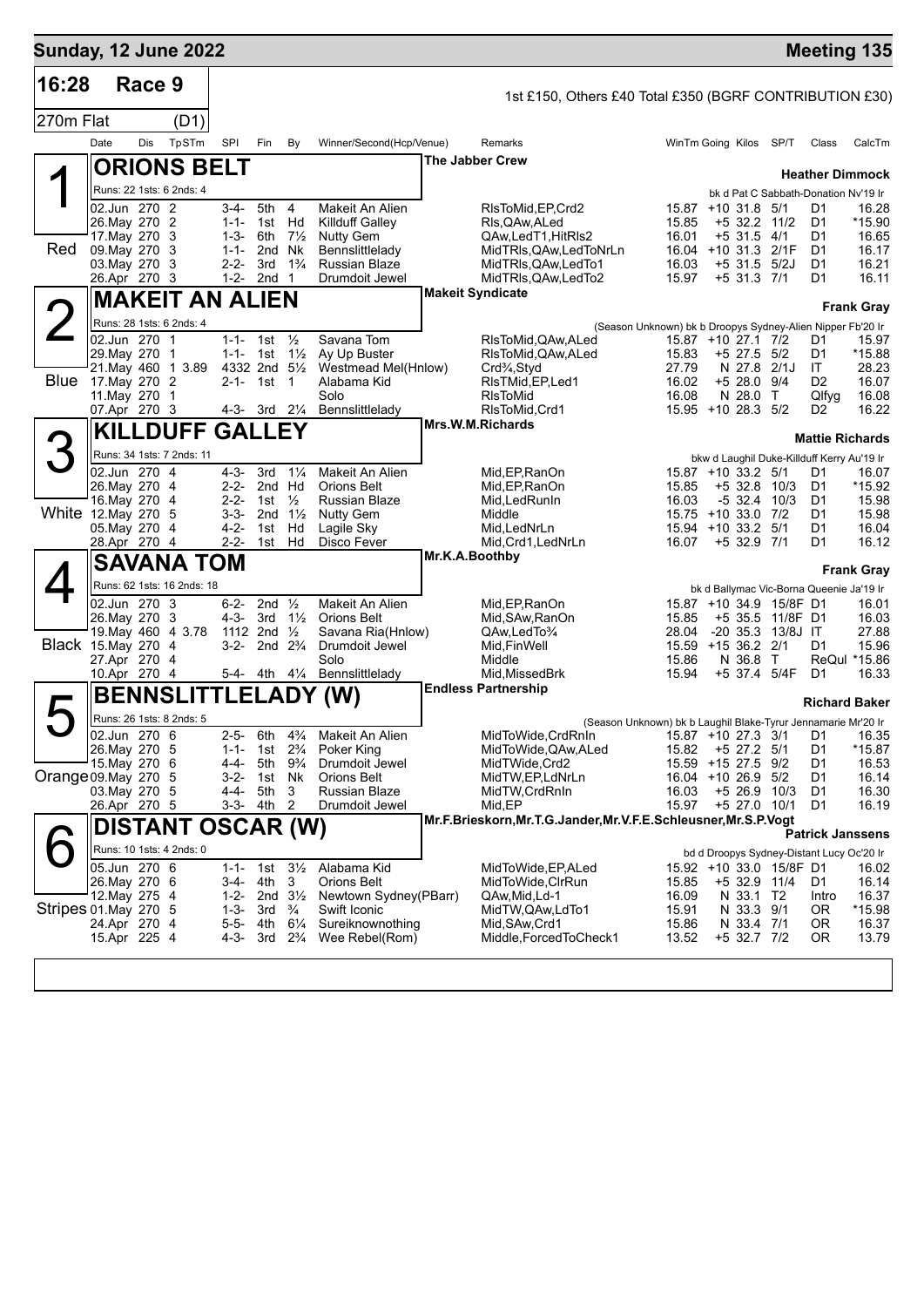| <b>Sunday, 12 June 2022</b> |                                                 |     |                         |                                                    |                  |                                  |                                                                           |               |                                                         |                                                                                 |                  |                 |                      | <b>Meeting 135</b>                              |
|-----------------------------|-------------------------------------------------|-----|-------------------------|----------------------------------------------------|------------------|----------------------------------|---------------------------------------------------------------------------|---------------|---------------------------------------------------------|---------------------------------------------------------------------------------|------------------|-----------------|----------------------|-------------------------------------------------|
| 16:48 Race 10               |                                                 |     |                         |                                                    |                  |                                  |                                                                           |               | 1st £105, Others £40 Total £305 (BGRF CONTRIBUTION £30) |                                                                                 |                  |                 |                      |                                                 |
| 500m Flat                   |                                                 |     | (A7)                    |                                                    |                  |                                  |                                                                           |               |                                                         |                                                                                 |                  |                 |                      |                                                 |
|                             | Date                                            | Dis | TpSTm                   | SPI                                                | Fin By           |                                  | Winner/Second(Hcp/Venue)                                                  |               | Remarks                                                 | WinTm Going Kilos SP/T                                                          |                  |                 | Class                | CalcTm                                          |
|                             |                                                 |     | <b>BANGERS AND MASH</b> |                                                    |                  |                                  |                                                                           |               | Mr.G.A.Debenham, Mr.P.A.James                           |                                                                                 |                  |                 |                      |                                                 |
|                             | Runs: 71 1sts: 14 2nds: 6                       |     |                         |                                                    |                  |                                  |                                                                           |               |                                                         |                                                                                 |                  |                 |                      | <b>David Jeans</b>                              |
|                             | 02.Jun 500 1 4.26                               |     |                         | 2111 1st                                           |                  | $\frac{3}{4}$                    | Limekiln Chic                                                             |               | RIs, EP, Led 1                                          | $30.74 + 20.35.6$ 10/3                                                          |                  |                 | A7                   | bd d Kinloch Brae-Satin Diva Sp'18 Ir<br>*30.94 |
|                             | 22. May 500 1 4.34                              |     |                         | 2222 3rd                                           |                  | $1\frac{1}{4}$                   | <b>Crossfield Blake</b>                                                   |               | RIs, Fin Well                                           | 30.75 +30 35.3 5/2F                                                             |                  |                 | A7                   | 31.15                                           |
| Red                         | 07. May 500 2 4.52<br>25.Apr 500 1 4.27         |     |                         | 5555 5th<br>1112 5th                               |                  | $6\frac{1}{2}$<br>$3\frac{1}{4}$ | Salacres Lord<br>Talk Of The Town                                         |               | RIs, SAw<br>RIsTMid, QAw, LdTo3                         | 30.90 +10 34.8 7/4F<br>30.93                                                    | N 34.6 4/1       |                 | A7<br>A7             | 31.52<br>31.17                                  |
|                             | 19.Apr 500 1 4.34                               |     |                         | 1111 1st                                           |                  | $1\frac{1}{4}$                   | Footfield Vixen                                                           |               | RIsTMid, EP, SnLed                                      | 31.10                                                                           | N 34.5 9/2       |                 | A7                   | 31.10                                           |
|                             | 29. Mar 500 1 4.29                              |     |                         | 1122 2nd 4                                         |                  |                                  | Forest Pippa                                                              | Mr.M.P.Hagan  | $Rls$ , LedTo $\frac{1}{2}$                             | 31.09                                                                           | N 35.0 T2        |                 |                      | ReQul 31.42                                     |
|                             |                                                 |     | <b>FOOTFIELD VIXEN</b>  |                                                    |                  |                                  |                                                                           |               |                                                         |                                                                                 |                  |                 |                      | David Jeans                                     |
| $\angle$                    | Runs: 41 1sts: 7 2nds: 6<br>02.Jun 500 2 4.29   |     |                         | 1322 3rd                                           |                  | $\overline{1}$                   | Bangers And Mash                                                          |               | RIsToMid, QAw, RanOn                                    | (Ssn Suppressed) bk b Droopys Jet-Madabout Bella Sp'18 Ir<br>30.74 +20 28.6 4/1 |                  |                 | A7                   |                                                 |
|                             | 26. May 500 1 4.29                              |     |                         | 2655 5th 9                                         |                  |                                  | Savana Superdry                                                           |               | RIsToMid.CrdStt                                         | $30.52 + 10.28.3$ 11/2                                                          |                  |                 | A7                   | 31.01<br>31.35                                  |
|                             | 22. May 500 1                                   |     |                         |                                                    |                  |                                  |                                                                           |               | (NoRace)                                                |                                                                                 | $+2028.4$        |                 | A7                   |                                                 |
|                             | <b>Blue</b> 07. May 270 2<br>02. May 500 1 4.32 |     |                         | 3-3- 4th<br>1133 3rd                               |                  | 6<br>$3\frac{1}{4}$              | Libra Shar<br>Salacres Hilda                                              |               | Rails<br>RIs, EP, Led To 3                              | 16.40<br>$30.50 + 10.28.2$ 5/2                                                  | N 28.0 3/1       |                 | D <sub>4</sub><br>A7 | 16.88<br>*30.87                                 |
|                             | 25.Apr 270 2                                    |     |                         | 2-1- 1st                                           |                  | 1                                | <b>Crossfield Blake</b>                                                   |               | RIsTMid, Led1                                           | 16.71                                                                           |                  | N 28.0 10/11FD4 |                      | 16.71                                           |
|                             |                                                 |     | TALK OF THE TOWN        |                                                    |                  |                                  |                                                                           |               | Mr.S.J.Rayner                                           |                                                                                 |                  |                 |                      | <b>Stephen Rayner</b>                           |
|                             | Runs: 108 1sts: 17 2nds: 19                     |     |                         |                                                    |                  |                                  |                                                                           |               |                                                         | wbd d Coolavanny Jap-Droopys Bendigo Mr'17 Br                                   |                  |                 |                      |                                                 |
|                             | 26. May 500 4 4.28                              |     |                         | 4222 2nd 1/2                                       |                  |                                  | Savana Superdry                                                           |               | Mid, RanOn                                              | $30.52 + 10.37.8$ 6/1                                                           |                  |                 | A7<br>A7             | *30.66                                          |
|                             | 22. May 500 4<br>09. May 500 2 4.30             |     |                         | 4444 4th                                           |                  | $3\frac{1}{2}$                   | <b>Borstal Breakout</b>                                                   |               | (NoRace)<br>Mid, Crd1                                   | $30.69 + 20.37.8$ 5/2                                                           | $+20.37.5$       |                 | A7                   | 31.18                                           |
|                             | White 25.Apr 500 4 4.60                         |     |                         | 4444 1st                                           |                  | Nk                               | Klopps Wee Toots                                                          |               | Mid, VSAw,, LdNrLn                                      | 30.93                                                                           | N 38.0 6/1       |                 | A7                   | 30.93                                           |
|                             | 19.Apr 500 4 4.42<br>29.Mar 500 4 4.41          |     |                         | 6555 5th<br>5444 5th                               |                  | $5\frac{1}{4}$<br>6¾             | <b>Bangers And Mash</b><br><b>Tinks Gem</b>                               |               | Mid, SAw, Crd1&4<br>Middle                              | 31.10<br>$30.51 + 10.37.7$ 3/1                                                  |                  | N 38.4 7/4F     | A7<br>A7             | 31.53<br>31.15                                  |
|                             |                                                 |     | <b>LIMEKILN CHIC</b>    |                                                    |                  |                                  |                                                                           |               | The Jakarta Syndicate                                   |                                                                                 |                  |                 |                      |                                                 |
|                             | Runs: 16 1sts: 0 2nds: 5                        |     |                         |                                                    |                  |                                  |                                                                           |               |                                                         | (Season Unknown) bk b Droopys Buick-Mrs Chippy My'20 Ir                         |                  |                 |                      | <b>Paul Braithwaite</b>                         |
|                             | 02.Jun 500 4 4.34                               |     |                         | 5443 2nd <sup>3</sup> / <sub>4</sub>               |                  |                                  | Bangers And Mash                                                          |               | Mid, RanOn                                              | 30.74 +20 27.3 2/1F                                                             |                  |                 | A7                   | 31.00                                           |
|                             | 26. May 500 4 4.33                              |     |                         | $\mathbf{2}$                                       | 3rd              | $3\frac{1}{2}$                   | Never Enough                                                              |               | Mid, EP, ChITo 3/4                                      | 30.83                                                                           | N 27.6 5/2       |                 | A7                   | 31.11                                           |
|                             | 15 May 500 4 4.34<br>Black 07 May 500 4 4.35    |     |                         | 4443 3rd<br>1111 2nd 2 <sup>3</sup> / <sub>4</sub> |                  | $4\frac{1}{4}$                   | <b>Unlikely Breeze</b><br><b>Ballycowen Rox</b>                           |               | Mid, FcdTCk1, Crd3<br>Mid, EP, SnLed To RnIn            | 30.41 +30 27.6 5/1<br>30.78                                                     | N 27.4 5/1       |                 | A7<br>A7             | 31.05<br>31.00                                  |
|                             | 25.Apr 500 5 4.47                               |     |                         | 6555 6th 6                                         |                  |                                  | Talk Of The Town                                                          |               | Wide                                                    | 30.93                                                                           |                  | N 27.0 2/1F     | A7                   | 31.38                                           |
|                             | 15.Apr 500 5                                    |     |                         |                                                    |                  | 2212 2nd $4\frac{1}{2}$          | Way Out Rawhide                                                           | Mr.J.T.Pursey | MidTW,LdTo1&Fr3-4                                       | 30.60                                                                           | $-10, 26.6, 4/1$ |                 | A7                   | *30.86                                          |
|                             |                                                 |     | <b>BORSTAL BREAKOUT</b> |                                                    |                  |                                  |                                                                           |               |                                                         |                                                                                 |                  |                 |                      | <b>Jason Foster</b>                             |
|                             | Runs: 12 1sts: 1 2nds: 2                        |     |                         |                                                    |                  |                                  |                                                                           |               |                                                         |                                                                                 |                  |                 |                      | bk d No Joke Rebel-Rossinarna Biddy Nv'19 Ir    |
|                             | 22. May 500 5 4.23                              |     |                         | 1121 5th 2                                         |                  |                                  | <b>Essential Change</b><br>09. May 500 3 4.25 2111 1st Hd Savana Superdry |               | Mid, LedTo3&Fr4ToRunIn<br>Mid, EP, Led1                 | 30.69 +20 36.2 4/1                                                              |                  |                 | A7                   | 30.75 +30 36.1 5/1 A6 31.19<br>*30.89           |
|                             | 02. May 500 4 4.37                              |     |                         | 4455 5th                                           |                  | 14                               | <b>Salacres Escaped</b>                                                   |               | Mid, FcdToCk3                                           | 30.68                                                                           | N 36.3 11/2      |                 | A7                   | 31.80                                           |
| Orange 21.Apr 500 5 4.33    |                                                 |     |                         | 2111 2nd Nk                                        |                  |                                  | <b>Ballycowen Rox</b>                                                     |               | Mid, EP, Sn Led To Nr Ln                                | 30.90                                                                           | N 35.5 6/1       |                 | A7                   | 30.93                                           |
|                             | 15.Apr 500 4<br>28.Mar 500 3 4.40               |     |                         | 1126 6th<br>3442 3rd                               |                  |                                  | 10% Way Out Rawhide<br>111/2 Salacres Sambam                              |               | Mid, Led 1 To 3<br>Middle                               | 30.60<br>30.31 +10 35.0 5/2                                                     | $-10$ 35.7 $6/1$ |                 | A7<br>A7             | 31.36<br>31.34                                  |
|                             | <b>FINANCE (W)</b>                              |     |                         |                                                    |                  |                                  |                                                                           |               | <b>Punters Raceclub</b>                                 |                                                                                 |                  |                 |                      |                                                 |
|                             | Runs: 52 1sts: 6 2nds: 8                        |     |                         |                                                    |                  |                                  |                                                                           |               |                                                         |                                                                                 |                  |                 |                      | David Jeans                                     |
|                             | 02.Jun 500 6 4.24                               |     |                         | 1243 3rd 5 <sup>3</sup> / <sub>4</sub>             |                  |                                  | <b>Klopps Wee Toots</b>                                                   |               | Wide, EP, Led To 1                                      | $30.27 + 20.36.4$ 6/1                                                           |                  |                 | A7                   | be d Grenwell Hulk-Dodos Girl Jn'18 Ir<br>30.93 |
|                             | 26. May 500 5 4.36                              |     |                         | 3                                                  | 2nd <sub>2</sub> |                                  | Never Enough                                                              |               | MidToWide,RanOn                                         | 30.83                                                                           | N 36.4 9/2       |                 | A7                   | 30.99                                           |
| Stripes 09 May 500 5 4.31   | 22. May 500 6                                   |     |                         | 5555 5th 41/4                                      |                  |                                  | <b>Borstal Breakout</b>                                                   |               | (NoRace)<br>Wide,Crd1                                   | 30.69 +20 36.1 9/2                                                              | +20 36.4         |                 | A7<br>A7             | 31.23                                           |
|                             | 02. May 500 6 4.36                              |     |                         |                                                    |                  |                                  | 5533 3rd 4 <sup>3</sup> / <sub>4</sub> Salacres Escaped                   |               | <b>MidTW</b>                                            | 30.68                                                                           | N 35.9 9/2       |                 | A7                   | 31.06                                           |
|                             | 26.Mar 500 5 4.34                               |     |                         |                                                    |                  |                                  | 1111 1st $6\frac{1}{2}$ Sterling                                          |               | Wide, ALed                                              | 30.64                                                                           | N 35.8 5/1       |                 | A7                   | *30.64                                          |
|                             |                                                 |     |                         |                                                    |                  |                                  |                                                                           |               |                                                         |                                                                                 |                  |                 |                      |                                                 |
|                             |                                                 |     |                         |                                                    |                  |                                  |                                                                           |               |                                                         |                                                                                 |                  |                 |                      |                                                 |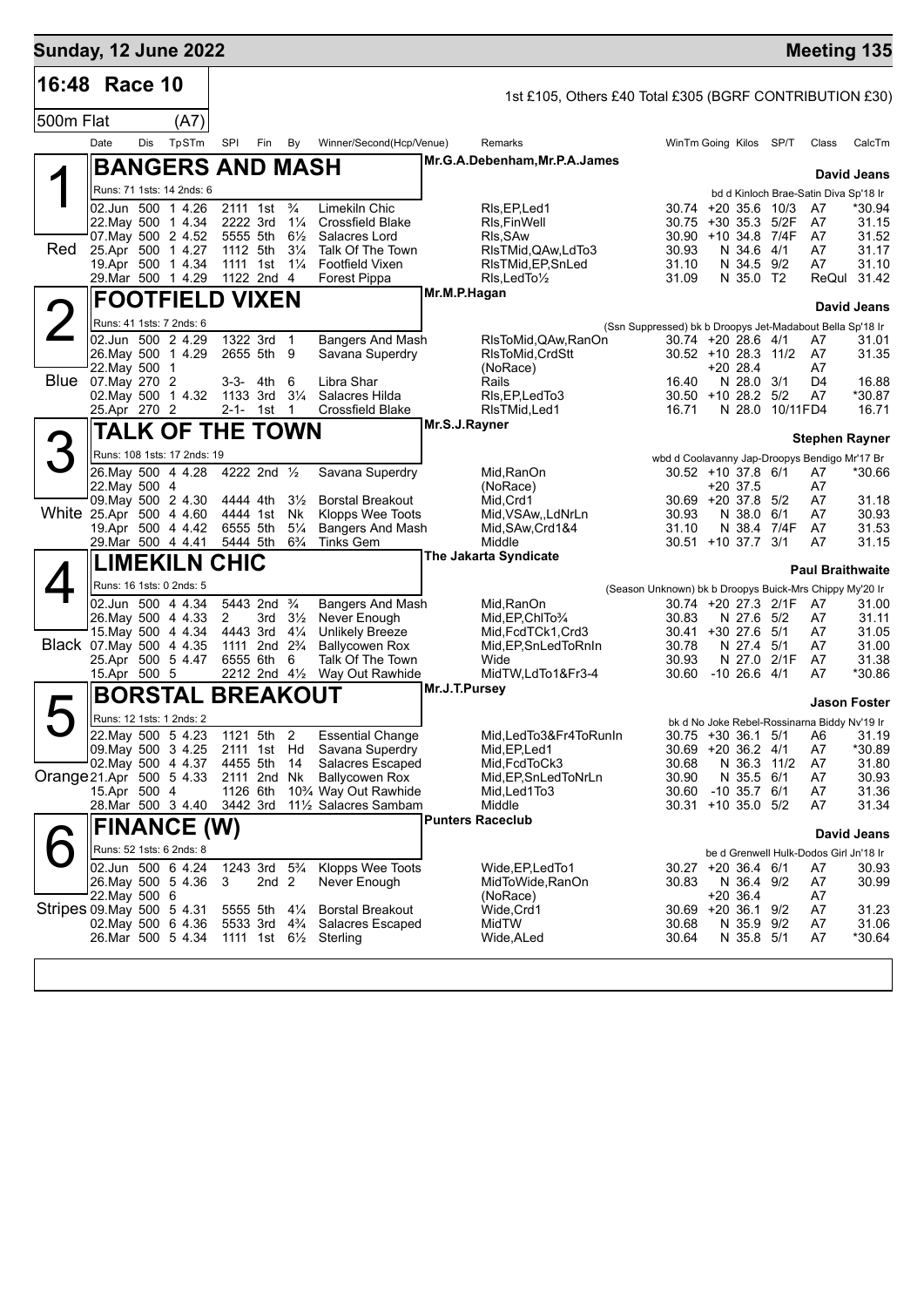| <b>Sunday, 12 June 2022</b> |              |     |                                               |                      |                                                         |                                  |                                                          |                 |                                                           |                                                               |                                |                         |                                                | <b>Meeting 135</b>          |
|-----------------------------|--------------|-----|-----------------------------------------------|----------------------|---------------------------------------------------------|----------------------------------|----------------------------------------------------------|-----------------|-----------------------------------------------------------|---------------------------------------------------------------|--------------------------------|-------------------------|------------------------------------------------|-----------------------------|
| 17:08 Race 11               |              |     |                                               |                      |                                                         |                                  |                                                          |                 | 1st £140, Others £40 Total £340 (BGRF CONTRIBUTION £30)   |                                                               |                                |                         |                                                |                             |
| 500m Flat                   |              |     | (A3)                                          |                      |                                                         |                                  |                                                          |                 |                                                           |                                                               |                                |                         |                                                |                             |
|                             | Date         | Dis | TpSTm                                         | SPI                  | Fin By                                                  |                                  | Winner/Second(Hcp/Venue)                                 |                 | Remarks                                                   | WinTm Going Kilos SP/T                                        |                                |                         | Class                                          | CalcTm                      |
|                             |              |     | <b>SAVANA MUSTANG</b>                         |                      |                                                         |                                  |                                                          |                 | Mr.K.A.Boothby, Mr.R.C.Boswell                            |                                                               |                                |                         |                                                |                             |
|                             |              |     | Runs: 20 1sts: 4 2nds: 4                      |                      |                                                         |                                  |                                                          |                 |                                                           |                                                               |                                |                         |                                                | <b>Bill Munden</b>          |
|                             |              |     | 05.Jun 500 2 4.42                             |                      | 5433 3rd 3                                              |                                  | <b>Hippy Chick</b>                                       |                 | RIsToMid,SAw,RanOn                                        | 30.11                                                         | N 33.9 10/1                    |                         | be d Magical Bale-Mustang Swift Ap'20 Ir<br>A3 | 30.33                       |
|                             |              |     | 26. May 500 1 4.24                            |                      | 3345 6th                                                | $8\frac{1}{2}$                   | Cyclone Sydney                                           |                 | RIsToMid, Crd2                                            | 29.86                                                         | N 33.2 10/1                    |                         | A2                                             | 30.53                       |
| Red                         |              |     | 19. May 460 2 4.04<br>14 May 500 2 4.28       | 6665 4th             | 5555 3rd                                                | $7\frac{3}{4}$<br>1              | Stefans Jet(Hnlow)<br><b>Makeit Coldbeans</b>            |                 | VSAw, Crd <sup>1</sup> / <sub>2</sub><br>RIsTMid, FinWell | 27.94<br>29.87 +20 33.7 5/1                                   | $-10$ 33.3 $5/1$               |                         | ΙT<br>A2                                       | 28.46<br>*30.14             |
|                             |              |     | 29.Apr 500 1 4.30                             |                      | 1111 1st                                                | $\frac{1}{2}$                    | <b>Kilwest Lady</b>                                      |                 | RIsTMid,QAw,ALed                                          | $30.13 + 10.34.4$ 7/1                                         |                                |                         | A3                                             | 30.23                       |
|                             |              |     | 22.Apr 500 2 4.40                             |                      |                                                         |                                  | 5666 6th 13 <sup>3</sup> / <sub>4</sub> Business Diamond |                 | RIsTMid, Crd1                                             | 29.95                                                         |                                | N 34.6 11/2             | A3                                             | 31.06                       |
|                             |              |     | <b>FABULOUS LEGACY</b>                        |                      |                                                         |                                  |                                                          | Mr.D.P.Firmager |                                                           |                                                               |                                |                         |                                                | <b>Laurence Tuffin</b>      |
|                             |              |     | Runs: 31 1sts: 5 2nds: 6                      |                      |                                                         |                                  |                                                          |                 |                                                           | (Season Unknown) bk b Kinloch Brae-Fabulous Pin My'19 Br      |                                |                         |                                                |                             |
|                             |              |     | 31. May 500 2 4.29                            |                      | 2332 2nd 21/4<br>4444 6th 61/4                          |                                  | Savana Butler                                            |                 | RIsTMid,RanOn                                             | 30.04                                                         | N 29.5 6/1                     |                         | A3                                             | 30.22                       |
|                             |              |     | 24. May 500 3 4.27<br>16. May 500 3 4.15      | 1455 5th             |                                                         | $6\frac{1}{4}$                   | Towstar Luna<br>Avas Group                               |                 | <b>RIsToMid</b><br>MidTRIs, LedTCrd2                      | 29.87 +10 30.0 11/2<br>30.19 -10 29.9                         |                                | 4/1                     | A3<br>A2                                       | 30.48<br>30.58              |
| <b>Blue</b>                 |              |     | 07. May 500 3 4.21                            | 1255 5th             |                                                         | 7                                | Banjo Lad                                                |                 | MidTRIs, EP, LdTo 1, Crd                                  | 29.95                                                         | N 29.0 6/4J                    |                         | A2                                             | 30.50                       |
|                             |              |     | 22.Apr 500 3 4.30<br>03.Apr 500 3 4.15        |                      | 3223 4th<br>1111 2nd 11/ <sub>2</sub>                   | $4\frac{1}{2}$                   | Vinegarhill John<br>Savanaconfidence                     |                 | RIsTMid, SAw<br>Mid, QAw, Led TRunIn                      | 29.91<br>29.98                                                | N 28.6<br>N 28.3 9/1           | 5/1                     | A2<br>A2                                       | 30.28<br>$*30.10$           |
|                             |              |     |                                               |                      |                                                         |                                  |                                                          |                 | Mr.M.Gregori, Mr.S.J.Rayner                               |                                                               |                                |                         |                                                |                             |
|                             |              |     | <b>ROXI GIRL</b>                              |                      |                                                         |                                  |                                                          |                 |                                                           |                                                               |                                |                         |                                                | <b>Stephen Rayner</b>       |
|                             |              |     | Runs: 84 1sts: 14 2nds: 20                    |                      |                                                         |                                  |                                                          |                 |                                                           | (Ssn Suppressed) be b Coolavanny Jap-Coolavanny Roxy Jn'17 Br |                                |                         |                                                |                             |
|                             |              |     | 31. May 500 3 4.35<br>24. May 500 3 4.29      | 4666 6th             | 6555 5th                                                | 11<br>$5\frac{1}{2}$             | Avion Soraya<br><b>Trumpers Lola</b>                     |                 | MidToRIs, Crd1/4<br>RIsToMid                              | 29.90 +10 30.8 9/1<br>29.84 +20 30.8 12/1                     |                                |                         | A2<br>A2                                       | 30.86<br>30.47              |
|                             |              |     | 14. May 500 3 4.30                            |                      | 5222 2nd 21/2                                           |                                  | Itmightbeyou                                             |                 | MidTRIs, SAw, EP                                          | 29.67 +30 30.7 7/1                                            |                                |                         | A2                                             | *30.18                      |
|                             |              |     | White 07 May 500 4 4.35<br>19.Apr 500 3 4.33  | 4566 4th             | 4445 5th                                                | 6<br>9                           | <b>Tuftys Topgear</b><br>Catfish                         |                 | Mid,FcdToCk2<br>MidTRIs, Crd2                             | 30.21<br>29.93                                                | N 31.2 6/1<br>N 30.6 6/1       |                         | A2<br>A2                                       | 30.70<br>30.66              |
|                             |              |     | 08.Apr 500 4 4.31                             |                      |                                                         |                                  | 6666 6th 101/4 Salacres Sadie                            |                 | MidTRIs, Crd1                                             | 29.85 +20 30.3 4/1                                            |                                |                         | A2                                             | 30.87                       |
|                             |              |     | <b>GRAFTON WHITEPAW</b>                       |                      |                                                         |                                  |                                                          |                 | Mr.S.G.Dimmock                                            |                                                               |                                |                         |                                                |                             |
|                             |              |     | Runs: 37 1sts: 6 2nds: 4                      |                      |                                                         |                                  |                                                          |                 |                                                           |                                                               |                                |                         | bk d Toolatetosell-Droopys Tempo Ja'20 Br      | <b>Heather Dimmock</b>      |
|                             |              |     | 02.Jun 500 3 4.12                             |                      | 1111 1st 3 <sup>3</sup> / <sub>4</sub>                  |                                  | <b>Fabulous World</b>                                    |                 | Mid, VQAw, ALed                                           |                                                               |                                | 29.78 +30 31.6 8/11F A4 |                                                | *30.08                      |
|                             |              |     | 26. May 500 3 4.19                            |                      | 1123 2nd Hd                                             |                                  | Salacres Wilfred                                         |                 | Mid,QAw,LedTo2,RanOn                                      | 30.44 +10 32.0 1/1F                                           |                                |                         | - A4                                           | 30.56                       |
|                             |              |     | 22. May 500 3 4.36<br>Black 05.May 500 4 4.30 |                      | 2222 2nd 21/4<br>2244 3rd 3 <sup>3</sup> / <sub>4</sub> |                                  | Salacres Epic<br>Ask Blake                               |                 | Mid, EP, Crd1, Fin Well<br>Mid.Crd3To4                    | 29.96 +30 31.6 11/4<br>$30.28 + 10.31.7$ 7/2                  |                                |                         | A4<br>A4                                       | 30.44<br>30.69              |
|                             | 18.Apr 270 4 |     |                                               |                      | 1-1- 1st $2\frac{3}{4}$                                 |                                  | Sparrow Hawk                                             |                 | Mid, QAw, ALed                                            | 16.18                                                         | N 31.9 T3                      |                         | Qlfyg                                          | 16.18                       |
|                             |              |     | 29. Mar 500 4 4.26                            |                      | 1122 2nd 2                                              |                                  | <b>Fabulous Twirl</b>                                    |                 | Mid,QAw,LedTo3                                            | $30.15 + 1032.06/1$                                           |                                |                         | A4                                             | 30.42                       |
|                             |              |     | <b>KISHLAWN</b>                               |                      | ORLA (W)                                                |                                  |                                                          |                 | The Five Of Us Racing Club                                |                                                               |                                |                         |                                                | <b>Paul Braithwaite</b>     |
|                             |              |     | Runs: 52 1sts: 8 2nds: 14                     |                      |                                                         |                                  |                                                          |                 |                                                           | (Ssn Suppressed) bd b Pat C Sabbath-Droopys Ivy Sp'18 Ir      |                                |                         |                                                |                             |
|                             |              |     | 05.Jun 500 6 4.33                             |                      |                                                         |                                  | 6433 3rd 1 <sup>3</sup> / <sub>4</sub> Brocks Snowflake  |                 | Wide, SAw, RanOn                                          |                                                               |                                |                         |                                                | 30.08 +10 26.3 7/1 A3 30.32 |
|                             |              |     | 29. May 500 5 4.27<br>23. May 500 5 4.32      |                      | 3323 2nd 3 <sup>3</sup> / <sub>4</sub><br>4544 5th      | $9\frac{1}{4}$                   | Razorback<br>Overpaid                                    |                 | MidTWide,,EP<br>Wide,Crd2&3                               | 29.96 +20 27.0 7/1<br>29.56 +30 27.0 5/1                      |                                |                         | A <sub>3</sub><br>A <sub>3</sub>               | 30.47<br>30.61              |
| Orange 14 May 500 6 4.38    |              |     |                                               | 6666 5th             |                                                         | $6\frac{1}{2}$                   | Pointless Priti                                          |                 | Wide,Crd1                                                 | 29.92 +20 27.0 7/2                                            |                                |                         | A <sub>2</sub>                                 | 30.65                       |
|                             |              |     | 07 May 500 6 4.34<br>22.Apr 500 6 4.29        |                      | 4664 5th 31/2                                           |                                  | Benandyjac<br><b>Business Diamond</b>                    |                 | MidTW<br>MidTWide,EP                                      | 29.92 +10 27.3 4/1<br>29.95                                   | N 26.9 6/1                     |                         | A <sub>3</sub><br>A <sub>3</sub>               | 30.29<br>*30.12             |
|                             |              |     |                                               |                      | 3333 2nd 2                                              |                                  |                                                          |                 | Mr.J.R.Preston,Mr.K.D.Wheeler,Mr.L.J.Wheeler              |                                                               |                                |                         |                                                |                             |
|                             |              |     |                                               |                      |                                                         |                                  | <b>BANGON ESCOBAR (W)</b>                                |                 |                                                           |                                                               |                                |                         |                                                | Lee Field (Unatt)           |
|                             |              |     | Runs: 42 1sts: 8 2nds: 4                      |                      |                                                         |                                  |                                                          |                 |                                                           |                                                               |                                |                         | bk d Ballymac Vic-Leamaneigh Lisa My'19 Ir     |                             |
|                             |              |     | 05.Jun 500 6 4.40<br>27. May 500 6 4.39       | 6556 6th<br>6666 6th |                                                         | $7\frac{3}{4}$<br>$9\frac{1}{4}$ | <b>Hippy Chick</b><br>Droopys Sunset                     |                 | Wide, SAw<br>Wide,Crd2                                    | 30.11<br>30.21                                                | N 33.9 14/1<br>$-20$ 33.4 10/1 |                         | A3<br>A2                                       | 30.72<br>30.76              |
|                             |              |     | 22. May 460 5 3.93                            | 5444 4th             |                                                         | $5\frac{1}{4}$                   | Boulick Lotto(Hnlow)                                     |                 | SAw,Crd2                                                  | 27.87                                                         | N 33.6 9/1                     |                         | IT                                             | 28.29                       |
| Stripes 16 May 500 6 4.37   |              |     |                                               | 6543 3rd             |                                                         | $3\frac{1}{2}$                   | Avas Group                                               |                 | Wide, SAw, RanOn                                          | 30.19                                                         | $-10, 33.9, 9/1$               |                         | A <sub>2</sub>                                 | 30.37                       |
|                             |              |     | 09. May 500 6 4.35<br>04. May 500 5 4.24      | 6444 4th             | 1111 1st 81/4                                           | $2\frac{3}{4}$                   | Makeit Gertcha<br>Snooty Katie                           |                 | MidTW,RanOn<br>MidTW, ALed                                | 30.07 +10 34.1 10/1<br>30.17                                  | N 34.2 T3                      |                         | A2<br>Qlfyg                                    | 30.38<br>*30.17             |
|                             |              |     |                                               |                      |                                                         |                                  |                                                          |                 |                                                           |                                                               |                                |                         |                                                |                             |
|                             |              |     |                                               |                      |                                                         |                                  |                                                          |                 |                                                           |                                                               |                                |                         |                                                |                             |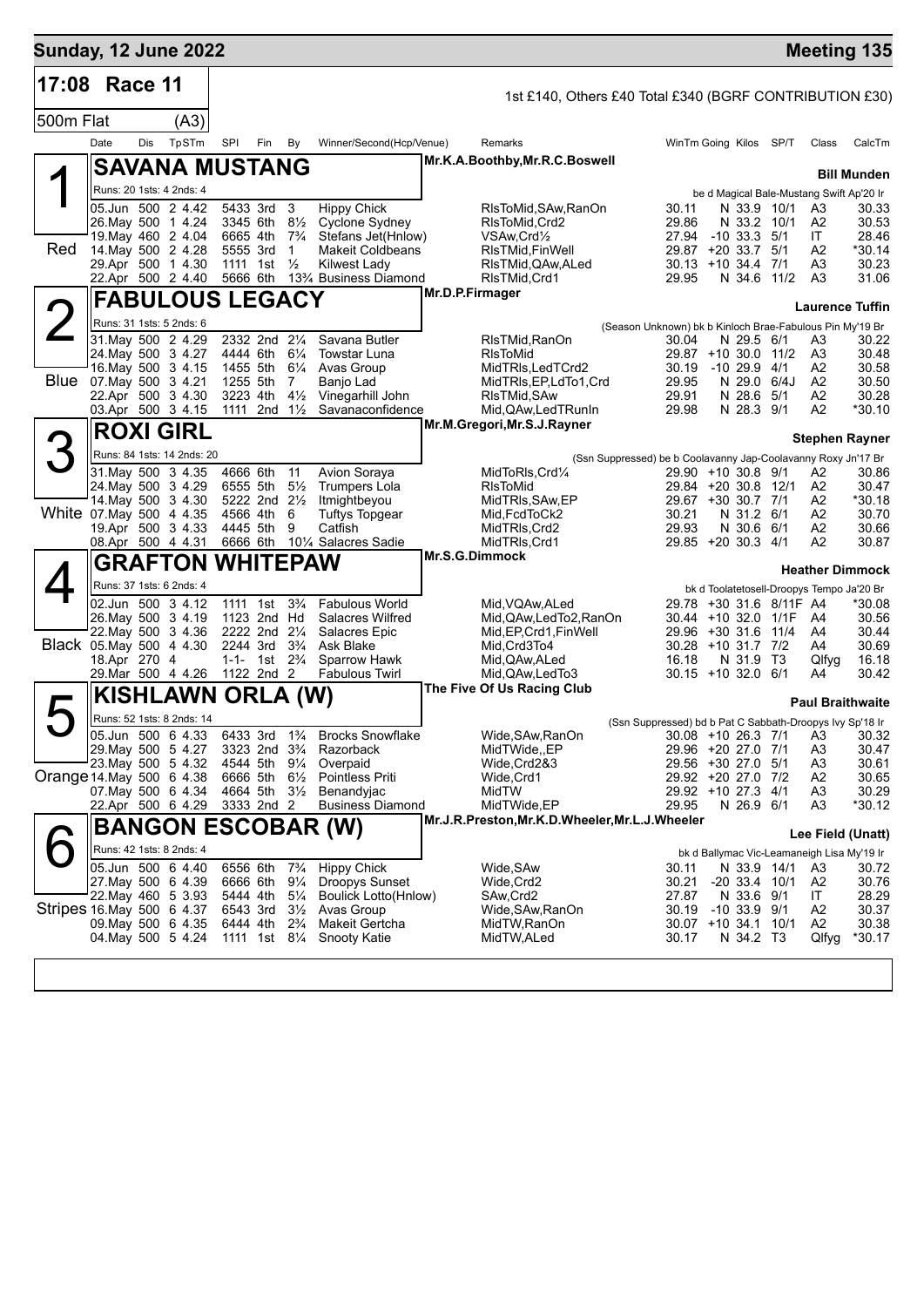| <b>Sunday, 12 June 2022</b> |                              |     |                                                                                 |              |                                                      |                                  |                                                                            |              |                                                             |                                              |                           |                         | <b>Meeting 135</b>                                     |                    |
|-----------------------------|------------------------------|-----|---------------------------------------------------------------------------------|--------------|------------------------------------------------------|----------------------------------|----------------------------------------------------------------------------|--------------|-------------------------------------------------------------|----------------------------------------------|---------------------------|-------------------------|--------------------------------------------------------|--------------------|
| 17:28 Race 12               |                              |     |                                                                                 |              |                                                      |                                  |                                                                            |              | 1st £110, Others £40 Total £310 (BGRF CONTRIBUTION £30)     |                                              |                           |                         |                                                        |                    |
| 500m Flat                   |                              |     | (A6)                                                                            |              |                                                      |                                  |                                                                            |              |                                                             |                                              |                           |                         |                                                        |                    |
|                             | Date                         | Dis | TpSTm                                                                           | SPI          | Fin                                                  | By                               | Winner/Second(Hcp/Venue)                                                   |              | Remarks                                                     |                                              |                           | WinTm Going Kilos SP/T  | Class                                                  | CalcTm             |
|                             |                              |     | <b>GREENCROFT PADDY</b>                                                         |              |                                                      |                                  |                                                                            |              | Mr.M.Gregori, Mr.S.J.Rayner                                 |                                              |                           |                         | <b>Stephen Rayner</b>                                  |                    |
|                             |                              |     | Runs: 25 1sts: 7 2nds: 2                                                        |              |                                                      |                                  |                                                                            |              |                                                             |                                              |                           |                         | bk d Droopys Sydney-Rag Dolly Molly Jy'19 Ir           |                    |
|                             |                              |     | 02.Jun 500 1 4.42                                                               |              | 5333 4th                                             | $3\frac{3}{4}$                   | <b>Ballycowen Rox</b>                                                      |              | RIs, CIrRun                                                 | $30.47 + 20.34.1$ 5/2J                       |                           |                         | A6                                                     | 30.96              |
|                             |                              |     | 23. May 500 1 4.22                                                              |              | 2112 3rd                                             | $\overline{1}$                   | <b>Tinks Gem</b>                                                           |              | RIs, EP, Led 1 To 3                                         | 30.81 +10 33.7 11/4                          |                           |                         | A6                                                     | 30.99              |
| Red                         |                              |     | 14. May 500 2 4.45<br>05. May 500 1 4.36                                        |              | 3322 4th<br>4222 3rd                                 | $5\frac{1}{4}$<br>$4\frac{1}{2}$ | Cactus Town<br>Roman Premier                                               |              | RIsTMid, Crd4<br>Rls                                        | 30.39 +20 33.6 1/1F<br>$30.11 + 20.34.5$ 7/2 |                           |                         | A <sub>6</sub><br>A6                                   | 31.02<br>*30.68    |
|                             |                              |     | 22.Apr 500 2 4.37                                                               |              | 2433 4th                                             | $2\frac{3}{4}$                   | Savana Chester                                                             |              | RIs, EP, ChI&Crd1                                           | 30.67                                        |                           | N 34.4 5/2F             | A6                                                     | 30.88              |
|                             | 15.Apr 270 2                 |     |                                                                                 |              | 1-1- 1st Hd                                          |                                  | Ladybear                                                                   |              | RIsTMid, SnLed                                              | 16.32                                        | N 33.5 T2                 |                         |                                                        | xLame 16.32        |
|                             |                              |     | <b>NEVER ENOUGH</b>                                                             |              |                                                      |                                  |                                                                            |              | Mrs.W.M.Richards                                            |                                              |                           |                         | <b>Mattie Richards</b>                                 |                    |
| 2                           |                              |     | Runs: 79 1sts: 13 2nds: 21                                                      |              |                                                      |                                  |                                                                            |              | (Ssn Suppressed) bk b Dorotas Wildcat-Bravo Maggie Ap'18 Br |                                              |                           |                         |                                                        |                    |
|                             |                              |     | 02.Jun 500 2 4.32                                                               |              | 1111 2nd SH                                          |                                  | <b>Ballycowen Rox</b>                                                      |              | RIsToMid, EP, Led ToNrLn                                    |                                              |                           | 30.47 +20 25.7 10/1     | A6                                                     | *30.68             |
|                             |                              |     | 26. May 500 2 4.27<br>15. May 500 2 4.39                                        | $\mathbf{1}$ | 1st $2$<br>5554 5th 91/2                             |                                  | Finance<br><b>Unlikely Breeze</b>                                          |              | RIsToMid, QAw, ALed<br>RIsTMid, SAw, Crd3                   | 30.83                                        | N 25.4 3/1                | 30.41 +30 25.4 11/4C A7 | A7                                                     | 30.83<br>31.47     |
|                             | <b>Blue</b> 07. May 270 1    |     |                                                                                 |              | 5-4- 3rd $5\frac{1}{2}$                              |                                  | Libra Shar                                                                 |              | RIsTMid, SAw, FcdToCk1                                      | 16.40                                        |                           | N 25.5 15/8F D4         |                                                        | 16.84              |
|                             |                              |     | 02. May 500 1 4.23                                                              |              | 1111 2nd                                             | $\overline{1}$                   | Salacres Escaped                                                           |              | RIs, Led To4                                                | 30.68                                        |                           | N 25.7 5/2F             | A7                                                     | 30.76              |
|                             |                              |     | 21.Apr 500 1 4.36                                                               |              | 3222 4th                                             | $\frac{3}{4}$                    | <b>Ballycowen Rox</b>                                                      |              | RIsToMid, Chl&CrdRnIn                                       | 30.90                                        | N 26.1 5/2                |                         | A7                                                     | 30.96              |
|                             |                              |     | <b>LEFERRARI</b>                                                                |              |                                                      |                                  |                                                                            | Mr.P.A.James |                                                             |                                              |                           |                         |                                                        | David Jeans        |
| З                           | Runs: 7 1sts: 1 2nds: 3      |     |                                                                                 |              |                                                      |                                  |                                                                            |              |                                                             |                                              |                           |                         | bd d Kinloch Brae-Satin Diva Au'20 Ir                  |                    |
|                             |                              |     | 02.Jun 500 2 4.39                                                               |              | 5432 2nd 11/4                                        |                                  | Klopps Wee Toots                                                           |              | RIsToMid, RanOn                                             | 30.27 +20 30.7 7/4F                          |                           |                         | A7                                                     | *30.57             |
|                             |                              |     | 26. May 500 2 4.43<br>21. May 460 3 3.92                                        |              | 6444 4th $4\frac{1}{2}$                              |                                  | Savana Superdry<br>Baby Navy(Hnlow)                                        |              | RIsToMid, CrdStt, RanOn                                     | $30.52 + 10.31.1$ 5/2<br>28.63               |                           | N 30.9 7/4F             | A7<br>IT.                                              | 30.98<br>28.63     |
|                             |                              |     | White 15 May 500 2 4.52                                                         |              | 2111 1st 7 <sup>1</sup> / <sub>4</sub><br>4222 2nd 5 |                                  | Plaza Lummox                                                               |              | Led1,StydOn<br>RIsTMid, SAw, EP, Sn2nd                      | 30.36 +30 31.1 11/4                          |                           |                         | A7                                                     | 31.06              |
|                             |                              |     | 28.Apr 500 3 4.45                                                               |              |                                                      |                                  | Solo                                                                       |              | <b>RIsToMid</b>                                             | 30.98 +10 31.3 T                             |                           |                         | Qlfyg                                                  | 31.08              |
|                             | 18.Apr 270 2                 |     |                                                                                 |              |                                                      |                                  | Solo                                                                       | Mr.M.A.Harms | <b>RIsTMid</b>                                              | 16.53                                        | N 31.3 T                  |                         |                                                        | ReQul 16.53        |
|                             |                              |     | <b>LOGGIES SHARON (W)</b>                                                       |              |                                                      |                                  |                                                                            |              |                                                             |                                              |                           |                         |                                                        | <b>Simon Harms</b> |
|                             | Runs: 3 1sts: 1 2nds: 0      |     |                                                                                 |              |                                                      |                                  |                                                                            |              | (Season 22.Ap'22) bk b Aero Majestic-Townspark Gem Jn'20 Br |                                              |                           |                         |                                                        |                    |
|                             | 05.Jun 270 5                 |     |                                                                                 | 6-6-         | 6th                                                  | $9\frac{1}{2}$                   | Hang On Wombat                                                             |              | MidToWide, SAw, Crd2                                        | 16.33 +10 26.3 7/1                           |                           |                         | D3                                                     | 17.20              |
|                             | 29. May 270 5<br>18. May 270 |     | -5                                                                              |              | 2-4- 3rd 9<br>$2-2-2nd3$                             |                                  | Confidentiality<br><b>Chris Special</b>                                    |              | MidToWide, CIrRun<br>MidToWide                              | 15.82<br>16.17                               | N 26.1 T4<br>$+5$ 26.6 T3 |                         | Qlfyg<br>xSsn                                          | 16.54<br>16.47     |
|                             |                              |     | Black 15.Apr 500 5 4.42                                                         |              | 4444 3rd 4                                           |                                  | Therehegoes                                                                |              | MidTW,RanOn                                                 | 30.53                                        | N 25.9                    | 7/1                     | A6                                                     | *30.85             |
|                             | 10.Apr 270 5                 |     |                                                                                 | 4-3-         | 1st                                                  | $\mathbf 1$                      | <b>Makeit Amillion</b>                                                     |              | MidTW,Led2                                                  | 16.53                                        | $+5$ 26.8 14/1            |                         | D4                                                     | 16.58              |
|                             |                              |     | 01.Apr 500 5 4.49                                                               |              | 3333 3rd                                             |                                  | 18¼ Blue Tick Kelva                                                        |              | MidTW<br>Mr.R.W.Liddington                                  | 29.93                                        | $-10$ 27.3 T3             |                         | Qlfyg                                                  | 31.29              |
|                             |                              |     | LISDALEEN LAURA (W)                                                             |              |                                                      |                                  |                                                                            |              |                                                             |                                              |                           |                         | <b>Robert Liddington</b>                               |                    |
|                             |                              |     | Runs: 38 1sts: 4 2nds: 6                                                        |              |                                                      |                                  |                                                                            |              |                                                             |                                              |                           |                         | (Season Unknown) bk b Droopys Jet-Free To Sky Ja'19 Ir |                    |
|                             |                              |     | 30. May 500 5 4.47<br>23. May 500 5 4.37 5555 5th 1 <sup>3</sup> / <sub>4</sub> |              |                                                      |                                  | 6666 6th 9 <sup>3</sup> / <sub>4</sub> Tuftys Onespeed<br><b>Tinks Gem</b> |              | MidToWide, Eased RnUp<br>MidToWide, Crd2                    | 30.81 +10 28.2 5/2                           |                           |                         | 30.59 -10 28.6 6/1 A6 31.25<br>A6                      | 31.05              |
|                             |                              |     | 15. May 500 5 4.46                                                              |              | 5555 3rd 2                                           |                                  | Coom Bella                                                                 |              | MidTWide, SAw, Crd1                                         | 30.27 +30 27.4 5/1                           |                           |                         | A6                                                     | 30.73              |
| Orange 07 May 500 5 4.42    |                              |     |                                                                                 |              | 6556 2nd 1                                           |                                  | <b>Footfield Biddy</b>                                                     |              | MidTWide, SAw, Fin Well                                     | 30.71 +10 27.7 4/1                           |                           |                         | A6                                                     | 30.90              |
|                             |                              |     | 25.Apr 500 6 4.47                                                               |              | 4434 3rd 2 <sup>3</sup> / <sub>4</sub>               |                                  | <b>Essential Change</b>                                                    |              | MidTW, FcdTCk2, FinWell                                     | 30.84                                        |                           | N 27.3 5/4F             | A6                                                     | 31.07              |
|                             |                              |     | 18.Apr 500 5 4.39                                                               |              | 4322 2nd 1/2                                         |                                  | Kayleigh                                                                   |              | MidTW, FinStrong<br>The Jakarta Syndicate                   | 30.04 +40 27.3 12/1                          |                           |                         | A6                                                     | *30.49             |
|                             |                              |     | <b>SOME AIM (W)</b>                                                             |              |                                                      |                                  |                                                                            |              |                                                             |                                              |                           |                         | <b>Paul Braithwaite</b>                                |                    |
|                             | Runs: 2 1sts: 1 2nds: 0      |     |                                                                                 |              |                                                      |                                  |                                                                            |              | (Season Unknown) bk b Droopys Buick-Mrs Chippy My'20 Ir     |                                              |                           |                         |                                                        |                    |
|                             |                              |     | 06.Jun 500 6 4.24                                                               |              | 1122 3rd                                             | $4\frac{1}{2}$                   | Plaza Lummox                                                               |              | Wide, SnLed To 3                                            | 30.31 +10 26.7 9/2                           |                           |                         | A6                                                     | 30.77              |
|                             |                              |     | 02.Jun 500 5 4.18<br>24 May 500 5 4.36                                          |              | 1111 1st<br>3222 2nd 13                              | 9                                | Phone Liz Now<br>Silverspoon Min                                           |              | MidTWide, QAw, ALed, WonWell 30.56 +20 27.2 7/1<br>MidTW    | 30.16                                        | N 27.5 T3                 |                         | A7<br>Qlfyg                                            | *30.76<br>31.21    |
| Stripes 15.Apr 500 5 4.36   |                              |     |                                                                                 |              | 3222 2nd 71/4                                        |                                  | Dankeschon                                                                 |              | MidTW                                                       | 30.88                                        | N 27.1 T3                 |                         | Qlfyg                                                  | 31.46              |
|                             | 11.Apr 270 3                 |     |                                                                                 |              |                                                      |                                  | Solo                                                                       |              | Middle                                                      | 16.55                                        | N 27.1 T                  |                         | Qlfyg                                                  | 16.55              |
|                             |                              |     | 21.Feb 500 3 4.44                                                               |              |                                                      |                                  | 2333 3rd 25% Stellas Mazikeen                                              |              | VeryWide&Stb1                                               | 30.47                                        | N 26.6 T3                 |                         | Qlfyg                                                  | 32.53              |
|                             |                              |     |                                                                                 |              |                                                      |                                  |                                                                            |              |                                                             |                                              |                           |                         |                                                        |                    |
|                             |                              |     |                                                                                 |              |                                                      |                                  |                                                                            |              |                                                             |                                              |                           |                         |                                                        |                    |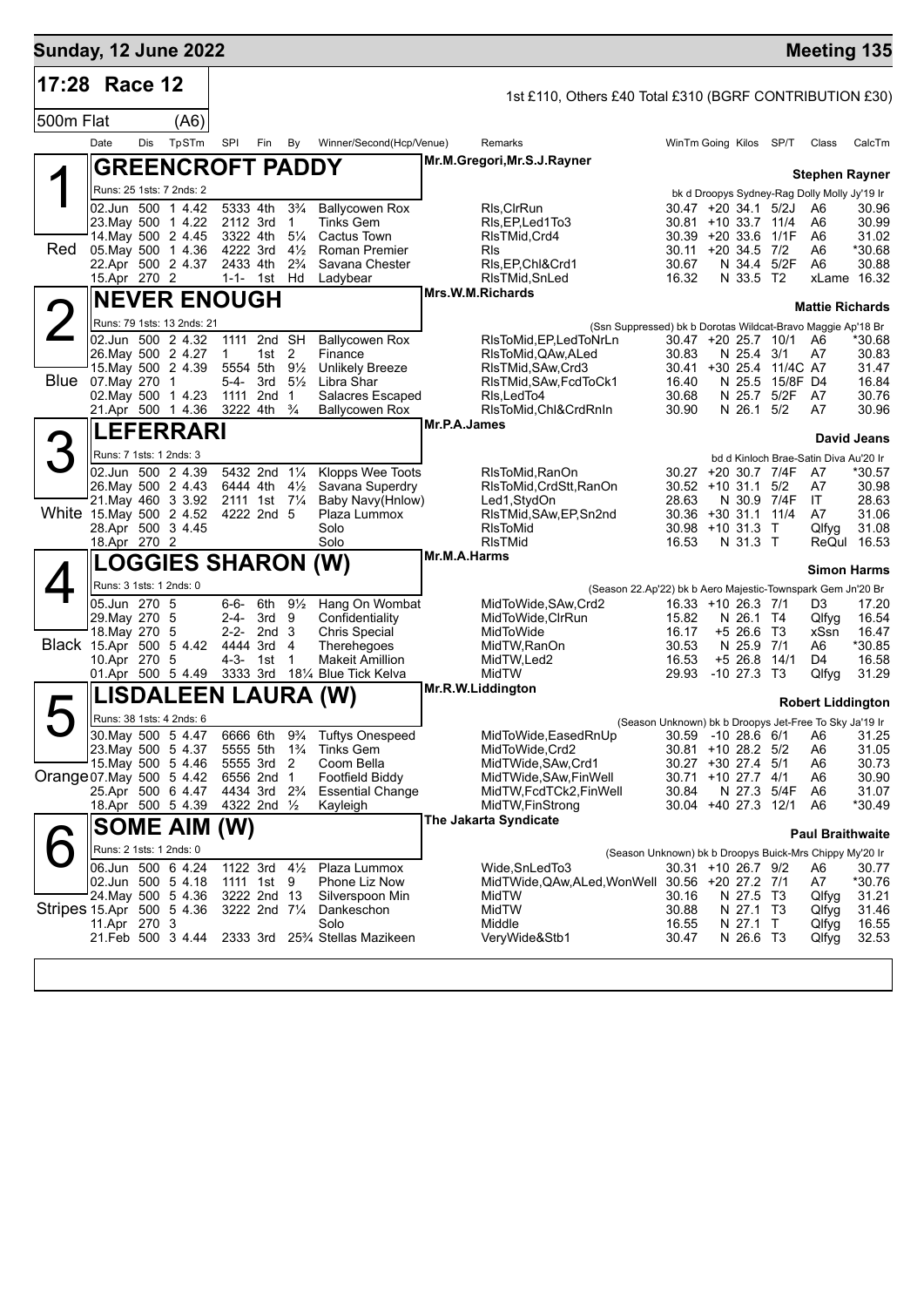| <b>Sunday, 12 June 2022</b> |                              |     |                           |                        |                                        |                                        |                                                          |                                                         |                                                                    |                                                                           |              |                                  | <b>Meeting 135</b>     |
|-----------------------------|------------------------------|-----|---------------------------|------------------------|----------------------------------------|----------------------------------------|----------------------------------------------------------|---------------------------------------------------------|--------------------------------------------------------------------|---------------------------------------------------------------------------|--------------|----------------------------------|------------------------|
| 17:44 Race 13               |                              |     |                           |                        |                                        |                                        |                                                          | 1st £120, Others £40 Total £320 (BGRF CONTRIBUTION £30) |                                                                    |                                                                           |              |                                  |                        |
| 270m Flat                   |                              |     | (D2)                      |                        |                                        |                                        |                                                          |                                                         |                                                                    |                                                                           |              |                                  |                        |
|                             | Date                         | Dis | TpSTm                     | SPI                    | Fin                                    | By                                     | Winner/Second(Hcp/Venue)                                 | Remarks                                                 |                                                                    | WinTm Going Kilos                                                         | SP/T         | Class                            | CalcTm                 |
|                             |                              |     | TUFTYS SAVANA             |                        |                                        |                                        |                                                          | Mr.K.A.Boothby, Mr.A.P.Tuffin                           |                                                                    |                                                                           |              |                                  |                        |
|                             |                              |     | Runs: 45 1sts: 13 2nds: 3 |                        |                                        |                                        |                                                          |                                                         |                                                                    | wbd d Swift Hoffman-Linden Twiggy Jn'19 Br                                |              |                                  | <b>Laurence Tuffin</b> |
|                             | 23. May 270 1                |     |                           | 2-2-                   | 4th                                    | $2\frac{1}{2}$                         | <b>Kiaras Guinness</b>                                   | RIs,EP                                                  | 15.99                                                              | +5 32.4 7/1                                                               |              | D1                               | 16.23                  |
|                             | 12. May 270 3<br>28.Apr 270  |     | - 1                       | $2 - 1 -$<br>$1 - 1 -$ | 1st                                    | $2\frac{3}{4}$<br>$2\frac{3}{4}$       | Salacres Harold                                          | RIsToMid,QAw,SnLed                                      | 16.05<br>16.25                                                     | +5 33.1<br>$+5$ 32.5 $5/2$                                                | 5/2          | D <sub>2</sub><br>D <sub>3</sub> | *16.10<br>16.30        |
| Red                         | 14.Apr 270                   |     | -3                        | $3-4-$                 | 1st<br>6th                             | $7\frac{1}{4}$                         | Aboriginal Art<br>Medicin Man                            | RIsToMid, EP, Led 1<br>RIsToMid, Crd1/2                 | 16.46                                                              | N 31.8                                                                    | 3/1          | D <sub>3</sub>                   | 17.05                  |
|                             | 31.Mar 270 3                 |     |                           | 6-6-                   | 6th<br>4th                             | $9\frac{1}{4}$<br>$6\frac{3}{4}$       | Perfecto String<br>Silvus Prionsa                        | RIsToMid                                                | 16.06                                                              | $-10$ 31.9 $16/1$                                                         |              | D <sub>2</sub><br>D <sub>2</sub> | 16.71<br>16.74         |
|                             | 19. Mar 270 1                |     |                           | 5-4-                   |                                        |                                        |                                                          | RIsTMid, Crd1, (HT)<br>Mrs.S.A.Dimmock                  | 16.20                                                              | N 31.7 7/1                                                                |              |                                  |                        |
|                             |                              |     | <b>GINANDTONIC</b>        |                        |                                        |                                        |                                                          |                                                         |                                                                    |                                                                           |              |                                  | Roger Dimmock          |
|                             | 23. May 270 2                |     | Runs: 61 1sts: 10 2nds: 4 | 5-6-                   | 6th                                    | $4\frac{1}{2}$                         | <b>Kiaras Guinness</b>                                   | RIs, CIrRun                                             | (Season Unknown) f b Forest Con-Between Thelines Oc'18 Br<br>15.99 | +5 26.2 12/1                                                              |              | D1                               | 16.38                  |
|                             | 12. May 270 3                |     |                           | 5-5-                   | 5th                                    | $6\frac{3}{4}$                         | <b>Nutty Gem</b>                                         | MidToRIs                                                |                                                                    | 15.75 +10 25.7 12/1                                                       |              | D1                               | 16.39                  |
| Blue                        | 26.Apr 270 3<br>14.Apr 270 3 |     |                           | $1 - 1 -$<br>$2 - 6 -$ | 1st<br>6th                             | $\frac{3}{4}$                          | Salacres Tingle<br>121⁄4 Carrigoon North                 | MidTRIs, QAw, ALed<br>MidToRIs, QAw, ChIToBCrd1         | 16.18<br>15.98                                                     | N 25.6 7/1<br>N 25.4                                                      | 10/1         | D <sub>2</sub><br>D <sub>2</sub> | 16.18<br>16.97         |
|                             | 31.Mar 270 3                 |     |                           | $1 - 1 -$              | 1st                                    | 2                                      | <b>Footfield Daisy</b>                                   | MidToRIs, QAw, ALed                                     | 16.22                                                              | $-10$ 25.9 $7/1$                                                          |              | D <sub>2</sub>                   | *16.12                 |
|                             | 19. Mar 270 3                |     |                           | 2-2-                   | 1st SH                                 |                                        | <b>Spitfire King</b>                                     | MidTRIs, Chl1, LdNrLn, (HT)<br><b>Makeit Syndicate</b>  | 16.32                                                              | N 25.8 11/2                                                               |              | D <sub>3</sub>                   | 16.32                  |
|                             |                              |     | <b>MAKEIT A BLUEY</b>     |                        |                                        |                                        |                                                          |                                                         |                                                                    |                                                                           |              |                                  | <b>Frank Gray</b>      |
| 3                           |                              |     | Runs: 48 1sts: 8 2nds: 8  |                        |                                        |                                        |                                                          |                                                         |                                                                    | be d Farloe Rumble-Jaytee Grace Sp'19 Ir                                  |              |                                  |                        |
|                             | 31. May 270 3                |     | 19. May 460 5 3.84        | $2 - 3 -$<br>1111      | 4th<br>2nd <sub>3</sub>                | $\overline{4}$                         | <b>Churchtown Annie</b><br>Burgess Blaze(Hnlow)          | Mid, EP<br>EP.LedTo4                                    | 28.22                                                              | 15.98 +10 35.4 4/1<br>N 35.9 7/4                                          |              | D <sub>2</sub><br>IT             | 16.41<br>28.47         |
|                             | 15.May 270 4                 |     |                           | $3-2-$                 | 2nd                                    | $\frac{3}{4}$                          | Millridge Diesel                                         | Mid, Fin Well                                           |                                                                    | 16.03 +15 36.4 7/4F                                                       |              | D <sub>2</sub>                   | 16.25                  |
| White 07.May 270 5          | 03. May 270 3                |     |                           | $6 - 6 -$<br>$2 - 2 -$ | 5th<br>2nd                             | $7\frac{3}{4}$<br>1                    | <b>Kiaras Guinness</b><br>Money Heist                    | Middle, SAw, Bmp1<br>Mid, Fin Well                      | 16.07                                                              | $15.97 + 10.366$<br>$+5,36.5$                                             | 11/4<br>15/8 | D <sub>2</sub><br>D <sub>2</sub> | 16.70<br>16.20         |
|                             | 14.Apr 270 4                 |     |                           | $1 - 1 -$              | 1st                                    | $1\frac{1}{4}$                         | <b>Nutty Gem</b>                                         | Mid, ALed                                               | 16.21                                                              | $-10, 38.5, 3/1$                                                          |              | D <sub>2</sub>                   | $*16.11$               |
|                             |                              |     | <b>ROMEO INDY</b>         |                        |                                        |                                        |                                                          | Mr.D.P.Firmager                                         |                                                                    |                                                                           |              | <b>Laurence Tuffin</b>           |                        |
|                             |                              |     | Runs: 29 1sts: 8 2nds: 4  |                        |                                        |                                        |                                                          |                                                         |                                                                    | bk d Magical Bale-Fabulous Artist Au'19 Br                                |              |                                  |                        |
|                             | 07.Jun 270 5                 |     |                           | $3 - 2 -$              | 2nd $\frac{1}{2}$                      |                                        | Hi Tidsy                                                 | Mid,RanOn                                               | 16.00                                                              | +5 38.3 9/4J                                                              |              | D1                               | 16.10                  |
|                             | 26.May 270 4<br>15. May 270  |     | 3                         | 2-4-<br>$5 - 5 -$      | 4th<br>4th                             | $4\frac{3}{4}$<br>8                    | Bennslittlelady<br>Drumdoit Jewel                        | Mid, CIrRun<br>Mid, FcdTCk1, Crd2                       | 15.82<br>15.59                                                     | +5 38.5 11/4<br>+15 38.7                                                  | 5/1          | D1<br>D1                         | 16.25<br>16.39         |
| Black 05. May 270 4         |                              |     |                           | $1 - 1 -$              | 1st                                    | $3\frac{3}{4}$                         | <b>Tuftys Luther</b>                                     | Mid, EP, Won Well                                       | 15.79                                                              | +5 38.3                                                                   | 5/6F         | D <sub>2</sub>                   | *15.84                 |
|                             | 28.Apr 270 5<br>24.Apr 270 4 |     |                           | $3 - 3 -$<br>$5 - 5 -$ | 2nd<br>5th                             | Hd<br>$5\frac{3}{4}$                   | Ay Up Buster<br>Oh Cosmopolitan                          | Mid, Crd1, ChINrLn<br>Mid, Crd1                         | 16.11<br>15.94                                                     | +5 38.4 7/2<br>N 38.8 15/8                                                |              | D <sub>2</sub><br>D <sub>2</sub> | 16.18<br>16.41         |
|                             |                              |     | <b>OH DANANG</b>          |                        |                                        |                                        |                                                          | Mr.J.J.Cranfield                                        |                                                                    |                                                                           |              |                                  |                        |
|                             |                              |     | Runs: 3 1sts: 1 2nds: 0   |                        |                                        |                                        |                                                          |                                                         |                                                                    |                                                                           |              |                                  | <b>John Mullins</b>    |
|                             | 31. May 270 4                |     |                           | $1 - 2 -$              |                                        |                                        | 1st 11/4 Seren Wynt                                      | Mid, QAw, Led RnIn                                      |                                                                    | bd d Ballymac Best-Ballykett Beauty Oc'20 Ir<br>16.29 N 33.2 9/4 D3 16.29 |              |                                  |                        |
|                             | 24. May 270 4                |     |                           |                        | 4-3- 4th 7 <sup>3</sup> / <sub>4</sub> |                                        | Makeit A Dancer                                          | Middle                                                  |                                                                    | 16.08 +15 33.1 7/1                                                        |              | D <sub>2</sub>                   | 16.86                  |
| Orange 11. May 270 5        | 17. May 270 5                |     |                           | $1 - 1 -$              | 6-6- 6th $6\frac{3}{4}$<br>1st         | $3\frac{3}{4}$                         | <b>Trumpers Dexy</b><br>Oh Tokyo                         | Mid, SAw, Crd2<br>MidToWide, ALed                       | 16.23                                                              | 15.96 +10 33.4 8/1<br>N 33.5 T3                                           |              | D <sub>2</sub><br>Qlfyg          | 16.59<br>*16.23        |
|                             | 04. May 270 5                |     |                           | 3-3-                   |                                        | $3rd \quad 3\frac{1}{4}$               | Savana Michelle                                          | MidToWide                                               | 16.31                                                              | N 33.7 T3                                                                 |              | Qlfyg                            | 16.57                  |
|                             | 19.Apr 270 3                 |     |                           |                        |                                        |                                        | Solo                                                     | MidTW<br>Mr.L.M.Harms, Mr.M.A.Harms                     | 16.63                                                              | N 32.7 T                                                                  |              | Qlfyg                            | 16.63                  |
|                             |                              |     | <b>LOGGIES LENNY (W)</b>  |                        |                                        |                                        |                                                          |                                                         |                                                                    |                                                                           |              |                                  | <b>Simon Harms</b>     |
|                             |                              |     | Runs: 0 1sts: 0 2nds: 0   |                        |                                        |                                        |                                                          |                                                         |                                                                    | bk d Ballymac Sexton-Ballymac Galtee Au'19 Ir                             |              |                                  |                        |
|                             | 10.Jun<br>05.Jun 270 6       |     |                           |                        | 2-3- 3rd $8\frac{1}{2}$                |                                        | NAME CHANGED from<br>Newtown Sydney                      | Steeple Rd Lenny<br>Wide,CIrRun                         | 15.66                                                              | N 35.9 T3                                                                 |              | Qlfyg                            | 16.35                  |
|                             | 29.May 270 6                 |     |                           | 3-2-                   | 2nd $5\frac{1}{4}$                     |                                        | Confidentiality                                          | Wide,EP                                                 | 15.82                                                              | N 36.1 T4                                                                 |              | Qlfyg                            | 16.24                  |
| Stripes 14. May 270 3       | 22.Apr 325 2                 |     |                           |                        | 2-1- 1st                               | 3                                      | 2-1- 1st $2\frac{1}{2}$ Loggies Lito<br>Loher Lee(Triee) | Wide, SnLed<br>EP,Led1                                  | $17.51 + 10$                                                       | $16.11 + 10.36.3$ T3                                                      | 2/1          | Qlfyg<br>S1                      | *16.21<br>17.61        |
|                             | 12.Mar 325 1                 |     |                           |                        |                                        | 3-2- 3rd 2 <sup>3</sup> / <sub>4</sub> | Brosna Sydney(Trlee)                                     | EP,Crd1                                                 | 18.03                                                              | -5                                                                        | 1/1          | S <sub>1</sub>                   | 18.17                  |
|                             |                              |     |                           |                        |                                        |                                        |                                                          |                                                         |                                                                    |                                                                           |              |                                  |                        |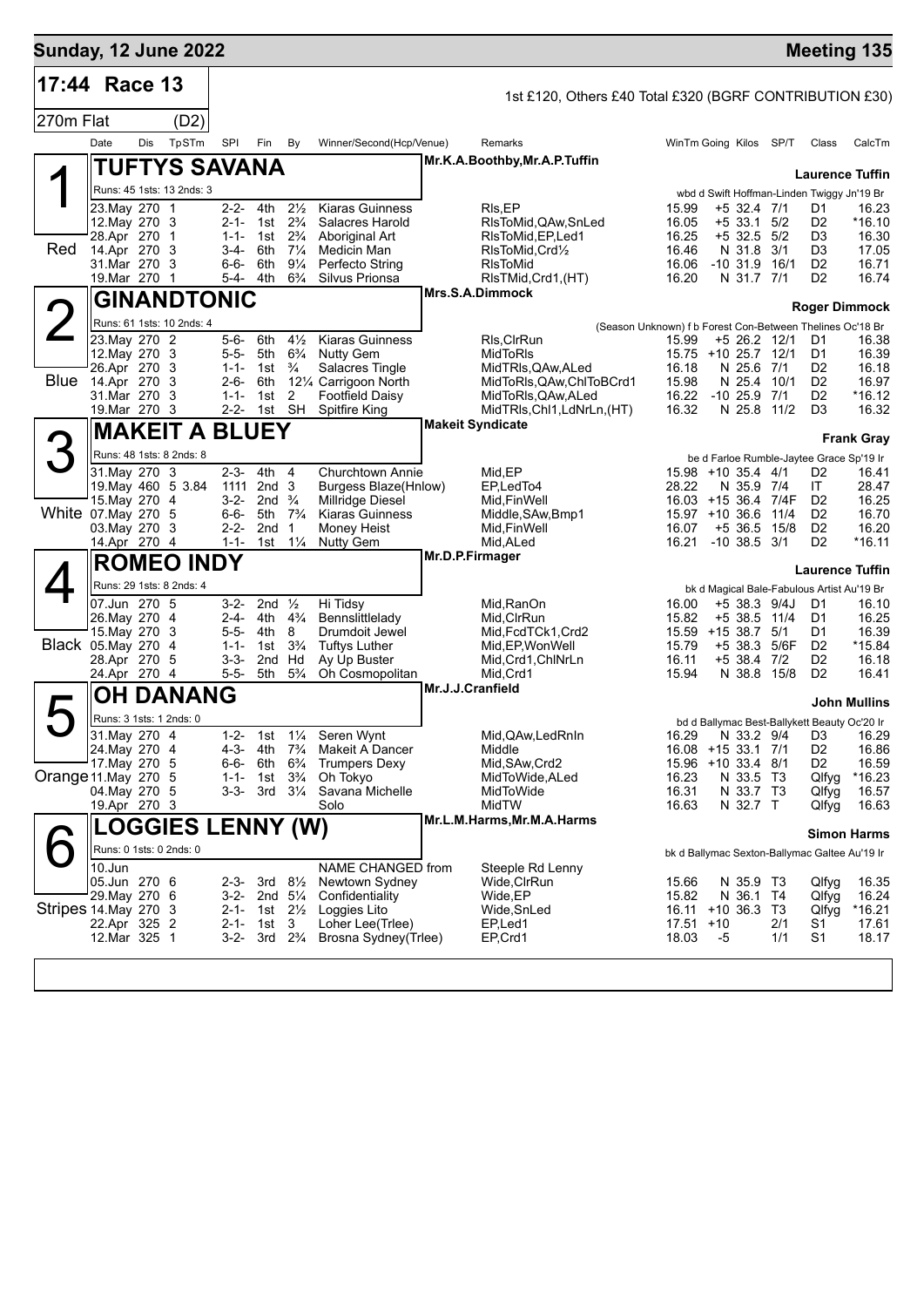| <b>Sunday, 12 June 2022</b> |                             |     |                                                             |                                        |                                        |                                  |                                                                                |                                     |                                                         |                                                                                        |   |                            |                          | <b>Meeting 135</b>                             |                      |
|-----------------------------|-----------------------------|-----|-------------------------------------------------------------|----------------------------------------|----------------------------------------|----------------------------------|--------------------------------------------------------------------------------|-------------------------------------|---------------------------------------------------------|----------------------------------------------------------------------------------------|---|----------------------------|--------------------------|------------------------------------------------|----------------------|
| 18:02 Race 14               |                             |     |                                                             |                                        |                                        |                                  |                                                                                |                                     | 1st £115, Others £40 Total £315 (BGRF CONTRIBUTION £30) |                                                                                        |   |                            |                          |                                                |                      |
| 500m Flat                   |                             |     | (A5)                                                        |                                        |                                        |                                  |                                                                                |                                     |                                                         |                                                                                        |   |                            |                          |                                                |                      |
|                             | Date                        | Dis | TpSTm                                                       | SPI                                    | Fin                                    | By                               | Winner/Second(Hcp/Venue)                                                       |                                     | Remarks                                                 | WinTm Going Kilos SP/T                                                                 |   |                            |                          | Class                                          | CalcTm               |
|                             |                             |     | <b>SAVANA KILARA</b>                                        |                                        |                                        |                                  |                                                                                | Mr.K.A.Boothby                      |                                                         |                                                                                        |   |                            |                          |                                                |                      |
|                             |                             |     | Runs: 21 1sts: 4 2nds: 3                                    |                                        |                                        |                                  |                                                                                |                                     |                                                         |                                                                                        |   |                            |                          |                                                | <b>Frank Gray</b>    |
|                             |                             |     | 05.Jun 500 1 4.37                                           | 2111 1st                               |                                        | $1\frac{1}{4}$                   | <b>Ballybeg Satin</b>                                                          |                                     | RIs, EP, Led1                                           | (Season Unknown) bk b Jaytee Yankee-Hello Diva Au'20 Ir                                |   |                            | 30.30 +20 27.5 10/11 FA6 |                                                | *30.50               |
|                             |                             |     | 30. May 500 1 4.31                                          |                                        | 3323 3rd                               | 5                                | <b>Tuftys Onespeed</b>                                                         |                                     | RIs Chl3To4                                             | 30.59                                                                                  |   | -10 27.7 5/2               |                          | A6                                             | 30.89                |
| Red                         |                             |     | 23. May 500 1 4.47<br>19. May 460 1 3.94                    |                                        | 6433 2nd 3<br>4555 5th 8               |                                  | Mummy Roo<br>Imperial Diva(Hnlow)                                              |                                     | RIs, VSAw, Fin Well<br>Bmp1                             | 30.30 +30 28.2 2/1<br>28.33                                                            |   | N 28.3 4/1                 |                          | A6<br>IT                                       | 30.84<br>28.95       |
|                             |                             |     | 14. May 500 1 4.25                                          | 1333 1st                               |                                        | <b>SH</b>                        | Savana Twilight                                                                |                                     | RIsTMid, LedRnIn                                        | 30.52 +20 28.5 6/4                                                                     |   |                            |                          | A6                                             | 30.72                |
|                             |                             |     | 04. May 500 2 4.43                                          | 2111 1st                               |                                        | Nk                               | Savana Penny                                                                   |                                     | RIs, Led1<br>Mr.K.A.Boothby, Mr.R.C.Boswell             | 30.94                                                                                  |   | N 29.0 T2                  |                          | Qlfyg                                          | 30.94                |
|                             |                             |     | <b>SAVANA CHESTER</b>                                       |                                        |                                        |                                  |                                                                                |                                     |                                                         |                                                                                        |   |                            |                          |                                                | <b>Bill Munden</b>   |
|                             |                             |     | Runs: 19 1sts: 4 2nds: 3<br>05.Jun 500 2 4.44               | 5666 5th                               |                                        | 9                                | Therehegoes                                                                    |                                     | RIsToMid, SAw, Crd1&1/4&3                               | $30.33 + 10.33.4$ 9/2                                                                  |   |                            |                          | bk d Ballymac Anton-Jamaica Joy Jy'20 Ir<br>A5 | 31.13                |
|                             |                             |     | 26. May 500 1 4.50                                          | 5442 4th                               |                                        | $\frac{1}{2}$                    | <b>Salacres Wilfred</b>                                                        |                                     | RIsToMid, SAw, RanOn                                    | 30.44 +10 32.9 11/2                                                                    |   |                            |                          | A4                                             | *30.58               |
| <b>Blue</b>                 |                             |     | 19 May 460 1 3.99<br>14. May 500 1 4.36                     | 4433 4th<br>2111 1st                   |                                        | $9\frac{3}{4}$<br>$1\frac{1}{4}$ | Sonora Lassy(Hnlow)<br>Therehegoes                                             |                                     | Bmp1, Crd <sup>3</sup> /4<br>RIsTMid, EP, Crd&Led1      | 28.05<br>$30.40 + 30.33.0$ 4/1                                                         |   | N 32.5 12/1                |                          | IT<br>A5                                       | 28.82<br>30.70       |
|                             |                             |     | 05. May 500 1 4.39                                          |                                        | 3322 2nd 2                             |                                  | Savana Mimi                                                                    |                                     | RIsToMid.Chl&Crd2                                       | $30.31 + 20.33.0$ 9/2                                                                  |   |                            |                          | A5                                             | 30.68                |
|                             |                             |     | 29.Apr 500 1 4.45                                           | 4322 2nd 71/4                          |                                        |                                  | Marcos Flash                                                                   |                                     | RIsTMid, SAw, Crd1                                      | 29.92 +10 33.0 8/1                                                                     |   |                            |                          | A5                                             | 30.60                |
|                             |                             |     | <b>MYRTLE GROVE</b>                                         |                                        |                                        |                                  |                                                                                | Mr.K.A.Boothby<br><b>Frank Gray</b> |                                                         |                                                                                        |   |                            |                          |                                                |                      |
|                             |                             |     | Runs: 2 1sts: 0 2nds: 0                                     |                                        |                                        |                                  |                                                                                |                                     |                                                         | (Season Unknown) bk b Sonic-Pretty College Jy'20 Ir                                    |   |                            |                          |                                                |                      |
|                             | 06.Jun 270 5                |     | 14 May 500 4 4.39                                           | $2 - 2 -$<br>3444 4th                  | 2nd $7\frac{1}{4}$                     | 4                                | The Grafter<br>Savana Chester                                                  |                                     | Mid, SAw<br>Mid, Crd $18\frac{1}{2}$                    | 16.01<br>30.40 +30 26.2 1/1F                                                           | N |                            | T2                       | A <sub>5</sub>                                 | ReQul 16.59<br>31.03 |
|                             |                             |     | 07. May 500 3 4.33                                          |                                        | 5454 3rd                               | $\overline{2}$                   | Phoenix Mia                                                                    |                                     | MidTRIs, FcdTCk2, RanOn                                 | $30.33 + 10.26.1$                                                                      |   |                            | 9/2                      | A5                                             | 30.59                |
| White 27.Apr 500 6 4.44     |                             |     | 04.Apr 500 3 4.40                                           | 2222 1st<br>1333 3rd                   |                                        | <b>SH</b><br>$1\frac{1}{4}$      | Phoenix Mia<br>Savana Dotty                                                    |                                     | Mid, Led Run In<br>Mid, RanOn                           | 30.62<br>30.83                                                                         |   | N 26.2 T3<br>$-20$ 26.5 T3 |                          | Qlfyg<br>Qlfyg                                 | 30.62<br>30.73       |
|                             |                             |     | 23.Mar 500 5 4.42                                           |                                        | 2222 2nd 6 <sup>1</sup> / <sub>4</sub> |                                  | Luminous Invader                                                               |                                     | Middle                                                  | 29.91                                                                                  |   | N 27.0 T2                  |                          | Sales                                          | $*30.42$             |
|                             |                             |     | <b>FOOTFIELD FERN</b>                                       |                                        |                                        |                                  |                                                                                | Mr.M.P.Hagan                        |                                                         |                                                                                        |   |                            |                          |                                                | <b>David Jeans</b>   |
|                             |                             |     | Runs: 50 1sts: 7 2nds: 6                                    |                                        |                                        |                                  |                                                                                |                                     |                                                         | (Ssn Suppressed) bk b Confident Rankin-Good Legacy Jn'19 Ir                            |   |                            |                          |                                                |                      |
|                             |                             |     | 05.Jun 500 4 4.32                                           | 1466 6th                               |                                        |                                  | 12% Avion Merlin                                                               |                                     | Mid, EP, Crd <sup>3</sup> / <sub>4</sub>                | 29.88 +20 29.6 10/1                                                                    |   |                            |                          | A4                                             | 31.10                |
|                             |                             |     | 31. May 500 4 4.31<br>22. May 500 4 4.41                    | 3454 4th<br>4666 6th                   |                                        | $5\frac{1}{2}$                   | Romantic Doll<br>11% Salacres Epic                                             |                                     | Mid, EP<br>Mid, Crd1                                    | $30.16 + 2029.74/1$<br>29.96 +30 29.6 7/1                                              |   |                            |                          | A4<br>A4                                       | 30.81<br>31.16       |
| Black 09 May 500 4 4.29     |                             |     |                                                             | 3455 5th                               |                                        | $9\frac{1}{2}$                   | <b>Ballymull Dinger</b>                                                        |                                     | Mid, EP, Crd2                                           | 30.04 +20 29.0 7/1                                                                     |   |                            |                          | A4                                             | 31.01                |
|                             |                             |     | 02. May 500 3 4.22<br>25.Apr 500 4 4.26                     | 2222 3rd<br>1111 1st                   |                                        | $3\frac{1}{2}$<br>$3\frac{1}{2}$ | Avion Soraya<br>Salacres Boothby                                               |                                     | MidTRIs, EP, LedTo1<br>Mid, QAw, ALed                   | 29.87 +10 28.7<br>30.37                                                                |   | N 28.4 8/1                 | 16/1                     | A4<br>A4                                       | *30.24<br>30.37      |
|                             |                             |     | <b>CARNALEA (W)</b>                                         |                                        |                                        |                                  |                                                                                |                                     | Mrs.W.M.Richards                                        |                                                                                        |   |                            |                          |                                                |                      |
|                             |                             |     | Runs: 35 1sts: 5 2nds: 4                                    |                                        |                                        |                                  |                                                                                |                                     |                                                         |                                                                                        |   |                            |                          | <b>Mattie Richards</b>                         |                      |
|                             |                             |     | 05.Jun 500 6 4.34                                           |                                        | 5543 4th 5                             |                                  | Salacres Escaped                                                               |                                     | Wide, SAw                                               | (Season Unknown) bk b Laughil Blake-Have A Go Mr'19 Ir                                 |   |                            |                          | 30.34 +10 27.3 6/4F A5                         | 30.85                |
|                             | 29. May 270 6               |     |                                                             |                                        |                                        |                                  | 1-1- 1st SH Fabulous Rossa                                                     |                                     | Wide,EP,LedTo2,LedNrLn                                  | 16.29                                                                                  |   | $+5$ 27.4 $5/2$            |                          | D <sub>2</sub>                                 | 16.34                |
| Orange 15. May 500 6 4.29   |                             |     | 23. May 500 5 4.27                                          | 4333 3rd                               |                                        | 5                                | 4466 5th 8 <sup>3</sup> / <sub>4</sub> Salacres Liam<br><b>Fabulous Sierra</b> |                                     | $W$ ide, $C$ rd $\frac{1}{2}$<br>Wide,EP                | 29.86 +30 27.0 7/1<br>30.09 +30 27.1 11/2                                              |   |                            |                          | A5<br>A4                                       | 30.86<br>30.77       |
|                             | 04. May 270 5               |     |                                                             |                                        | 2-1- 1st                               | $\frac{3}{4}$                    | Phone Liz Now                                                                  |                                     | Wide,Led1                                               | 16.30                                                                                  |   | N 27.0 T2                  |                          | ReQul                                          | 16.30                |
|                             |                             |     | 22.Mar 500 5 4.32                                           |                                        |                                        |                                  | 1245 6th $7\frac{1}{4}$ Widget                                                 |                                     | W,QAw,LedTo2<br>Mrs.W.M.Richards                        | 30.16                                                                                  |   | N 27.4 4/1                 |                          | A4                                             | *30.74               |
|                             | <b>KEEPERHILL HANNA (W)</b> |     |                                                             |                                        |                                        |                                  |                                                                                |                                     |                                                         |                                                                                        |   |                            |                          | <b>Mattie Richards</b>                         |                      |
|                             |                             |     | Runs: 73 1sts: 11 2nds: 18<br>05.Jun 500 6 4.32 2211 2nd Nk |                                        |                                        |                                  | Therehegoes                                                                    |                                     | MidToW, SAw, EP, Ld2ToNrLn                              | (Ssn Suppressed) be b Eden The Kid-Keeperhill Ebony Nv'18 Ir<br>$30.33 + 10.28.1$ 11/4 |   |                            |                          | A5                                             | *30.46               |
|                             | 30. May 270 5               |     |                                                             |                                        | 6-4- 3rd $4\frac{1}{4}$                |                                  | Do It Sheena                                                                   |                                     | MidToWide, SAw, RanOn                                   | 16.33                                                                                  |   | -5 27.9 9/2                |                          | D3                                             | 16.63                |
| Stripes 15 May 500 6 4.32   |                             |     | 23. May 500 6 4.29                                          |                                        | 6653 4th 4 <sup>3</sup> / <sub>4</sub> |                                  | Salacres Liam                                                                  |                                     | MidToWide,CIrRun<br>MidTW, Led4                         | 29.86 +30 27.9 11/2                                                                    |   |                            |                          | A5                                             | 30.54                |
|                             |                             |     | 07 May 500 6 4.32                                           | 4322 2nd 1 <sup>3</sup> / <sub>4</sub> | 4421 1st Hd                            |                                  | Savana Mimi<br><b>Phoenix Mia</b>                                              |                                     | MidTW,EP                                                | 30.36 +30 28.1 8/1<br>$30.33 + 10.28.1$ 4/1                                            |   |                            |                          | A5<br>A5                                       | 30.66<br>30.58       |
|                             |                             |     | 02. May 500 5 4.29 2223 6th $6\frac{3}{4}$                  |                                        |                                        |                                  | Romantic Doll                                                                  |                                     | MidTW, EP, Crd4                                         | 30.40                                                                                  |   | N 28.0 7/1                 |                          | A4                                             | 30.94                |
|                             |                             |     |                                                             |                                        |                                        |                                  |                                                                                |                                     |                                                         |                                                                                        |   |                            |                          |                                                |                      |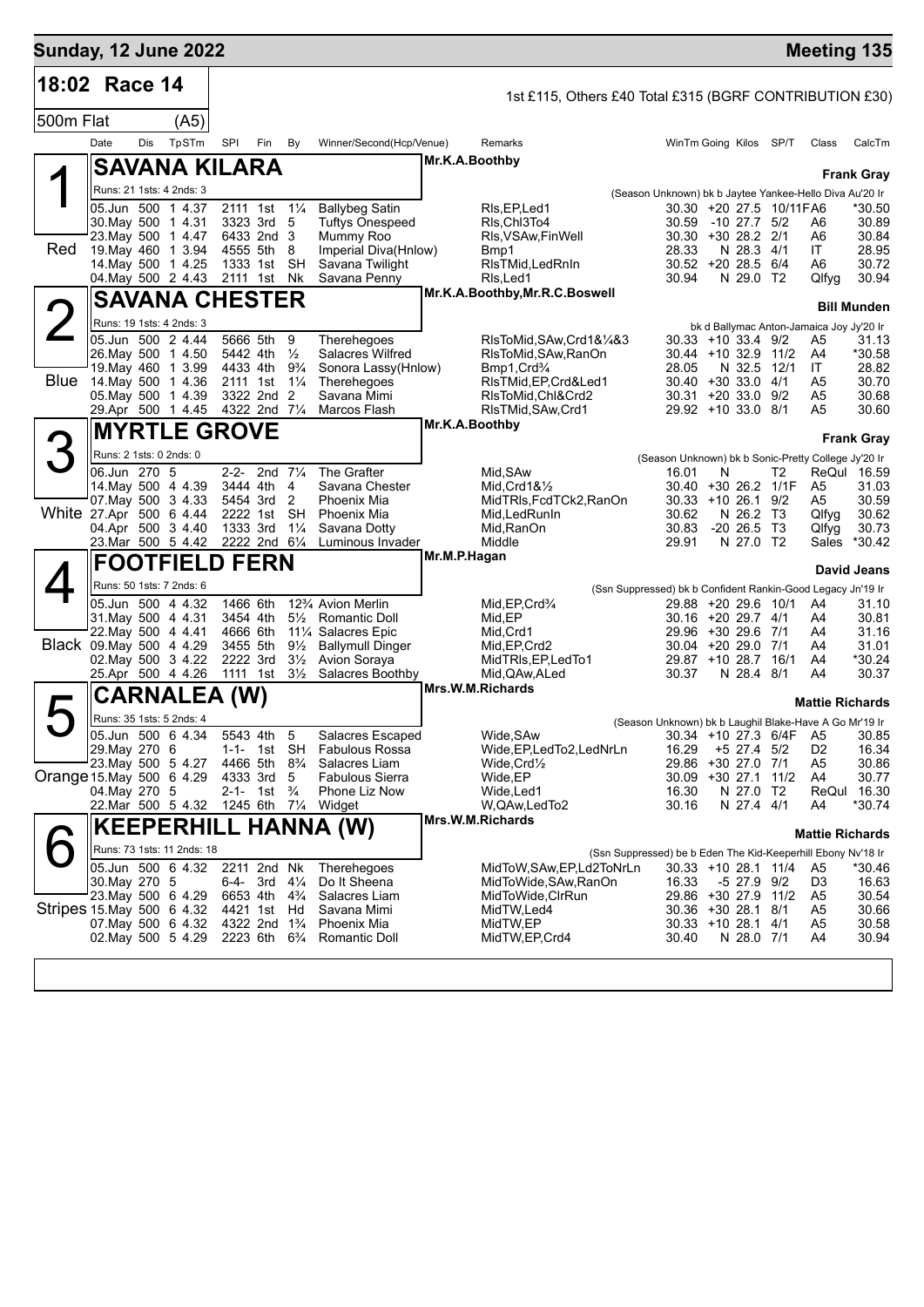# **Sunday, 12 June 2022 Meeting 135 Reserves**

| Date                                          | Dis | TpSTm                            | SPI                  | Fin                                    | By             | Winner/Second                                                      |                         | Remarks                                                                           | WinTm Going Kilos SP/T                       |                                         |                  | Class                                          | CalcTm             |
|-----------------------------------------------|-----|----------------------------------|----------------------|----------------------------------------|----------------|--------------------------------------------------------------------|-------------------------|-----------------------------------------------------------------------------------|----------------------------------------------|-----------------------------------------|------------------|------------------------------------------------|--------------------|
|                                               |     | <b>ALIEN SNOGGER</b>             |                      |                                        |                |                                                                    |                         | Mrs.L.Rainbow, Mr.K.Vincent                                                       |                                              |                                         |                  |                                                | <b>Frank Gray</b>  |
| Runs: 12 1sts: 6 2nds: 1                      |     |                                  |                      |                                        |                |                                                                    |                         | (Season 10.Ap'22) bk b Laughil Blake-Lifes A Beauty Ap'20 Ir                      |                                              |                                         |                  |                                                |                    |
| 25.May 270 3                                  |     |                                  |                      |                                        |                | Solo                                                               |                         | Middle                                                                            | 16.25 +10 26.2 T                             |                                         |                  | Qlfyg                                          | 16.35              |
| 03.Apr 500 4 4.19                             |     |                                  | 2366 6th             |                                        |                | 101⁄4 Trubbys Sigh                                                 |                         | Mid, QAw, ChIT2                                                                   | 29.64 +10 27.0 9/4F                          |                                         |                  | A1                                             | 30.57              |
| 27. Mar 500 3 4.25                            |     |                                  |                      |                                        |                | 1121 1st 1 <sup>3</sup> / <sub>4</sub> Lenstan Bobby               | Mr.L.G.Tuffin           | Mid, EP, SnLed                                                                    | 29.89                                        | N 26.4 9/4F                             |                  | A1                                             | 29.89              |
|                                               |     | <b>AMIABLE AIDEN (W)</b>         |                      |                                        |                |                                                                    |                         |                                                                                   |                                              |                                         |                  | <b>Laurence Tuffin</b>                         |                    |
|                                               |     | Runs: 40 1sts: 7 2nds: 6         |                      |                                        |                |                                                                    |                         |                                                                                   |                                              |                                         |                  | bk d Good News-Foulkscourt Hope Nv'18 Ir       |                    |
| 07.Jun 500 5 4.28                             |     |                                  |                      | 3222 2nd $\frac{3}{4}$<br>5554 5th 6   |                | Knock Tilly<br>Tuftys Dora                                         |                         | MidToWide, EP, RanOn<br>MidToWide, CIrRun                                         | $30.09 + 20.33.8$ 4/1                        |                                         |                  | A3<br>A3                                       | 30.36<br>30.52     |
| 31. May 500 5 4.38<br>21. May 460 6 3.94      |     |                                  |                      | 5555 5th 14                            |                | Kilwest Lady(Hnlow)                                                |                         | SAw, Bmp2                                                                         | 29.94 +10 34.1 7/2<br>27.59                  | N 34.0 9/2                              |                  | IT                                             | 28.71              |
|                                               |     | <b>ANTIGUA DOC</b>               |                      |                                        |                |                                                                    | Mr.K.A.Boothby          |                                                                                   |                                              |                                         |                  |                                                |                    |
|                                               |     |                                  |                      |                                        |                |                                                                    |                         |                                                                                   |                                              |                                         |                  |                                                | <b>Frank Gray</b>  |
| Runs: 4 1sts: 0 2nds: 1<br>05.Jun 500 1 4.21  |     |                                  |                      | 1111 2nd 1/2                           |                | Salacres Escaped                                                   |                         | RIsToMid, EP, LedToNrLn                                                           | 30.34 +10 29.0 6/1                           |                                         |                  | bk d Pat C Sabbath-Cabra Smokey Sp'20 Ir<br>A5 | 30.48              |
| 30. May 500 1 4.34                            |     |                                  |                      | 3456 6th 8 <sup>3</sup> / <sub>4</sub> |                | <b>Avion Merlin</b>                                                |                         | RIsToMid, CIrRun                                                                  | 30.46                                        | -10 28.7 7/1                            |                  | A5                                             | 31.05              |
|                                               |     | 22. May 500 1 4.42 5544 5th 31/2 |                      |                                        |                | <b>Ballinulty Zip</b>                                              |                         | RIs, VSAw, FcdTCk1&2                                                              | 30.45 +30 29.2 9/4F                          |                                         |                  | A <sub>5</sub>                                 | 31.04              |
|                                               |     | <b>ARDNASOOL SKY</b>             |                      |                                        |                |                                                                    |                         | Mr.L.Field,Miss.G.D.Tucker/                                                       |                                              |                                         |                  | Lee Field (Unatt)                              |                    |
|                                               |     | Runs: 39 1sts: 7 2nds: 8         |                      |                                        |                |                                                                    |                         | (Season Unknown) wbd b Out Of Range ASB-Droopys Dinner Oc'19 Ir                   |                                              |                                         |                  |                                                |                    |
| 06.Jun 500 1 4.36                             |     |                                  | 1333 3rd             |                                        | $5\frac{1}{2}$ | Droopys Capture                                                    |                         | <b>RIsToMid</b>                                                                   | 30.63                                        | N 26.5 T3                               |                  |                                                | ReQul 31.07        |
| 30. May 500 1 4.32                            |     | 08. Mar 500 1 4.31               | 2113 3rd<br>2233 3rd |                                        |                | 81/ <sub>2</sub> Rackethall Gus<br>7¾ Catfish                      |                         | RIsToMid, SnLedTo3<br><b>RIs</b>                                                  | 30.56<br>30.29                               | $-40, 26.5$ T <sub>3</sub><br>N 26.8 T3 |                  | Qlfyg<br>Qlfyg                                 | 30.85<br>30.92     |
|                                               |     |                                  |                      |                                        |                |                                                                    | <b>Georges Wish</b>     |                                                                                   |                                              |                                         |                  |                                                |                    |
|                                               |     | AT A CANTER                      |                      |                                        |                |                                                                    |                         |                                                                                   |                                              |                                         |                  | <b>Laurence Tuffin</b>                         |                    |
| Runs: 6 1sts: 1 2nds: 0                       |     |                                  |                      |                                        |                |                                                                    |                         |                                                                                   |                                              |                                         |                  | bk d Droopys Buick-Droopys Dinner Sp'20 Ir     |                    |
| 06.Jun 500 4 4.49<br>30. May 500 3 4.45       |     |                                  | 6665 4th             | 6666 5th 8                             | $4\frac{1}{2}$ | <b>Unlikely Breeze</b><br>Fighter Gun                              |                         | MidToRIs, SAw, RanOnLate<br>MidRIs, Eased RnUp, FcdTCk4                           | 30.65<br>30.70                               | N 35.3 11/2<br>$-10, 34.8, 9/2$         |                  | A6<br>A6                                       | 30.99<br>31.25     |
|                                               |     |                                  |                      |                                        |                | 19. May 460 3 3.90 3334 5th 9 <sup>3</sup> /4 Burgess Blaze(Hnlow) |                         | Crd <sub>2</sub>                                                                  | 28.22                                        | N 34.6 11/2                             |                  | IT.                                            | 29.00              |
|                                               |     | <b>BALLYMAC BABES (W)</b>        |                      |                                        |                |                                                                    | Miss.J.D.Payne          |                                                                                   |                                              |                                         |                  |                                                |                    |
|                                               |     | Runs: 84 1sts: 15 2nds: 17       |                      |                                        |                |                                                                    |                         |                                                                                   |                                              |                                         |                  |                                                | <b>David Jeans</b> |
| 06.Jun 270 6                                  |     |                                  | $2 - 1 -$            | 1st                                    | $4\frac{1}{4}$ | Gerrys Pet                                                         |                         | (Ssn Suppressed) bd b Ballymac Best-Ballymac Blue Sp'18 Ir<br>Wide, EP, Crd& Led1 | 16.31                                        |                                         | +5 29.6 11/4     | D3                                             | 16.36              |
| 29. May 270 5                                 |     |                                  | 4-4- 4th             |                                        | 4              | Lilys Candy                                                        |                         | MidToWide, Crd1                                                                   | 16.37                                        | $+5$ 29.5 7/1                           |                  | D <sub>3</sub>                                 | 16.74              |
| 22. May 270 6                                 |     |                                  |                      |                                        |                | 1-1- 1st 21/2 Salacres Maybach                                     | Mr.G.Lovesy             | Wide, QAw, ALed                                                                   | 16.08 +30 29.4 7/1                           |                                         |                  | D <sub>3</sub>                                 | 16.38              |
|                                               |     | <b>BENANDYJAC</b>                |                      |                                        |                |                                                                    |                         |                                                                                   |                                              |                                         |                  | <b>Heather Dimmock</b>                         |                    |
| Runs: 19 1sts: 6 2nds: 1                      |     |                                  |                      |                                        |                |                                                                    |                         |                                                                                   | bdw d Droopys Sydney-Group Supergem Jy'20 Ir |                                         |                  |                                                |                    |
| 07.Jun 500 5 4.20<br>31. May 500 5 4.21       |     |                                  | 2343 3rd             | 2222 3rd 11/4                          | 8              | Your Kidding<br>Dillymore Danny                                    |                         | MidToWide, EP<br>MidToWide, EP, 2nd From 1                                        | 29.75<br>29.86                               | N 33.4 8/1<br>N 33.4 7/1                |                  | A1<br>A1                                       | 30.40<br>29.97     |
| 24. May 500 5 4.21                            |     |                                  |                      |                                        |                | 1111 1st Hd Disaronno Nero                                         |                         | MidToWide, ALed                                                                   | 30.24 +10 33.3 7/1                           |                                         |                  | A1                                             | 30.34              |
|                                               |     | <b>BUSINESS DIAMOND</b>          |                      |                                        |                |                                                                    |                         | The Five Of Us Racing Club                                                        |                                              |                                         |                  |                                                |                    |
| Runs: 13 1sts: 4 2nds: 1                      |     |                                  |                      |                                        |                |                                                                    |                         |                                                                                   |                                              |                                         |                  | <b>Paul Braithwaite</b>                        |                    |
| 05.Jun 500 5 4.38                             |     |                                  | 5665 5th             |                                        |                | 10¼ Makeit Posh                                                    |                         | (Season Unknown) bk b Droopys Cain-Dream Believer Ja'20 Ir<br>Mid, SAw, SItCrd1   | 29.96                                        | N 31.1 10/1                             |                  | A2                                             | 30.78              |
| 24. May 500 5 4.38                            |     |                                  |                      |                                        |                | 5666 6th 6 <sup>3</sup> / <sub>4</sub> Moanteen Sweep              |                         | Mid, SAw                                                                          | 29.67 +20 31.9 9/1                           |                                         |                  | A1                                             | 30.41              |
|                                               |     | 14 May 500 5 4.55                |                      |                                        |                | 4333 3rd 61/4 Banjo Lad                                            |                         | Mid, MsdBrk                                                                       | 29.61 +20 31.6 5/2                           |                                         |                  | A1                                             | 30.32              |
|                                               |     | <b>CONTINGENCY (W)</b>           |                      |                                        |                |                                                                    |                         | Mrs.W.M.Richards                                                                  |                                              |                                         |                  | <b>Mattie Richards</b>                         |                    |
| Runs: 45 1sts: 5 2nds: 7                      |     |                                  |                      |                                        |                |                                                                    |                         | (Ssn Suppressed) bk b Droopys Sydney-Maggie Me Mammy My'19 Ir                     |                                              |                                         |                  |                                                |                    |
| 06.Jun 500 6 4.38                             |     |                                  | 3666 5th             |                                        | $5\frac{3}{4}$ | <b>Unlikely George</b>                                             |                         | Wide, Clear Run                                                                   | 30.25 +10 25.7 9/1                           |                                         |                  | A5                                             | 30.81              |
| 30. May 500 6 4.40                            |     | 23. May 500 6 4.33               |                      | 3665 2nd 11/4                          |                | Unlikely Friend<br>6665 5th 81/ <sub>2</sub> Therehegoes           |                         | Wide.FinWell<br>Wide, SAw, Crd1, Bmp4                                             | 30.72 -10 25.7 6/1<br>30.08 +30 25.5 6/1     |                                         |                  | A5<br>A5                                       | 30.73<br>31.06     |
|                                               |     |                                  |                      |                                        |                |                                                                    | Mr.D.P.Firmager         |                                                                                   |                                              |                                         |                  |                                                |                    |
|                                               |     | <b>FABULOUS ROSSA</b>            |                      |                                        |                |                                                                    |                         |                                                                                   |                                              |                                         |                  | <b>Laurence Tuffin</b>                         |                    |
| Runs: 19 1sts: 2 2nds: 4<br>05.Jun 500 2 4.28 |     |                                  | 2236 6th             |                                        | $8\frac{1}{2}$ | <b>Salacres Escaped</b>                                            |                         | (Season Unknown) wbk b Premier Fantasy-Fabulous Holiday Nv'19 Br<br>RIsToMid, EP  | 30.34 +10 27.5 9/4                           |                                         |                  | A5                                             | 31.13              |
| 29. May 270 1                                 |     |                                  |                      | 2-2- 2nd SH                            |                | Carnalea                                                           |                         | RIsToMid, EP, Led 2ToNrLn                                                         | 16.29                                        | +5 27.4 6/1                             |                  | D <sub>2</sub>                                 | 16.35              |
|                                               |     | 21. May 460 2 3.89               | 1111 3rd 1           |                                        |                | Westmead Cory(Hnlow)                                               |                         | EPace, Led To Run In                                                              | 28.81                                        | N 27.0 11/2                             |                  | IT.                                            | 28.88              |
|                                               |     | GARNACANTY DIVA                  |                      |                                        |                |                                                                    | <b>Makeit Syndicate</b> |                                                                                   |                                              |                                         |                  |                                                | <b>Frank Gray</b>  |
|                                               |     | Runs: 14 1sts: 5 2nds: 0         |                      |                                        |                |                                                                    |                         | (Season 07.Mr'22) bd b Candlelight King-Swift Hazel Nv'19 Ir                      |                                              |                                         |                  |                                                |                    |
| 29. May 270 1                                 |     |                                  |                      | 5-4- 1st Nk                            |                | <b>Master Blake</b>                                                |                         | RIs, SAw, Led NrLn                                                                | 16.40                                        |                                         | -5 26.6 15/8F D2 |                                                | 16.35              |
| 17. May 270 1                                 |     |                                  |                      |                                        |                | 5-5- 5th 41/4 Makeit An Alien                                      |                         | RIs, SAw, FcdTCk1                                                                 | 16.02                                        | $+5$ 26.9 6/1                           |                  | D2                                             | 16.41              |
| 04. May 270 1                                 |     |                                  |                      |                                        |                | 1-1- 2nd $1\frac{3}{4}$ The Bruce                                  |                         | Rls, Led To Rn In                                                                 | 16.15                                        | N 26.9 T3                               |                  |                                                | ReQul 16.29        |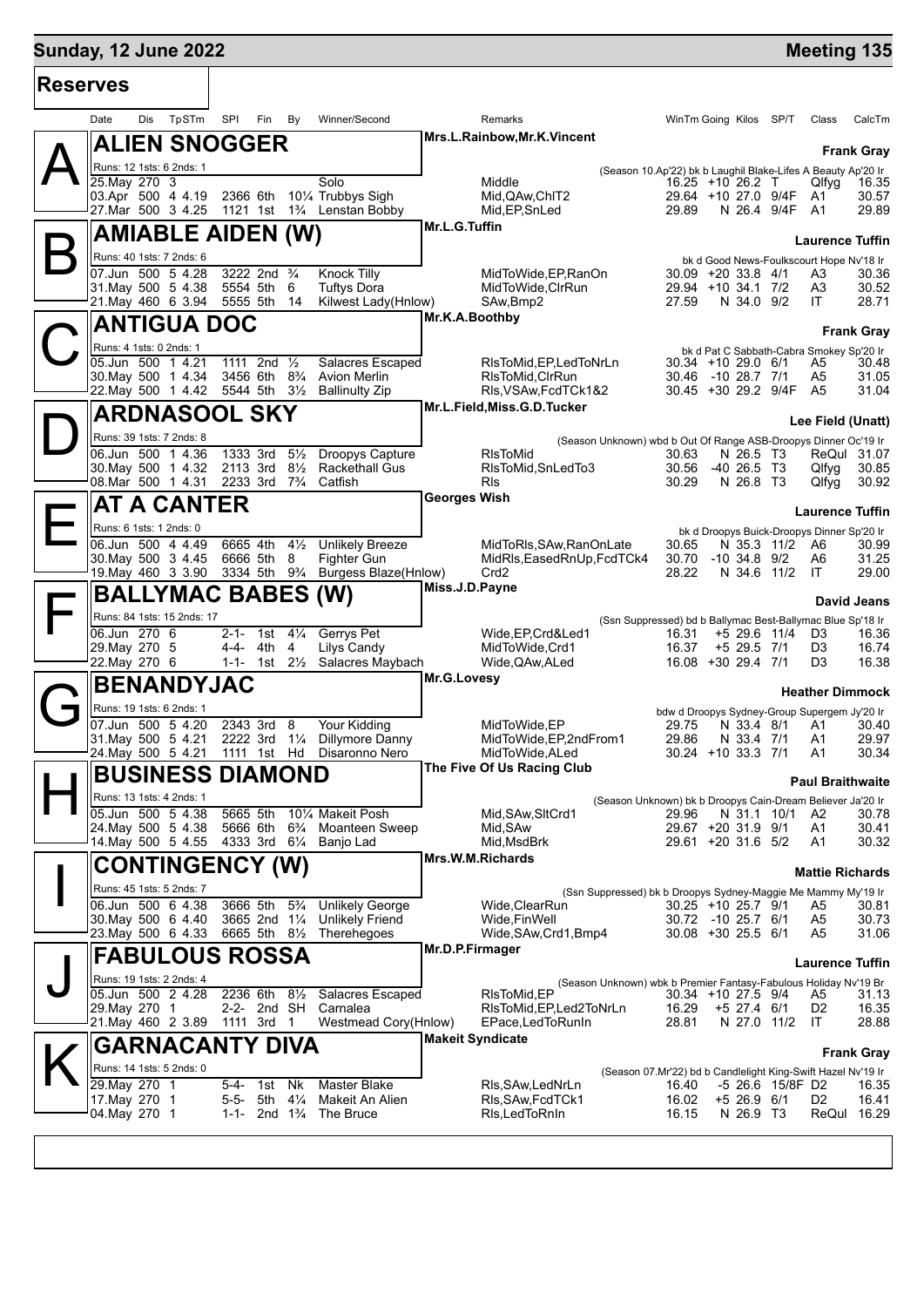### **Sunday, 12 June 2022 Meeting 135 Reserves** Date Dis TpSTm SPI Fin By Winner/Second Remarks WinTm Going Kilos SP/T Class CalcTm L **GLENCROFT PAT** Runs: 33 1sts: 6 2nds: 7 **Mrs.W.M.Richards GLENGAR BEA Mr.W.H.Meakins**

| Dalc<br>בוש<br>'''''                                                   | עם וווח וחט                                                       | <b>WILLIEL/OCCULIU</b>                                     |                                    |                                                                                                                                                                                                                                                                                                                                                                                                                                                                                                                                                                                                                                                                                                                                                                                                                                                                                                                                                                                                                                                                                                                                                                                                                                                                                                                                                                                                                                                                                                                                                                                                                                                                                                                                                                                                                                                                                                                                                                                                                                                                                                                                                                                                                     | <b>VVIIIIIIII</b> OUIIIY NIUS OF/I | Cidoo                                       |
|------------------------------------------------------------------------|-------------------------------------------------------------------|------------------------------------------------------------|------------------------------------|---------------------------------------------------------------------------------------------------------------------------------------------------------------------------------------------------------------------------------------------------------------------------------------------------------------------------------------------------------------------------------------------------------------------------------------------------------------------------------------------------------------------------------------------------------------------------------------------------------------------------------------------------------------------------------------------------------------------------------------------------------------------------------------------------------------------------------------------------------------------------------------------------------------------------------------------------------------------------------------------------------------------------------------------------------------------------------------------------------------------------------------------------------------------------------------------------------------------------------------------------------------------------------------------------------------------------------------------------------------------------------------------------------------------------------------------------------------------------------------------------------------------------------------------------------------------------------------------------------------------------------------------------------------------------------------------------------------------------------------------------------------------------------------------------------------------------------------------------------------------------------------------------------------------------------------------------------------------------------------------------------------------------------------------------------------------------------------------------------------------------------------------------------------------------------------------------------------------|------------------------------------|---------------------------------------------|
| <b>GLENCROFT PAT</b>                                                   |                                                                   |                                                            | Mrs.W.M.Richards                   |                                                                                                                                                                                                                                                                                                                                                                                                                                                                                                                                                                                                                                                                                                                                                                                                                                                                                                                                                                                                                                                                                                                                                                                                                                                                                                                                                                                                                                                                                                                                                                                                                                                                                                                                                                                                                                                                                                                                                                                                                                                                                                                                                                                                                     |                                    |                                             |
|                                                                        |                                                                   |                                                            |                                    |                                                                                                                                                                                                                                                                                                                                                                                                                                                                                                                                                                                                                                                                                                                                                                                                                                                                                                                                                                                                                                                                                                                                                                                                                                                                                                                                                                                                                                                                                                                                                                                                                                                                                                                                                                                                                                                                                                                                                                                                                                                                                                                                                                                                                     |                                    | <b>Mattie Richards</b>                      |
| Runs: 33 1sts: 6 2nds: 7                                               |                                                                   |                                                            |                                    |                                                                                                                                                                                                                                                                                                                                                                                                                                                                                                                                                                                                                                                                                                                                                                                                                                                                                                                                                                                                                                                                                                                                                                                                                                                                                                                                                                                                                                                                                                                                                                                                                                                                                                                                                                                                                                                                                                                                                                                                                                                                                                                                                                                                                     |                                    | bk d Bull Run Bolt-Coolavanny Roxy Nv'18 Ir |
| 29. May 270 1                                                          | 4-5- 4th<br>$6\frac{1}{2}$                                        | Night Time Hero                                            | RIsToMid, SAw                      |                                                                                                                                                                                                                                                                                                                                                                                                                                                                                                                                                                                                                                                                                                                                                                                                                                                                                                                                                                                                                                                                                                                                                                                                                                                                                                                                                                                                                                                                                                                                                                                                                                                                                                                                                                                                                                                                                                                                                                                                                                                                                                                                                                                                                     | 15.89 +10 30.3 2/1                 | 16.51<br>D2                                 |
| 11. May 270 1                                                          |                                                                   | Solo                                                       | <b>RIsToMid</b>                    | 16.02                                                                                                                                                                                                                                                                                                                                                                                                                                                                                                                                                                                                                                                                                                                                                                                                                                                                                                                                                                                                                                                                                                                                                                                                                                                                                                                                                                                                                                                                                                                                                                                                                                                                                                                                                                                                                                                                                                                                                                                                                                                                                                                                                                                                               | N 30.2 T                           | 16.02<br>Qlfyg                              |
| 07.Mar 270 1                                                           | 1-1- 1st 1                                                        | <b>Towstar Les</b>                                         | Rails                              |                                                                                                                                                                                                                                                                                                                                                                                                                                                                                                                                                                                                                                                                                                                                                                                                                                                                                                                                                                                                                                                                                                                                                                                                                                                                                                                                                                                                                                                                                                                                                                                                                                                                                                                                                                                                                                                                                                                                                                                                                                                                                                                                                                                                                     |                                    |                                             |
| <b>GLENGAR BEA</b>                                                     |                                                                   |                                                            | Mr.W.H.Meakins                     |                                                                                                                                                                                                                                                                                                                                                                                                                                                                                                                                                                                                                                                                                                                                                                                                                                                                                                                                                                                                                                                                                                                                                                                                                                                                                                                                                                                                                                                                                                                                                                                                                                                                                                                                                                                                                                                                                                                                                                                                                                                                                                                                                                                                                     |                                    |                                             |
|                                                                        |                                                                   |                                                            |                                    |                                                                                                                                                                                                                                                                                                                                                                                                                                                                                                                                                                                                                                                                                                                                                                                                                                                                                                                                                                                                                                                                                                                                                                                                                                                                                                                                                                                                                                                                                                                                                                                                                                                                                                                                                                                                                                                                                                                                                                                                                                                                                                                                                                                                                     |                                    |                                             |
| Runs: 7 1sts: 1 2nds: 0                                                |                                                                   |                                                            |                                    |                                                                                                                                                                                                                                                                                                                                                                                                                                                                                                                                                                                                                                                                                                                                                                                                                                                                                                                                                                                                                                                                                                                                                                                                                                                                                                                                                                                                                                                                                                                                                                                                                                                                                                                                                                                                                                                                                                                                                                                                                                                                                                                                                                                                                     |                                    |                                             |
| 06.Jun 500 2 4.42                                                      |                                                                   | 4333 6th 51/ <sub>2</sub> Glengar Belles                   | RIsToMid, CIrRun                   |                                                                                                                                                                                                                                                                                                                                                                                                                                                                                                                                                                                                                                                                                                                                                                                                                                                                                                                                                                                                                                                                                                                                                                                                                                                                                                                                                                                                                                                                                                                                                                                                                                                                                                                                                                                                                                                                                                                                                                                                                                                                                                                                                                                                                     |                                    |                                             |
| 29. May 500 3 4.39                                                     | 3566 6th                                                          | 101/4 Snooty Katie                                         | MidTRIs, CrdRunUp                  |                                                                                                                                                                                                                                                                                                                                                                                                                                                                                                                                                                                                                                                                                                                                                                                                                                                                                                                                                                                                                                                                                                                                                                                                                                                                                                                                                                                                                                                                                                                                                                                                                                                                                                                                                                                                                                                                                                                                                                                                                                                                                                                                                                                                                     |                                    |                                             |
| 23. May 500 1 4.28 4444 4th 51/2 Therehegoes                           |                                                                   |                                                            | MidToRIs, Bmp1                     |                                                                                                                                                                                                                                                                                                                                                                                                                                                                                                                                                                                                                                                                                                                                                                                                                                                                                                                                                                                                                                                                                                                                                                                                                                                                                                                                                                                                                                                                                                                                                                                                                                                                                                                                                                                                                                                                                                                                                                                                                                                                                                                                                                                                                     |                                    |                                             |
| <b>GLORY LIZ</b>                                                       |                                                                   |                                                            | <b>The Hazard Syndicate</b>        |                                                                                                                                                                                                                                                                                                                                                                                                                                                                                                                                                                                                                                                                                                                                                                                                                                                                                                                                                                                                                                                                                                                                                                                                                                                                                                                                                                                                                                                                                                                                                                                                                                                                                                                                                                                                                                                                                                                                                                                                                                                                                                                                                                                                                     |                                    |                                             |
|                                                                        |                                                                   |                                                            |                                    |                                                                                                                                                                                                                                                                                                                                                                                                                                                                                                                                                                                                                                                                                                                                                                                                                                                                                                                                                                                                                                                                                                                                                                                                                                                                                                                                                                                                                                                                                                                                                                                                                                                                                                                                                                                                                                                                                                                                                                                                                                                                                                                                                                                                                     |                                    |                                             |
| Runs: 17 1sts: 3 2nds: 5                                               |                                                                   |                                                            |                                    |                                                                                                                                                                                                                                                                                                                                                                                                                                                                                                                                                                                                                                                                                                                                                                                                                                                                                                                                                                                                                                                                                                                                                                                                                                                                                                                                                                                                                                                                                                                                                                                                                                                                                                                                                                                                                                                                                                                                                                                                                                                                                                                                                                                                                     |                                    |                                             |
| 05.Jun 500 2 4.27                                                      | 4222 2nd SH                                                       | <b>Brocks Snowflake</b>                                    | RIs, EP, RanOn                     |                                                                                                                                                                                                                                                                                                                                                                                                                                                                                                                                                                                                                                                                                                                                                                                                                                                                                                                                                                                                                                                                                                                                                                                                                                                                                                                                                                                                                                                                                                                                                                                                                                                                                                                                                                                                                                                                                                                                                                                                                                                                                                                                                                                                                     |                                    |                                             |
| 24. May 500 2 4.56                                                     |                                                                   | 6666 6th 5 <sup>3</sup> / <sub>4</sub> Ranches Bandit      | RIsToMid, SAw                      |                                                                                                                                                                                                                                                                                                                                                                                                                                                                                                                                                                                                                                                                                                                                                                                                                                                                                                                                                                                                                                                                                                                                                                                                                                                                                                                                                                                                                                                                                                                                                                                                                                                                                                                                                                                                                                                                                                                                                                                                                                                                                                                                                                                                                     |                                    |                                             |
| 12. May 500 2 4.34 5454 3rd 1 <sup>3</sup> / <sub>4</sub> Marcos Flash |                                                                   |                                                            |                                    |                                                                                                                                                                                                                                                                                                                                                                                                                                                                                                                                                                                                                                                                                                                                                                                                                                                                                                                                                                                                                                                                                                                                                                                                                                                                                                                                                                                                                                                                                                                                                                                                                                                                                                                                                                                                                                                                                                                                                                                                                                                                                                                                                                                                                     |                                    |                                             |
| <b>GREENCROFT HAWK</b>                                                 |                                                                   |                                                            | Mr.S.J.Rayner                      |                                                                                                                                                                                                                                                                                                                                                                                                                                                                                                                                                                                                                                                                                                                                                                                                                                                                                                                                                                                                                                                                                                                                                                                                                                                                                                                                                                                                                                                                                                                                                                                                                                                                                                                                                                                                                                                                                                                                                                                                                                                                                                                                                                                                                     |                                    |                                             |
| Runs: 95 1sts: 17 2nds: 19                                             |                                                                   |                                                            |                                    |                                                                                                                                                                                                                                                                                                                                                                                                                                                                                                                                                                                                                                                                                                                                                                                                                                                                                                                                                                                                                                                                                                                                                                                                                                                                                                                                                                                                                                                                                                                                                                                                                                                                                                                                                                                                                                                                                                                                                                                                                                                                                                                                                                                                                     |                                    |                                             |
|                                                                        |                                                                   |                                                            |                                    |                                                                                                                                                                                                                                                                                                                                                                                                                                                                                                                                                                                                                                                                                                                                                                                                                                                                                                                                                                                                                                                                                                                                                                                                                                                                                                                                                                                                                                                                                                                                                                                                                                                                                                                                                                                                                                                                                                                                                                                                                                                                                                                                                                                                                     |                                    |                                             |
| $\overline{06.$ Jun 500 3 4.34<br>28. May 500 3 4.35                   |                                                                   | 1222 2nd Nk Unlikely Breeze<br>3322 2nd Nk Footfield Biddy |                                    |                                                                                                                                                                                                                                                                                                                                                                                                                                                                                                                                                                                                                                                                                                                                                                                                                                                                                                                                                                                                                                                                                                                                                                                                                                                                                                                                                                                                                                                                                                                                                                                                                                                                                                                                                                                                                                                                                                                                                                                                                                                                                                                                                                                                                     |                                    |                                             |
| 14. May 500 1 4.41 2233 3rd 21/ <sub>2</sub> Cactus Town               |                                                                   |                                                            | Mid-RIs, Fin Well<br>MidTRIs, Crd4 |                                                                                                                                                                                                                                                                                                                                                                                                                                                                                                                                                                                                                                                                                                                                                                                                                                                                                                                                                                                                                                                                                                                                                                                                                                                                                                                                                                                                                                                                                                                                                                                                                                                                                                                                                                                                                                                                                                                                                                                                                                                                                                                                                                                                                     |                                    |                                             |
|                                                                        |                                                                   |                                                            | <b>Mrs.E.Richards</b>              |                                                                                                                                                                                                                                                                                                                                                                                                                                                                                                                                                                                                                                                                                                                                                                                                                                                                                                                                                                                                                                                                                                                                                                                                                                                                                                                                                                                                                                                                                                                                                                                                                                                                                                                                                                                                                                                                                                                                                                                                                                                                                                                                                                                                                     |                                    |                                             |
| <b>HERE COMES INKY</b>                                                 |                                                                   |                                                            |                                    |                                                                                                                                                                                                                                                                                                                                                                                                                                                                                                                                                                                                                                                                                                                                                                                                                                                                                                                                                                                                                                                                                                                                                                                                                                                                                                                                                                                                                                                                                                                                                                                                                                                                                                                                                                                                                                                                                                                                                                                                                                                                                                                                                                                                                     |                                    |                                             |
| Runs: 32 1sts: 7 2nds: 7                                               |                                                                   |                                                            |                                    |                                                                                                                                                                                                                                                                                                                                                                                                                                                                                                                                                                                                                                                                                                                                                                                                                                                                                                                                                                                                                                                                                                                                                                                                                                                                                                                                                                                                                                                                                                                                                                                                                                                                                                                                                                                                                                                                                                                                                                                                                                                                                                                                                                                                                     |                                    |                                             |
|                                                                        |                                                                   |                                                            |                                    |                                                                                                                                                                                                                                                                                                                                                                                                                                                                                                                                                                                                                                                                                                                                                                                                                                                                                                                                                                                                                                                                                                                                                                                                                                                                                                                                                                                                                                                                                                                                                                                                                                                                                                                                                                                                                                                                                                                                                                                                                                                                                                                                                                                                                     |                                    |                                             |
| 07.Jun 270 1                                                           | 5-5- 5th<br>$1 - 1 - 1$ st                                        | $4\frac{3}{4}$ Hi Tidsy<br><b>Wood Misty</b>               |                                    |                                                                                                                                                                                                                                                                                                                                                                                                                                                                                                                                                                                                                                                                                                                                                                                                                                                                                                                                                                                                                                                                                                                                                                                                                                                                                                                                                                                                                                                                                                                                                                                                                                                                                                                                                                                                                                                                                                                                                                                                                                                                                                                                                                                                                     |                                    |                                             |
| 29. May 270 1<br>15. May 270 1                                         | $1\frac{1}{2}$<br>5-3- 3rd 3 <sup>3</sup> / <sub>4</sub> Hi Tidsy |                                                            |                                    |                                                                                                                                                                                                                                                                                                                                                                                                                                                                                                                                                                                                                                                                                                                                                                                                                                                                                                                                                                                                                                                                                                                                                                                                                                                                                                                                                                                                                                                                                                                                                                                                                                                                                                                                                                                                                                                                                                                                                                                                                                                                                                                                                                                                                     |                                    |                                             |
|                                                                        |                                                                   |                                                            | Mr.N.A.Fletcher                    |                                                                                                                                                                                                                                                                                                                                                                                                                                                                                                                                                                                                                                                                                                                                                                                                                                                                                                                                                                                                                                                                                                                                                                                                                                                                                                                                                                                                                                                                                                                                                                                                                                                                                                                                                                                                                                                                                                                                                                                                                                                                                                                                                                                                                     |                                    |                                             |
| <b>LAGILE SKY</b>                                                      |                                                                   |                                                            |                                    |                                                                                                                                                                                                                                                                                                                                                                                                                                                                                                                                                                                                                                                                                                                                                                                                                                                                                                                                                                                                                                                                                                                                                                                                                                                                                                                                                                                                                                                                                                                                                                                                                                                                                                                                                                                                                                                                                                                                                                                                                                                                                                                                                                                                                     |                                    |                                             |
| Runs: 88 1sts: 22 2nds: 19                                             |                                                                   |                                                            |                                    |                                                                                                                                                                                                                                                                                                                                                                                                                                                                                                                                                                                                                                                                                                                                                                                                                                                                                                                                                                                                                                                                                                                                                                                                                                                                                                                                                                                                                                                                                                                                                                                                                                                                                                                                                                                                                                                                                                                                                                                                                                                                                                                                                                                                                     |                                    |                                             |
| 07.Jun 270 1                                                           |                                                                   |                                                            |                                    |                                                                                                                                                                                                                                                                                                                                                                                                                                                                                                                                                                                                                                                                                                                                                                                                                                                                                                                                                                                                                                                                                                                                                                                                                                                                                                                                                                                                                                                                                                                                                                                                                                                                                                                                                                                                                                                                                                                                                                                                                                                                                                                                                                                                                     |                                    |                                             |
| 24. May 270 1                                                          | 1-1- 2nd Hd                                                       | Poker King<br>3-2- 2nd 21/2 Annadown King                  | RIsToMid, EP                       |                                                                                                                                                                                                                                                                                                                                                                                                                                                                                                                                                                                                                                                                                                                                                                                                                                                                                                                                                                                                                                                                                                                                                                                                                                                                                                                                                                                                                                                                                                                                                                                                                                                                                                                                                                                                                                                                                                                                                                                                                                                                                                                                                                                                                     |                                    |                                             |
| 16. May 270 2                                                          | 6-5- 5th $4\frac{1}{2}$                                           | Killduff Galley                                            | RIsTMid, SAw, RanOn                |                                                                                                                                                                                                                                                                                                                                                                                                                                                                                                                                                                                                                                                                                                                                                                                                                                                                                                                                                                                                                                                                                                                                                                                                                                                                                                                                                                                                                                                                                                                                                                                                                                                                                                                                                                                                                                                                                                                                                                                                                                                                                                                                                                                                                     |                                    |                                             |
|                                                                        |                                                                   |                                                            | Mr.S.G.Harvey                      |                                                                                                                                                                                                                                                                                                                                                                                                                                                                                                                                                                                                                                                                                                                                                                                                                                                                                                                                                                                                                                                                                                                                                                                                                                                                                                                                                                                                                                                                                                                                                                                                                                                                                                                                                                                                                                                                                                                                                                                                                                                                                                                                                                                                                     |                                    |                                             |
| LIBRA SHAR (W)                                                         |                                                                   |                                                            |                                    |                                                                                                                                                                                                                                                                                                                                                                                                                                                                                                                                                                                                                                                                                                                                                                                                                                                                                                                                                                                                                                                                                                                                                                                                                                                                                                                                                                                                                                                                                                                                                                                                                                                                                                                                                                                                                                                                                                                                                                                                                                                                                                                                                                                                                     |                                    |                                             |
| Runs: 61 1sts: 13 2nds: 7                                              |                                                                   |                                                            |                                    |                                                                                                                                                                                                                                                                                                                                                                                                                                                                                                                                                                                                                                                                                                                                                                                                                                                                                                                                                                                                                                                                                                                                                                                                                                                                                                                                                                                                                                                                                                                                                                                                                                                                                                                                                                                                                                                                                                                                                                                                                                                                                                                                                                                                                     |                                    |                                             |
| 06.Jun 500 5 4.31                                                      | 5111 1st                                                          | 31/ <sub>2</sub> Slippy Ellie                              | Wide, EP, SnLed                    |                                                                                                                                                                                                                                                                                                                                                                                                                                                                                                                                                                                                                                                                                                                                                                                                                                                                                                                                                                                                                                                                                                                                                                                                                                                                                                                                                                                                                                                                                                                                                                                                                                                                                                                                                                                                                                                                                                                                                                                                                                                                                                                                                                                                                     |                                    |                                             |
| 02.Jun 500 5 4.29                                                      | 4234 6th<br>4                                                     | Bangers And Mash                                           | Wide, SAw, EP                      |                                                                                                                                                                                                                                                                                                                                                                                                                                                                                                                                                                                                                                                                                                                                                                                                                                                                                                                                                                                                                                                                                                                                                                                                                                                                                                                                                                                                                                                                                                                                                                                                                                                                                                                                                                                                                                                                                                                                                                                                                                                                                                                                                                                                                     |                                    |                                             |
| 21. May 460 6 3.87                                                     | 1221 3rd 2                                                        | Slippy Ophelia(Hnlow)                                      | EP,LedTo2&3/4ToRunIn               |                                                                                                                                                                                                                                                                                                                                                                                                                                                                                                                                                                                                                                                                                                                                                                                                                                                                                                                                                                                                                                                                                                                                                                                                                                                                                                                                                                                                                                                                                                                                                                                                                                                                                                                                                                                                                                                                                                                                                                                                                                                                                                                                                                                                                     |                                    |                                             |
|                                                                        |                                                                   |                                                            | Mrs.W.M.Richards                   |                                                                                                                                                                                                                                                                                                                                                                                                                                                                                                                                                                                                                                                                                                                                                                                                                                                                                                                                                                                                                                                                                                                                                                                                                                                                                                                                                                                                                                                                                                                                                                                                                                                                                                                                                                                                                                                                                                                                                                                                                                                                                                                                                                                                                     |                                    |                                             |
| <b>LILYS TWIRL</b>                                                     |                                                                   |                                                            |                                    |                                                                                                                                                                                                                                                                                                                                                                                                                                                                                                                                                                                                                                                                                                                                                                                                                                                                                                                                                                                                                                                                                                                                                                                                                                                                                                                                                                                                                                                                                                                                                                                                                                                                                                                                                                                                                                                                                                                                                                                                                                                                                                                                                                                                                     |                                    |                                             |
| Runs: 24 1sts: 4 2nds: 7                                               |                                                                   |                                                            |                                    |                                                                                                                                                                                                                                                                                                                                                                                                                                                                                                                                                                                                                                                                                                                                                                                                                                                                                                                                                                                                                                                                                                                                                                                                                                                                                                                                                                                                                                                                                                                                                                                                                                                                                                                                                                                                                                                                                                                                                                                                                                                                                                                                                                                                                     |                                    |                                             |
| 06.Jun 270 4                                                           | $4 - 4 -$                                                         | 6th 91/4 Fabulous Roxy                                     | Mid, Crd1                          |                                                                                                                                                                                                                                                                                                                                                                                                                                                                                                                                                                                                                                                                                                                                                                                                                                                                                                                                                                                                                                                                                                                                                                                                                                                                                                                                                                                                                                                                                                                                                                                                                                                                                                                                                                                                                                                                                                                                                                                                                                                                                                                                                                                                                     |                                    |                                             |
| 29. May 270 5                                                          | 2-1- 3rd $\frac{3}{4}$                                            | <b>Garnacanty Diva</b>                                     | Mid, SnLed ToNrLn                  |                                                                                                                                                                                                                                                                                                                                                                                                                                                                                                                                                                                                                                                                                                                                                                                                                                                                                                                                                                                                                                                                                                                                                                                                                                                                                                                                                                                                                                                                                                                                                                                                                                                                                                                                                                                                                                                                                                                                                                                                                                                                                                                                                                                                                     |                                    | D <sub>2</sub>                              |
| 16. May 270 4                                                          | 1-1- 1st 1½                                                       | <b>Unlikely Rosie</b>                                      | Mid, QAw, ALed                     | 16.44                                                                                                                                                                                                                                                                                                                                                                                                                                                                                                                                                                                                                                                                                                                                                                                                                                                                                                                                                                                                                                                                                                                                                                                                                                                                                                                                                                                                                                                                                                                                                                                                                                                                                                                                                                                                                                                                                                                                                                                                                                                                                                                                                                                                               |                                    | 16.39<br>D3                                 |
|                                                                        |                                                                   |                                                            | Mr.C.Condon                        | 16.19 -15 29.5 T2<br>16.04<br>Qlfyg<br><b>Robert Liddington</b><br>(Season Unknown) bk b Droopys Sydney-Killinan Rosie Sp'20 Ir<br>$30.37 + 10.30.5$ 6/1<br>30.92<br>A5<br>30.72 -10 30.5 15/8F A5<br>31.45<br>30.08 +30 30.1 2/1F A5<br>30.82<br><b>Paul Braithwaite</b><br>(Season Unknown) bk b Droopys Sydney-Glory Kitty Nv'19 Ir<br>30.19<br>$30.08 + 10.28.4$ 7/1<br>A3<br>29.90 +30 29.4 6/1<br>A3<br>30.66<br>N 29.1 4/1<br>30.52<br>RIsToMid, Crd1&2<br>30.39<br>A3<br><b>Stephen Rayner</b><br>bk d Tomacelli-Terrors Hawk Jn'17 Br<br>MidToRIs, EP, RanOn<br>N 37.2 11/4 A6<br>30.68<br>30.65<br>30.64<br>N 37.1 6/1<br>30.67<br>A6<br>$30.39 + 20.36.8$ 4/1<br>A6<br>30.80<br><b>Mattie Richards</b><br>bk d Ballymac Lorcan-Lilys Cookie Sp'19 Ir<br>RIsToMid, SAw, Crd1&2<br>$16.00 + 5.31.7$ 6/1<br>16.42<br>D1<br>15.99 +10 32.4 7/4F<br>16.09<br>RIsToMid.EP.ALed<br>D <sub>2</sub><br>15.98 +15 32.7 4/1<br>16.43<br>RIsTMid, Crd2, RanOn<br>D <sub>2</sub><br><b>Richard Baker</b><br>(Season 06.Fb'22) bk b Taylors Sky-Paradise Havana Oc'17 Ir<br>RIsTMid, QAw, Led TNrLn<br>N 29.6 7/1<br>16.06<br>16.04<br>D1<br>+5 29.9 11/2<br>15.90<br>D1<br>16.15<br>16.03<br>$-5$ 30.0 11/1<br>D1<br>16.34<br>David Jeans<br>(Ssn Suppressed) bd b Magical Bale-Dorotas Star My'19 Br<br>30.79 +10 28.4 15/8 A7<br>30.89<br>30.74 +20 28.4 5/2<br>A7<br>31.25<br>28.88<br>28.72<br>N 28.3 4/1<br>IT.<br><b>Mattie Richards</b><br>(Ssn Suppressed) dkbd b Ballymac Lorcan-Lilys Cookie Sp'19 Ir<br>16.05 +5 25.6 5/1 D2 16.84<br>$-5$ 25.7 $8/1$<br>16.41<br>16.40<br>$-5$ 25.6 $9/2$<br><b>Cornelius Condon</b><br>bk d Skywalker Puma-Mongys Rach My'20 Ir<br>29.83 +20 33.9 7/1<br>30.50<br>A3<br>29.89 +20 34.5 T3<br>Qlfyg<br>30.68<br>$+533.7$ T<br>16.37<br>ReQul 16.42<br><b>Kevin Crocker</b><br>(Season 24.Au'21) bkw b Laughil Blake-Mrs Roo Nv'19 Ir<br>30.37 +10 26.6 8/1<br>30.60<br>A5<br>30.72 -10 26.7 6/1<br>30.95<br>A5<br>30.30 +30 26.7 7/1<br>30.60<br>A6<br><b>John Mullins</b><br>(Season 27.Jy'13) bk d Laughil Blake-Ballykett Beauty Mr'20 Ir<br>29.79 +20 33.7 4/1<br>A2<br>29.99<br>29.90 +10 33.5 11/2<br>A2<br>30.13<br>16.08 +15 33.3 10/3<br>D <sub>2</sub><br>16.98 |                                    |                                             |
| <b>MONGYS FIRE (W)</b>                                                 |                                                                   |                                                            |                                    |                                                                                                                                                                                                                                                                                                                                                                                                                                                                                                                                                                                                                                                                                                                                                                                                                                                                                                                                                                                                                                                                                                                                                                                                                                                                                                                                                                                                                                                                                                                                                                                                                                                                                                                                                                                                                                                                                                                                                                                                                                                                                                                                                                                                                     |                                    |                                             |
| Runs: 5 1sts: 2 2nds: 1                                                |                                                                   |                                                            |                                    |                                                                                                                                                                                                                                                                                                                                                                                                                                                                                                                                                                                                                                                                                                                                                                                                                                                                                                                                                                                                                                                                                                                                                                                                                                                                                                                                                                                                                                                                                                                                                                                                                                                                                                                                                                                                                                                                                                                                                                                                                                                                                                                                                                                                                     |                                    |                                             |
| 07.Jun 500 4 4.38                                                      | 5433 2nd 5 <sup>3</sup> / <sub>4</sub>                            | <b>Connors Bullet</b>                                      | MidToWide, SAw, RanOn              |                                                                                                                                                                                                                                                                                                                                                                                                                                                                                                                                                                                                                                                                                                                                                                                                                                                                                                                                                                                                                                                                                                                                                                                                                                                                                                                                                                                                                                                                                                                                                                                                                                                                                                                                                                                                                                                                                                                                                                                                                                                                                                                                                                                                                     |                                    |                                             |
| 25 May 500 6 4.34                                                      |                                                                   | 3333 3rd 71/4 Grangeview Floss                             | MidToWide, SAw                     |                                                                                                                                                                                                                                                                                                                                                                                                                                                                                                                                                                                                                                                                                                                                                                                                                                                                                                                                                                                                                                                                                                                                                                                                                                                                                                                                                                                                                                                                                                                                                                                                                                                                                                                                                                                                                                                                                                                                                                                                                                                                                                                                                                                                                     |                                    |                                             |
| 18.May 270 4                                                           |                                                                   | Solo                                                       | Middle                             |                                                                                                                                                                                                                                                                                                                                                                                                                                                                                                                                                                                                                                                                                                                                                                                                                                                                                                                                                                                                                                                                                                                                                                                                                                                                                                                                                                                                                                                                                                                                                                                                                                                                                                                                                                                                                                                                                                                                                                                                                                                                                                                                                                                                                     |                                    |                                             |
| <b>MUMMY ROO</b>                                                       |                                                                   |                                                            | Mr.T.Steadman                      |                                                                                                                                                                                                                                                                                                                                                                                                                                                                                                                                                                                                                                                                                                                                                                                                                                                                                                                                                                                                                                                                                                                                                                                                                                                                                                                                                                                                                                                                                                                                                                                                                                                                                                                                                                                                                                                                                                                                                                                                                                                                                                                                                                                                                     |                                    |                                             |
|                                                                        |                                                                   |                                                            |                                    |                                                                                                                                                                                                                                                                                                                                                                                                                                                                                                                                                                                                                                                                                                                                                                                                                                                                                                                                                                                                                                                                                                                                                                                                                                                                                                                                                                                                                                                                                                                                                                                                                                                                                                                                                                                                                                                                                                                                                                                                                                                                                                                                                                                                                     |                                    |                                             |
| Runs: 29 1sts: 7 2nds: 1                                               |                                                                   |                                                            |                                    |                                                                                                                                                                                                                                                                                                                                                                                                                                                                                                                                                                                                                                                                                                                                                                                                                                                                                                                                                                                                                                                                                                                                                                                                                                                                                                                                                                                                                                                                                                                                                                                                                                                                                                                                                                                                                                                                                                                                                                                                                                                                                                                                                                                                                     |                                    |                                             |
| 06.Jun 500 3 4.23                                                      | 1222 2nd $1\frac{1}{2}$                                           | <b>Glengar Belles</b>                                      | Mid, QAw, Led To 1/4               |                                                                                                                                                                                                                                                                                                                                                                                                                                                                                                                                                                                                                                                                                                                                                                                                                                                                                                                                                                                                                                                                                                                                                                                                                                                                                                                                                                                                                                                                                                                                                                                                                                                                                                                                                                                                                                                                                                                                                                                                                                                                                                                                                                                                                     |                                    |                                             |
| 30. May 500 5 4.41                                                     | 4556 5th 4                                                        | <b>Unlikely Friend</b>                                     | MidToWide, CIrRun                  |                                                                                                                                                                                                                                                                                                                                                                                                                                                                                                                                                                                                                                                                                                                                                                                                                                                                                                                                                                                                                                                                                                                                                                                                                                                                                                                                                                                                                                                                                                                                                                                                                                                                                                                                                                                                                                                                                                                                                                                                                                                                                                                                                                                                                     |                                    |                                             |
| 23. May 500 5 4.24                                                     | 1111 1st 3                                                        | Savana Kilara                                              | MidToWide, QAw, ALed               |                                                                                                                                                                                                                                                                                                                                                                                                                                                                                                                                                                                                                                                                                                                                                                                                                                                                                                                                                                                                                                                                                                                                                                                                                                                                                                                                                                                                                                                                                                                                                                                                                                                                                                                                                                                                                                                                                                                                                                                                                                                                                                                                                                                                                     |                                    |                                             |
| <b>OH DARKNSTORMY (W)</b>                                              |                                                                   |                                                            | Mr.J.J.Cranfield                   |                                                                                                                                                                                                                                                                                                                                                                                                                                                                                                                                                                                                                                                                                                                                                                                                                                                                                                                                                                                                                                                                                                                                                                                                                                                                                                                                                                                                                                                                                                                                                                                                                                                                                                                                                                                                                                                                                                                                                                                                                                                                                                                                                                                                                     |                                    |                                             |
|                                                                        |                                                                   |                                                            |                                    |                                                                                                                                                                                                                                                                                                                                                                                                                                                                                                                                                                                                                                                                                                                                                                                                                                                                                                                                                                                                                                                                                                                                                                                                                                                                                                                                                                                                                                                                                                                                                                                                                                                                                                                                                                                                                                                                                                                                                                                                                                                                                                                                                                                                                     |                                    |                                             |
| Runs: 26 1sts: 4 2nds: 5                                               |                                                                   |                                                            |                                    |                                                                                                                                                                                                                                                                                                                                                                                                                                                                                                                                                                                                                                                                                                                                                                                                                                                                                                                                                                                                                                                                                                                                                                                                                                                                                                                                                                                                                                                                                                                                                                                                                                                                                                                                                                                                                                                                                                                                                                                                                                                                                                                                                                                                                     |                                    |                                             |
| 07.Jun 500 6 4.20                                                      | 2111 1st<br>$8\frac{3}{4}$                                        | Avas Group                                                 | MidToWide, EP, Led1                |                                                                                                                                                                                                                                                                                                                                                                                                                                                                                                                                                                                                                                                                                                                                                                                                                                                                                                                                                                                                                                                                                                                                                                                                                                                                                                                                                                                                                                                                                                                                                                                                                                                                                                                                                                                                                                                                                                                                                                                                                                                                                                                                                                                                                     |                                    |                                             |
| 31 May 500 6 4.37                                                      | 6444 4th<br>$1\frac{3}{4}$                                        | Avion Soraya                                               | MidToWide, SAw, RanOn              |                                                                                                                                                                                                                                                                                                                                                                                                                                                                                                                                                                                                                                                                                                                                                                                                                                                                                                                                                                                                                                                                                                                                                                                                                                                                                                                                                                                                                                                                                                                                                                                                                                                                                                                                                                                                                                                                                                                                                                                                                                                                                                                                                                                                                     |                                    |                                             |
| 24. May 270 6                                                          | 2-5- 6th<br>$9\frac{1}{2}$                                        | Makeit A Dancer                                            | MidToWide,Crd2                     |                                                                                                                                                                                                                                                                                                                                                                                                                                                                                                                                                                                                                                                                                                                                                                                                                                                                                                                                                                                                                                                                                                                                                                                                                                                                                                                                                                                                                                                                                                                                                                                                                                                                                                                                                                                                                                                                                                                                                                                                                                                                                                                                                                                                                     |                                    |                                             |
|                                                                        |                                                                   |                                                            |                                    |                                                                                                                                                                                                                                                                                                                                                                                                                                                                                                                                                                                                                                                                                                                                                                                                                                                                                                                                                                                                                                                                                                                                                                                                                                                                                                                                                                                                                                                                                                                                                                                                                                                                                                                                                                                                                                                                                                                                                                                                                                                                                                                                                                                                                     |                                    |                                             |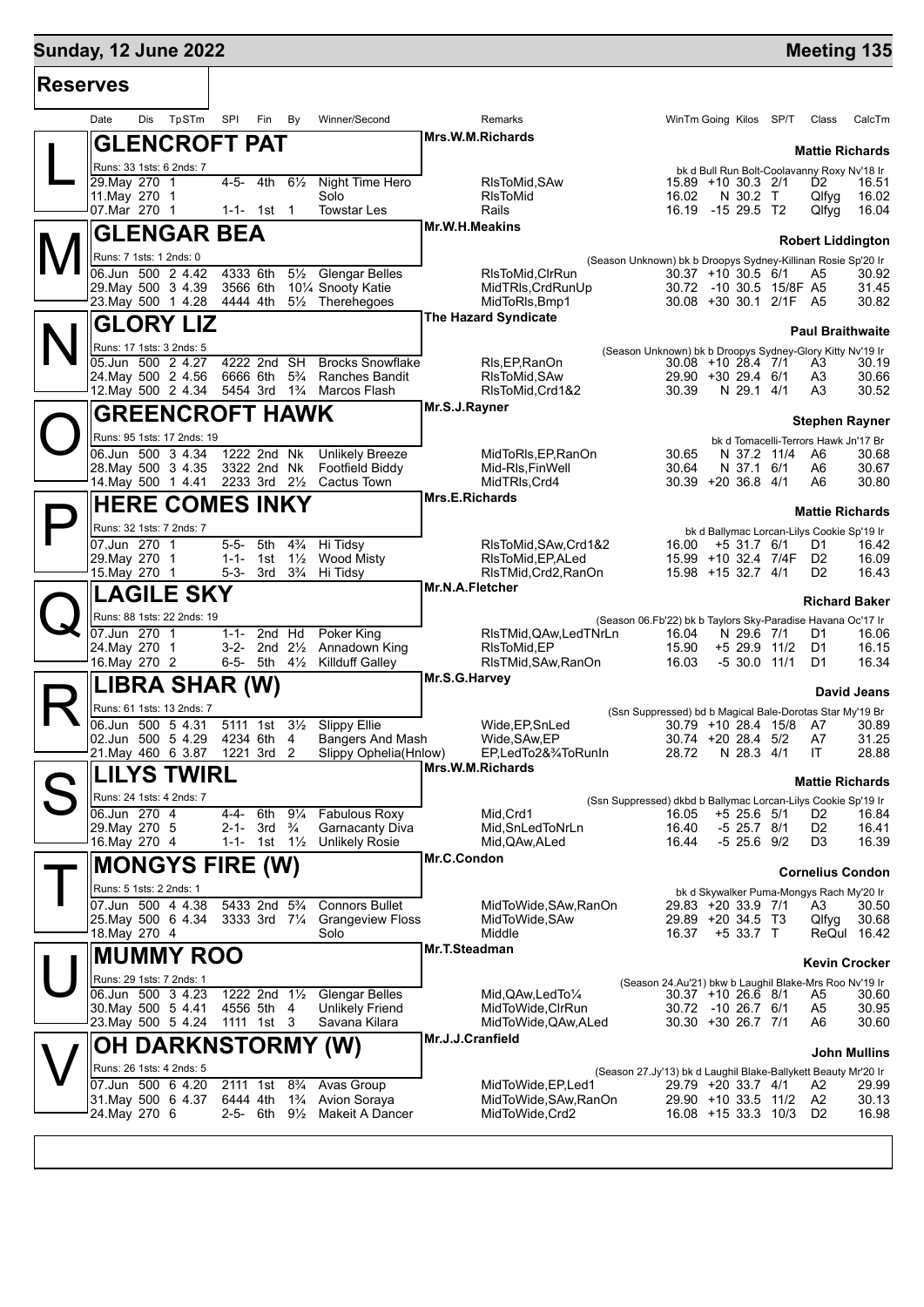### **Sunday, 12 June 2022 Meeting 135**

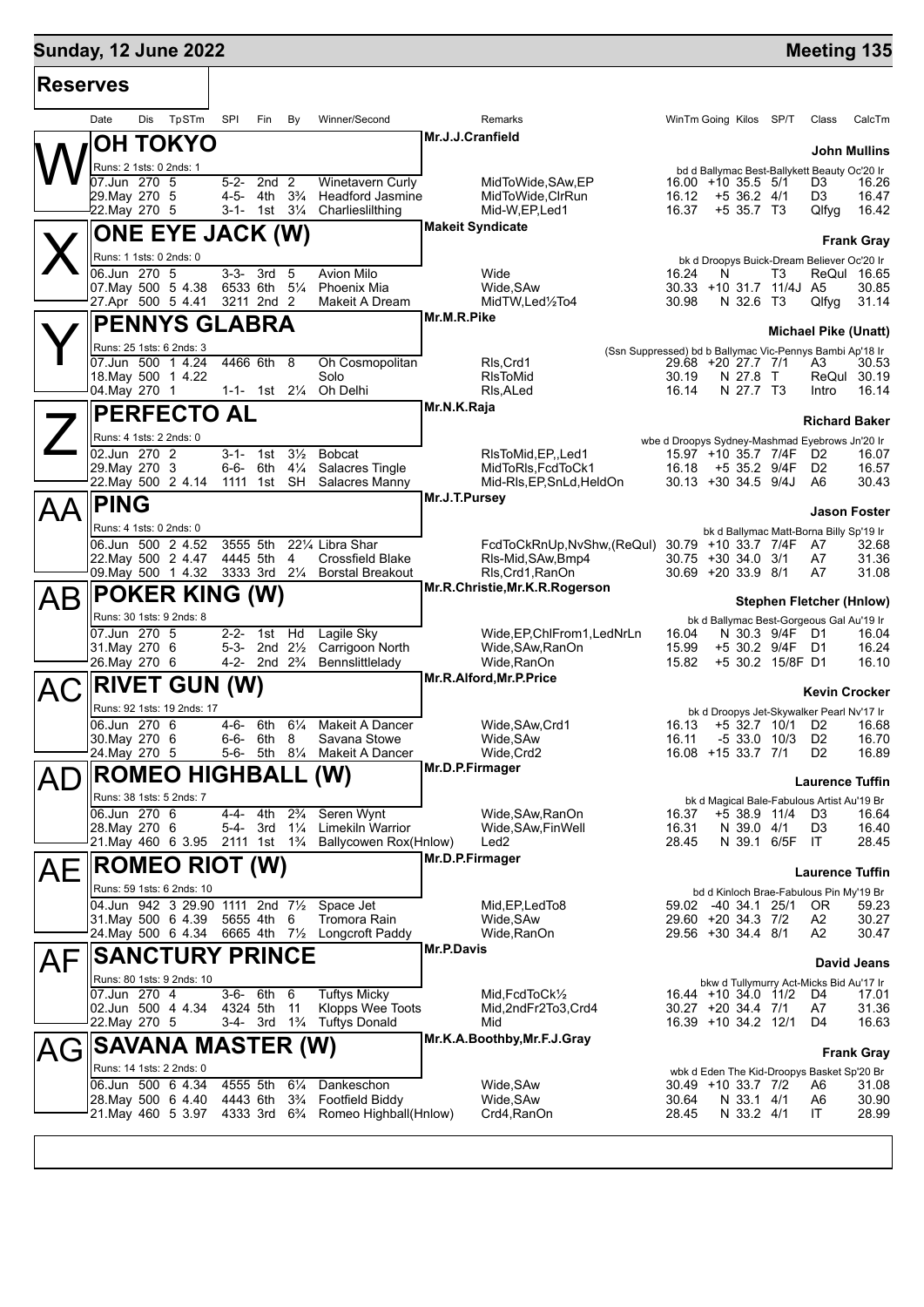## **Sunday, 12 June 2022 Meeting 135**

| <b>Reserves</b> |                                                     |     |       |            |                                         |                                  |                                                                   |                |                                                                           |                |                                                                               |    |                       |                         |
|-----------------|-----------------------------------------------------|-----|-------|------------|-----------------------------------------|----------------------------------|-------------------------------------------------------------------|----------------|---------------------------------------------------------------------------|----------------|-------------------------------------------------------------------------------|----|-----------------------|-------------------------|
|                 | Date                                                | Dis | TpSTm | SPI        | Fin                                     | By                               | Winner/Second                                                     |                | Remarks                                                                   |                | WinTm Going Kilos SP/T                                                        |    | Class                 | CalcTm                  |
|                 | <b>SAVANA PATRICK (W)</b>                           |     |       |            |                                         |                                  |                                                                   | Mr.K.A.Boothby |                                                                           |                |                                                                               |    |                       | <b>Frank Gray</b>       |
|                 | Runs: 6 1sts: 1 2nds: 1<br>07.Jun 500 6 4.34        |     |       |            | 6544 4th                                | $5\frac{1}{4}$                   | Oh Cosmopolitan                                                   |                | Wide, SAw, ClrRun                                                         |                | bk d Man Twenty One-Pennys Dilly Mr'20 Ir<br>29.68 +20 31.0 10/3 A3           |    |                       | 30.31                   |
|                 | 31. May 500 6 4.26                                  |     |       |            | 4445 4th                                | $5\frac{1}{4}$                   | Savana Butler                                                     |                | Wide, FcdTCk3                                                             | 30.04          | N 31.2 7/2                                                                    |    | A <sub>3</sub>        | 30.45                   |
|                 | 24. May 500 6 4.28                                  |     |       |            |                                         |                                  | 5555 4th 41/4 Towstar Luna                                        | Mr.K.A.Boothby | Wide, SAw, RanOn                                                          |                | 29.87 +10 31.0 10/3                                                           |    | A <sub>3</sub>        | 30.32                   |
|                 | <b>SAVANA SAILOR (W)</b>                            |     |       |            |                                         |                                  |                                                                   |                |                                                                           |                |                                                                               |    |                       | <b>Reggie Allder</b>    |
|                 | Runs: 32 1sts: 1 2nds: 9<br>30. May 500 6 4.43      |     |       | 6665 4th   |                                         | $4\frac{1}{4}$                   | <b>Avion Merlin</b>                                               |                | MidToWide, SAw, RanOn                                                     |                | bd d Kinloch Brae-Alls Well My'19 Ir<br>30.46 -10 33.3 5/1                    |    | A5                    | 30.71                   |
|                 | 19. May 500 5 4.47<br>10. May 500 6 4.37            |     |       |            | 6654 3rd<br>6666 4th                    | $2\frac{1}{2}$                   | <b>Brocks Snowflake</b><br>1 <sup>1</sup> / <sub>2</sub> Kayleigh |                | MidTW.VSAw.FinWell<br>Wide, BmpWide1                                      | 30.46<br>30.35 | N 33.5 4/1<br>N 33.5 9/2                                                      |    | A5<br>A5              | 30.66<br>30.47          |
|                 | <b>SAVANA STOWE</b>                                 |     |       |            |                                         |                                  |                                                                   | Mr.K.A.Boothby |                                                                           |                |                                                                               |    |                       |                         |
| Al              | Runs: 27 1sts: 8 2nds: 4                            |     |       |            |                                         |                                  |                                                                   |                |                                                                           |                |                                                                               |    |                       | <b>Chris Hamblin</b>    |
|                 | 07.Jun 270 2                                        |     |       |            | 4-3- 4th                                | $2\frac{1}{2}$                   | Poker King                                                        |                | RIsTMid, SAw, RanOn                                                       | 16.04          | bk d Laughil Blake-Ela Chloe Ap'20 Ir<br>N 31.0 7/1                           |    | D1                    | 16.23                   |
|                 | 30. May 270 2<br>22. May 277 2                      |     |       |            | 2-1- 1st<br>2-1- 1st $1\frac{1}{2}$     | 4                                | Aero Lennie<br>Holycross Blue(Hnlow)                              |                | RIsToMid, EP, Led <sup>1</sup> / <sub>2</sub><br>$EP$ , Led $\frac{1}{2}$ | 16.11<br>16.85 | -5 31.1 9/4F<br>N 31.0 9/4F                                                   |    | D <sub>2</sub><br>IT. | 16.06<br>16.85          |
|                 | <b>SAVANA TWILIGHT</b>                              |     |       |            |                                         |                                  |                                                                   |                | Mr.K.A.Boothby, Mr.F.J.Gray                                               |                |                                                                               |    |                       |                         |
| AJ              | Runs: 11 1sts: 1 2nds: 2                            |     |       |            |                                         |                                  |                                                                   |                |                                                                           |                | (Season Unknown) wbk b Eden The Kid-Savana Poppy Oc'20 Br                     |    |                       | <b>Frank Gray</b>       |
|                 | 06.Jun 500 4 4.35                                   |     |       | 4455 6th   |                                         |                                  | 101⁄4 Plaza Lummox                                                |                | MidToWide.CIrRun                                                          |                | 30.31 +10 25.0 11/4C A6                                                       |    |                       | 31.22                   |
|                 | 28. May 500 4 4.25<br>22. May 500 3 4.36 3332 3rd 1 |     |       |            |                                         |                                  | 2134 4th 31/4 Footfield Biddy<br><b>Essential Change</b>          |                | Mid, EP, ChITo4<br>Mid, EP, Crd4                                          | 30.64          | N 25.2 2/1F A6<br>30.75 +30 25.4 13/8F A6                                     |    |                       | 30.88<br>31.13          |
| AK              | <b>SAVANA WISE</b>                                  |     |       |            |                                         |                                  |                                                                   |                | Mr.K.A.Boothby, Mr.F.J.Gray                                               |                |                                                                               |    |                       |                         |
|                 | Runs: 9 1sts: 1 2nds: 1                             |     |       |            |                                         |                                  |                                                                   |                |                                                                           |                | wbk d Eden The Kid-Savana Poppy Oc'20 Br                                      |    |                       | <b>Frank Gray</b>       |
|                 | 07.Jun 270 3                                        |     |       |            | 4-4- 6th                                | $6\frac{1}{2}$                   | Winetavern Curly                                                  |                | $Mid.Crd\frac{1}{2}$                                                      |                | 16.00 +10 28.9 8/1                                                            |    | D <sub>3</sub>        | 16.61                   |
|                 | 28. May 270 4<br>14. May 270 4                      |     |       |            | 6-5- 5th<br>$1-1-1$ st                  | $4\frac{3}{4}$<br>$1\frac{1}{4}$ | <b>Limekiln Warrior</b><br><b>Unlikely Girl</b>                   |                | Mid, SAw, Bmp2<br>Middle, QAw, ALd                                        | 16.31          | N 29.1 11/4F D3<br>16.14 +15 29.9 11/10FD4                                    |    |                       | 16.69<br>16.29          |
| AL              | <b>SEHNSA JUDGE (M)</b>                             |     |       |            |                                         |                                  |                                                                   | Mr.N.K.Raja    |                                                                           |                |                                                                               |    |                       | <b>Chris Hamblin</b>    |
|                 | Runs: 1 1sts: 0 2nds: 0                             |     |       |            |                                         |                                  |                                                                   |                |                                                                           |                | bdw d Droopys Sydney-Ravenswood Margo Ap'20 Ir                                |    |                       |                         |
|                 | 06.Jun 500 5 4.28<br>20.May 500 5 4.38              |     |       |            | 1222 1st                                | $\frac{3}{4}$                    | Stefans Jet<br>6666 6th 121/2 Emilys Jet                          |                | Mid, Led Rn In<br>Mid-RIs, VSAw, Crd2                                     | 30.37<br>29.32 | N<br>N 32.8 33/1                                                              | T3 | Qlfyq<br>OR1          | 30.37<br>30.33          |
|                 | 09. May 500 4 4.17                                  |     |       |            | 3333 3rd                                | 11                               | Fast Fit Paddy                                                    |                | Middle                                                                    | 29.37          | N 32.4 T3                                                                     |    | Qlfyg                 | 30.25                   |
| AM              | <b>SLIPPY ELLIE</b>                                 |     |       |            |                                         |                                  |                                                                   |                | <b>Wessex Greyhounds</b>                                                  |                |                                                                               |    |                       | Kevin Crocker           |
|                 | Runs: 37 1sts: 7 2nds: 9                            |     |       |            |                                         |                                  |                                                                   |                |                                                                           |                | (Season 04.Fb'22) bk b Kinloch Brae-Slippy Articfire My'19 Ir                 |    |                       |                         |
|                 | 06.Jun 500 1 4.47<br>09.May 500 1 4.33              |     |       |            |                                         |                                  | 2333 2nd 31/2 Libra Shar<br>2222 2nd 101/4 Joyces Jessi           |                | Rls, RanOnWell<br>RIs                                                     | 30.52          | 30.79 +10 24.7 8/1<br>N 25.1 T2                                               |    | A7                    | 31.17<br>ReQul 31.34    |
|                 | 01.Apr 500 1 4.55                                   |     |       |            | 5444 4th                                | 11                               | Savana Pendra                                                     |                | Rails<br>Mr.B.J.Mooney, Mr.M.J.White                                      |                | 30.92 -15 25.0 9/2                                                            |    | A7                    | 31.66                   |
| AN              | <b>SOMETIME SOON</b>                                |     |       |            |                                         |                                  |                                                                   |                |                                                                           |                |                                                                               |    |                       | <b>Paul Braithwaite</b> |
|                 | Runs: 22 1sts: 2 2nds: 8<br>05.Jun 500 5 4.35       |     |       |            | 3665 4th                                | $4\frac{1}{2}$                   | <b>Hippy Chick</b>                                                |                | Mid, CIrRun                                                               | 30.11          | bk d King Elvis-Vahsel Bay Jn'20 Br<br>N 33.5 4/1                             |    | A3                    | 30.46                   |
|                 | 24. May 500 5 4.32                                  |     |       |            | 3554 3rd                                | $7\frac{3}{4}$                   | Snooty Bella                                                      |                | Mid, Bmp1                                                                 | 29.95          | N 33.3 9/2                                                                    |    | A <sub>3</sub>        | 30.58                   |
|                 | 16. May 500 4 4.30                                  |     |       |            | 2333 2nd 1 <sup>3</sup> / <sub>4</sub>  |                                  | Snooty Rose                                                       |                | Mid, FcdTCk2, RanOn<br>Mr.P.Price, Mr.R.Price                             | 30.11          | N 33.1 2/1                                                                    |    | A3                    | 30.25                   |
|                 | <b>SPUD GUN</b>                                     |     |       |            |                                         |                                  |                                                                   |                |                                                                           |                |                                                                               |    |                       | <b>Kevin Crocker</b>    |
|                 | Runs: 34 1sts: 8 2nds: 7<br>07.Jun 500 4 4.35       |     |       |            | 6666 5th                                | $9\frac{1}{2}$                   | Your Kidding                                                      |                | MidToRIs, SAw, Crd2                                                       | 29.75          | wbe d Skywalker Farloe-Ardera Love Oc'19 Ir<br>N 32.2 20/1                    |    | - A1                  | 30.51                   |
|                 | 30 May 500 4 4.38                                   |     |       |            | 3333 1st                                | Nk                               | Ladybear                                                          |                | MidToRIs, EP, FinWell                                                     | 30.29          | $-20$ 32.0 10/1                                                               |    | A2                    | 30.09                   |
|                 | 12. May 500 4 4.37                                  |     |       |            | 5555 3rd 61/4                           |                                  | Benandyjac                                                        |                | MidToRIs, Crd4&RnIn<br>Mr.P.Price, Mr.R.Price                             |                | 29.87 +20 32.5 7/1                                                            |    | A2                    | 30.58                   |
| AΡ              | <b>TORPEDO</b>                                      |     |       | <b>GUN</b> |                                         |                                  |                                                                   |                |                                                                           |                |                                                                               |    |                       | <b>Kevin Crocker</b>    |
|                 | Runs: 24 1sts: 4 2nds: 2<br>05.Jun 500 3 4.21       |     |       |            | 1355 5th                                | $4\frac{1}{4}$                   | Perfecto Syd                                                      |                | MidToRIs, QAw, Crd1                                                       |                | wbk d Head Bound-Mayo Daisey Oc'19 Ir<br>30.03 +10 32.7 8/1                   |    | A1                    | 30.47                   |
|                 | 14. May 500 3 4.18<br>03. May 500 3 4.22            |     |       | 2366 6th   | 1222 2nd 1 <sup>3</sup> / <sub>4</sub>  |                                  | Banjo Lad<br>121/ <sub>2</sub> Greencroft Suny                    |                | MidTRIs, RanOn<br>MidTRIs, EP, Crd1, FcdTCk2                              |                | 29.61 +20 33.0 5/2<br>29.88 +10 32.9 4/1                                      |    | A1<br>A1              | 29.95<br>30.98          |
|                 | TROMORA RAIN                                        |     |       |            |                                         |                                  |                                                                   | Mr.A.P.Tuffin  |                                                                           |                |                                                                               |    |                       |                         |
|                 | Runs: 13 1sts: 4 2nds: 1                            |     |       |            |                                         |                                  |                                                                   |                |                                                                           |                |                                                                               |    |                       | <b>Laurence Tuffin</b>  |
|                 | 07.Jun 500 2 4.25                                   |     |       |            | 4224 4th                                | $8\frac{1}{4}$                   | Your Kidding                                                      |                | RIsToMid, EP, FcdToCk4                                                    | 29.75          | (Season Unknown) bk b Droopys Sydney-Tromora Floss Jy'20 Ir<br>N 29.0 2/1F A1 |    |                       | 30.41                   |
|                 | 31 May 500 2 4.16<br>24. May 500 3 4.23             |     |       |            | 1111 1st 21/ <sub>4</sub><br>2111 1st 2 |                                  | Droopys Venus<br><b>Hippy Chick</b>                               |                | RIsTMid, QAw, ALed<br>MidToRIs, EP, SnLed                                 |                | 29.60 +20 28.8 13/8F A2<br>29.95 +10 28.8 10/11FA3                            |    |                       | 29.80<br>30.05          |
|                 |                                                     |     |       |            |                                         |                                  |                                                                   |                |                                                                           |                |                                                                               |    |                       |                         |